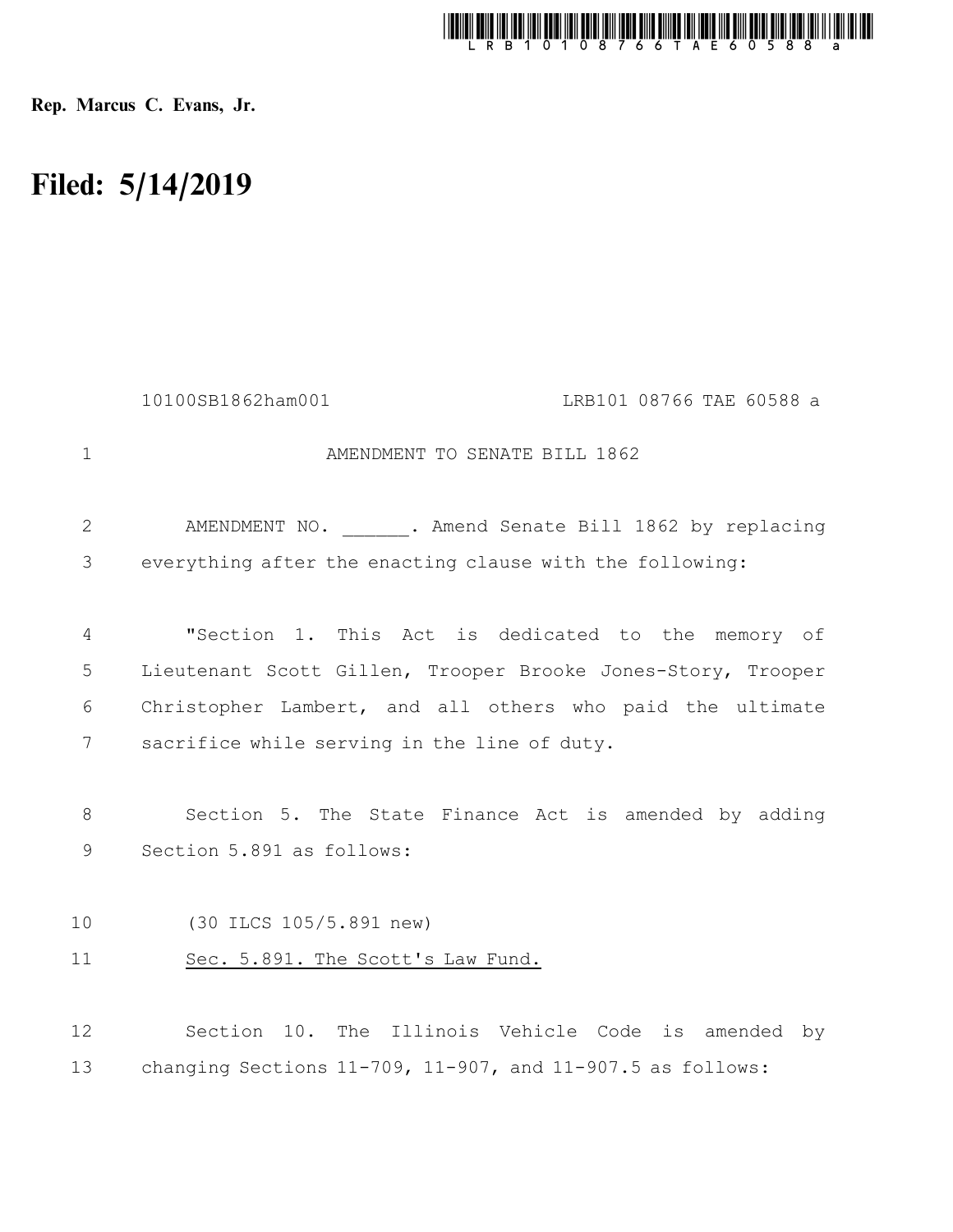## 10100SB1862ham001 -2- LRB101 08766 TAE 60588 a

1

(625 ILCS 5/11-709) (from Ch. 95 1/2, par. 11-709)

Sec. 11-709. Driving on roadways laned for traffic. Whenever any roadway has been divided into 2 or more clearly marked lanes for traffic the following rules in addition to all others consistent herewith shall apply. 2 3 4 5

(a) A vehicle shall be driven as nearly as practicable entirely within a single lane and shall not be moved from such lane until the driver has first ascertained that such movement can be made with safety. 6 7 8 9

(b) Upon a roadway which is divided into 3 lanes and provides for two-way movement of traffic, a vehicle shall not be driven in the center lane except when overtaking and passing another vehicle traveling in the same direction when such center lane is clear of traffic within a safe distance, or in preparation for making a left turn or where such center lane is at the time allocated exclusively to traffic moving in the same direction that the vehicle is proceeding and such allocation is designated by official traffic control devices. 10 11 12 13 14 15 16 17 18

(c) Official traffic control devices may be erected directing specific traffic to use a designated lane or designating those lanes to be used by traffic moving in a particular direction regardless of the center of the roadway and drivers of vehicles shall obey the directions of every such device. On multi-lane controlled access highways with 3 or more lanes in one direction or on any multi-laned highway with 2 or more lanes in one direction, the Department may designate lanes 19 20 21 22 23 24 25 26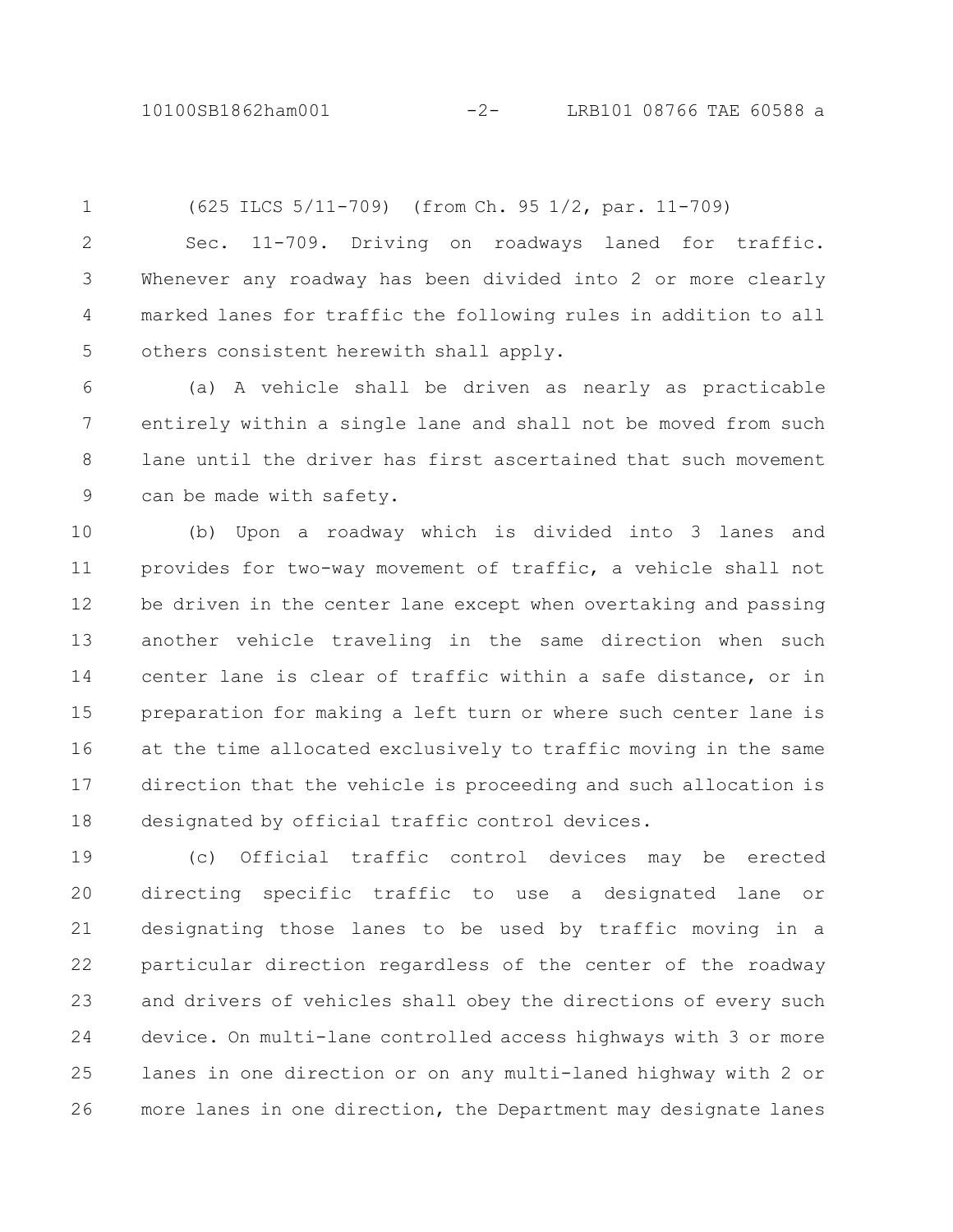10100SB1862ham001 -3- LRB101 08766 TAE 60588 a

of traffic to be used by different types of motor vehicles. Drivers must obey lane designation signing except when it is necessary to use a different lane to make a turning maneuver. 1 2 3

(d) Official traffic control devices may be installed prohibiting the changing of lanes on sections of roadway and drivers of vehicles shall obey the directions of every such device. 4 5 6 7

(e) A person is not in violation of this Section if he or she is complying with Section 11-907, 11-907.5, or 11-908. (Source: P.A. 84-1311.) 8 9 10

(625 ILCS 5/11-907) (from Ch. 95 1/2, par. 11-907) 11

Sec. 11-907. Operation of vehicles and streetcars on approach of authorized emergency vehicles. 12 13

(a) Upon the immediate approach of an authorized emergency vehicle making use of audible and visual signals meeting the requirements of this Code or a police vehicle properly and lawfully making use of an audible or visual signal: 14 15 16 17

(1) the driver of every other vehicle shall yield the right-of-way and shall immediately drive to a position parallel to, and as close as possible to, the right-hand edge or curb of the highway clear of any intersection and shall, if necessary to permit the safe passage of the emergency vehicle, stop and remain in such position until the authorized emergency vehicle has passed, unless otherwise directed by a police officer; and 18 19 20 21 22 23 24 25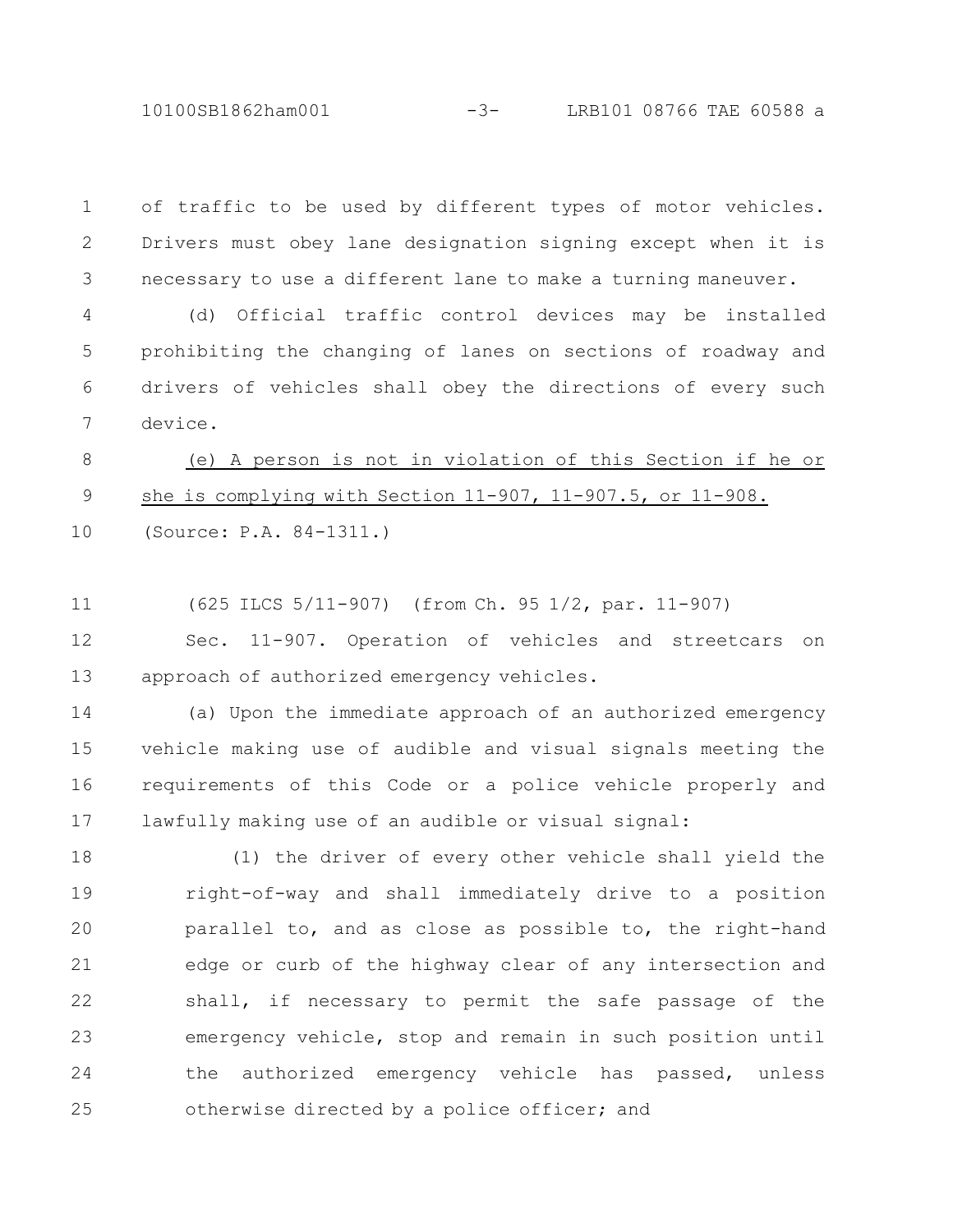(2) the operator of every streetcar shall immediately stop such car clear of any intersection and keep it in such position until the authorized emergency vehicle has passed, unless otherwise directed by a police officer. 1 2 3 4

(b) This Section shall not operate to relieve the driver of an authorized emergency vehicle from the duty to drive with due regard for the safety of all persons using the highway. 5 6 7

(c) Upon approaching a stationary authorized emergency vehicle, when the authorized emergency vehicle is giving a signal by displaying alternately flashing red, red and white, blue, or red and blue lights or amber or yellow warning lights, a person who drives an approaching vehicle shall: 8 9 10 11 12

(1) proceeding with due caution, yield the right-of-way by making a lane change into a lane not adjacent to that of the authorized emergency vehicle, if possible with due regard to safety and traffic conditions, if on a highway having at least 4 lanes with not less than 2 lanes proceeding in the same direction as the approaching vehicle; or 13 14 15 16 17 18 19

(2) if changing lanes would be impossible or unsafe, proceeding with due caution, reduce the speed of the vehicle, maintaining a safe speed for road conditions and leaving a safe distance until safely past the stationary vehicles  $\tau$  if changing lanes would be impossible or unsafe. As used in this subsection (c), "authorized emergency vehicle" includes any vehicle authorized by law to be equipped 20 21 22 23 24 25 26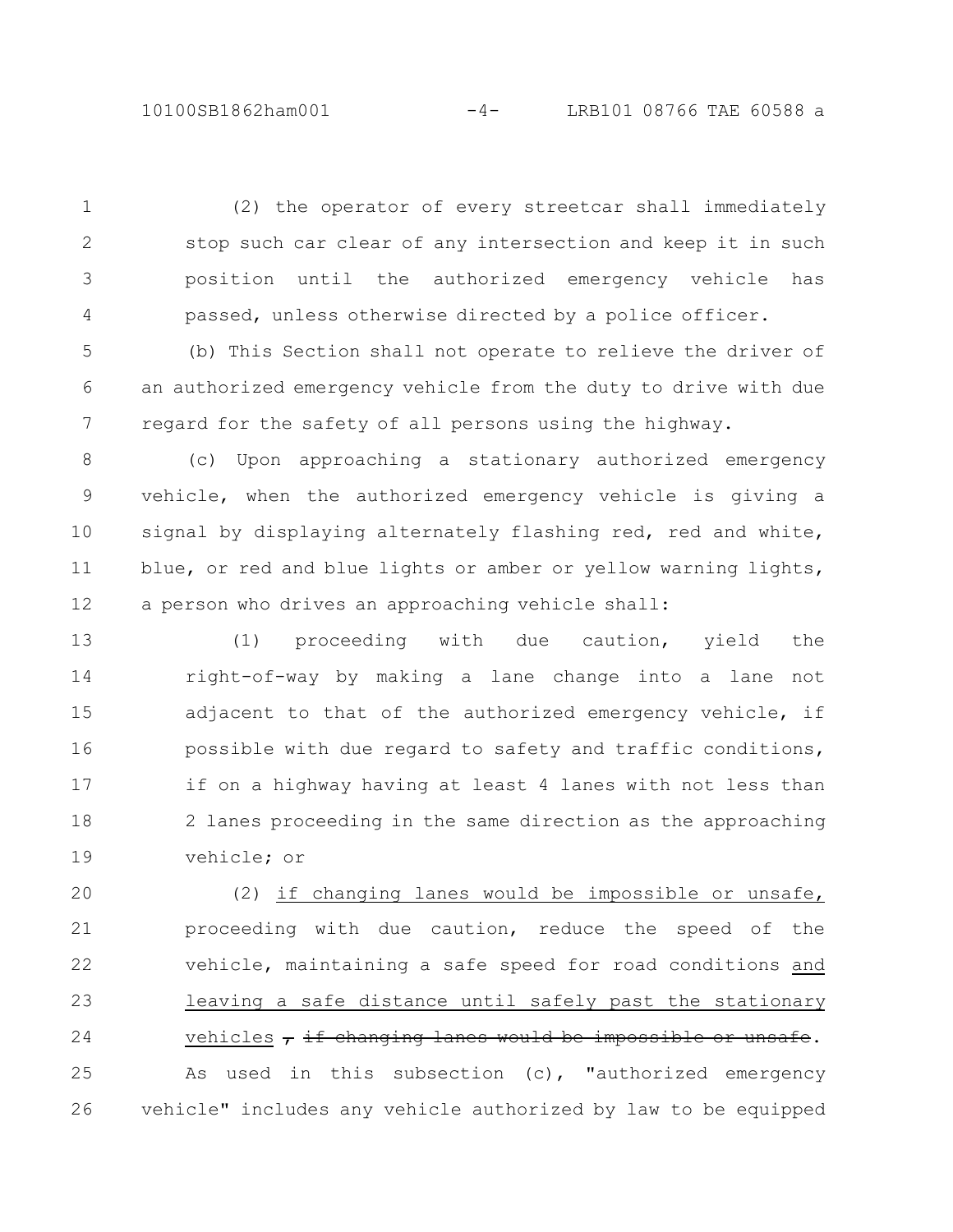with oscillating, rotating, or flashing lights under Section 12-215 of this Code, while the owner or operator of the vehicle is engaged in his or her official duties. 1 2 3

(d) A person who violates subsection (c) of this Section commits a business offense punishable by a fine of not less than \$250 or more than \$10,000 for a first violation, and a fine of not less than \$750 or more than \$10,000 for a second or subsequent violation not less than \$100 or more than \$10,000. It is a factor in aggravation if the person committed the offense while in violation of Section 11-501 of this Code. Imposition of the penalties authorized by this subsection (d) for a violation of subsection (c) of this Section that results in the death of another person does not preclude imposition of appropriate additional civil or criminal penalties. A person who violates subsection (c) and the violation results in damage to another vehicle commits a Class A misdemeanor. A person who violates subsection (c) and the violation results in the injury or death of another person commits a Class 4 felony. 4 5 6 7 8 9 10 11 12 13 14 15 16 17 18

(e) If a violation of subsection (c) of this Section results in damage to the property of another person, in addition to any other penalty imposed, the person's driving privileges shall be suspended for a fixed period of not less than 90 days and not more than one year. 19 20 21 22 23

(f) If a violation of subsection (c) of this Section results in injury to another person, in addition to any other penalty imposed, the person's driving privileges shall be 24 25 26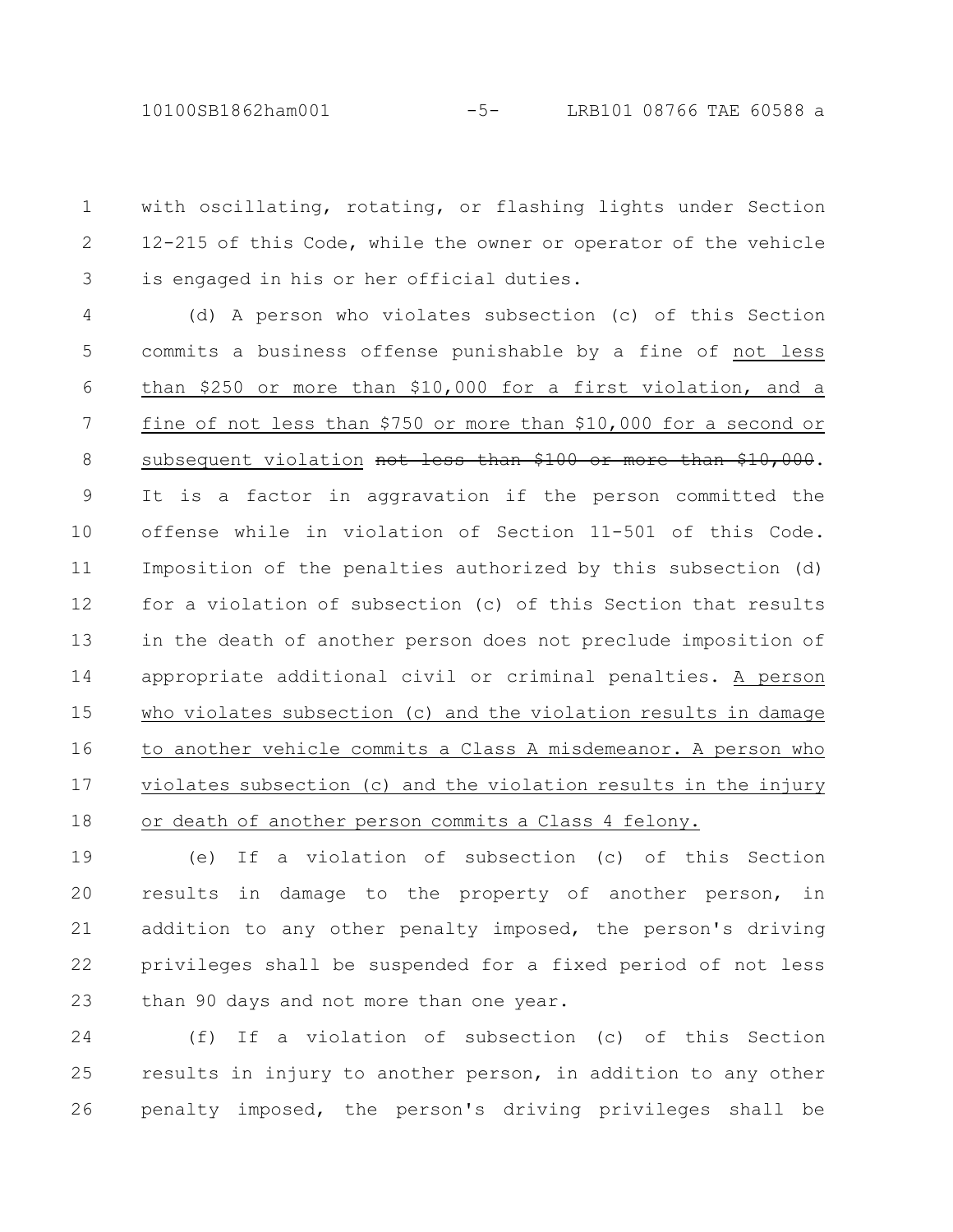suspended for a fixed period of not less than 180 days and not more than 2 years. (g) If a violation of subsection (c) of this Section results in the death of another person, in addition to any other penalty imposed, the person's driving privileges shall be suspended for 2 years. (h) The Secretary of State shall, upon receiving a record of a judgment entered against a person under subsection (c) of this Section: (1) suspend the person's driving privileges for the mandatory period; or (2) extend the period of an existing suspension by the appropriate mandatory period. (i) The Scott's Law Fund shall be a special fund in the State treasury. Subject to appropriation by the General Assembly and approval by the Director, the Director of the State Police shall use all moneys in the Scott's Law Fund in the Department's discretion to fund the production of materials to educate drivers on approaching stationary authorized emergency vehicles, to hire off-duty Department of State Police for enforcement of this Section, and for other law enforcement purposes the Director deems necessary in these efforts. (j) For violations of this Section issued by a county or 1 2 3 4 5 6 7 8 9 10 11 12 13 14 15 16 17 18 19 20 21 22 23

municipal police officer, the assessment shall be deposited into the county or municipality's Transportation Safety Highway Hire-back Fund. The county shall use the moneys in its 24 25 26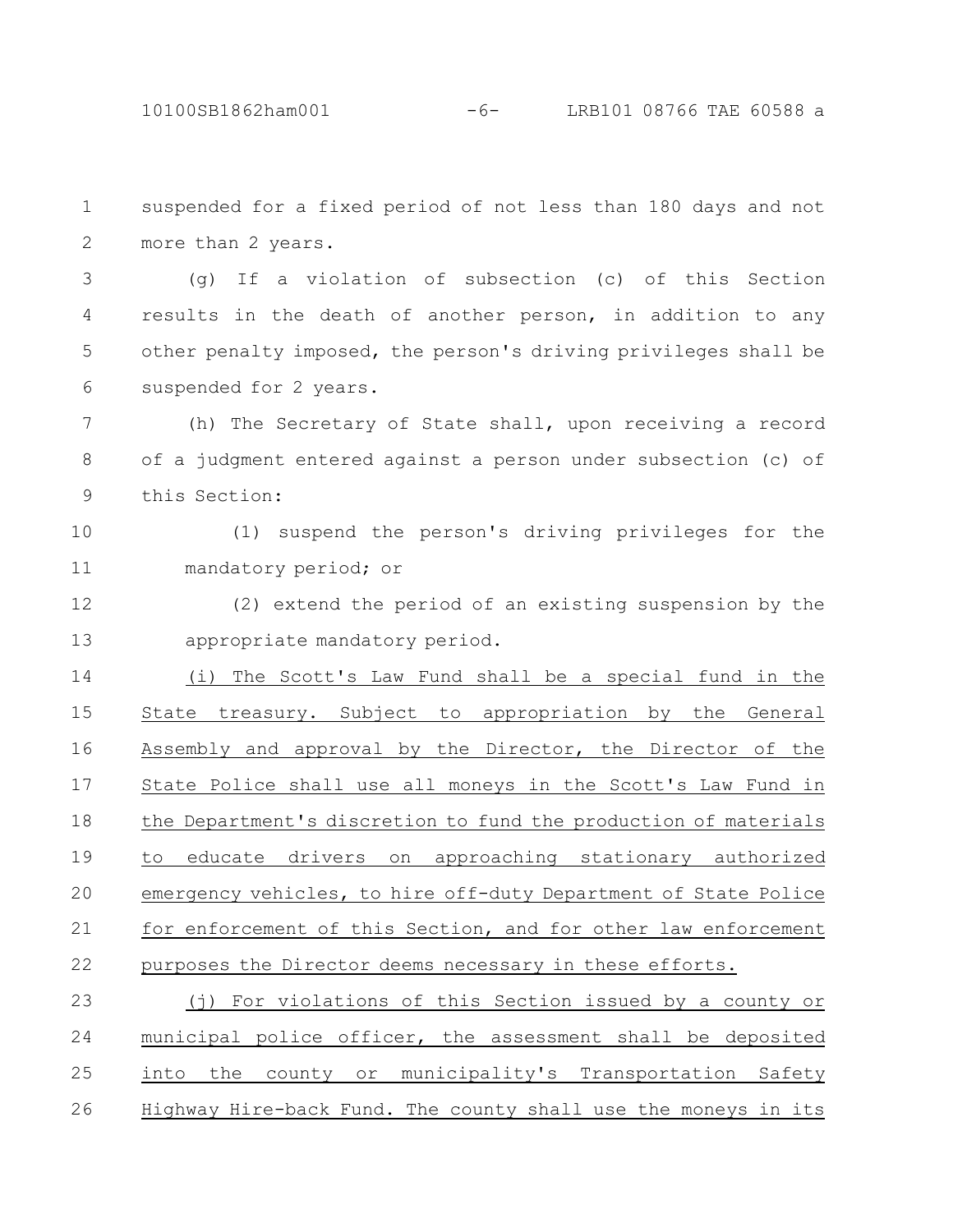10100SB1862ham001 -7- LRB101 08766 TAE 60588 a

| $\mathbf 1$ | Transportation Safety Highway Hire-back Fund to hire off-duty   |
|-------------|-----------------------------------------------------------------|
| 2           | county police officers to monitor construction or maintenance   |
| 3           | in that county on highways other than interstate<br>zones       |
| 4           | highways. The county, in its discretion, may also use a portion |
| 5           | of the moneys in its Transportation Safety Highway Hire-back    |
| 6           | Fund to purchase equipment for county law enforcement and fund  |
| 7           | the production of materials to educate drivers on construction  |
| 8           | zone safe driving habits and approaching stationary authorized  |
| 9           | emergency vehicles.                                             |
| 10          | (Source: P.A. 100-201, eff. 8-18-17.)                           |
|             |                                                                 |
| 11          | $(625$ ILCS $5/11-907.5)$                                       |
| 12          | Sec. 11-907.5. Approaching disabled vehicles.                   |
| 13          | (a) Upon approaching a disabled vehicle with lighted hazard     |
| 14          | lights on a highway having at least 4 lanes, of which at least  |
| 15          | 2 are proceeding in the same direction, a driver of a vehicle   |
| 16          | shall:                                                          |
| 17          | proceeding with<br>(1)<br>due<br>caution,<br>yield<br>the       |
| 18          | right-of-way by making a lane change into<br>lane<br>not<br>a   |
| 19          | adjacent to that of the disabled vehicle, if possible with      |
| 20          | due regard to safety and traffic conditions make a lane         |
| 21          | change into a lane not adjacent to that disabled vehicle,       |
| 22          | if possible with due regard to safety and traffic               |
| 23          | conditions; or                                                  |
| 24          | (2) if changing lanes would be impossible or unsafe             |
|             |                                                                 |

proceeding with due caution, reduce the speed of the 25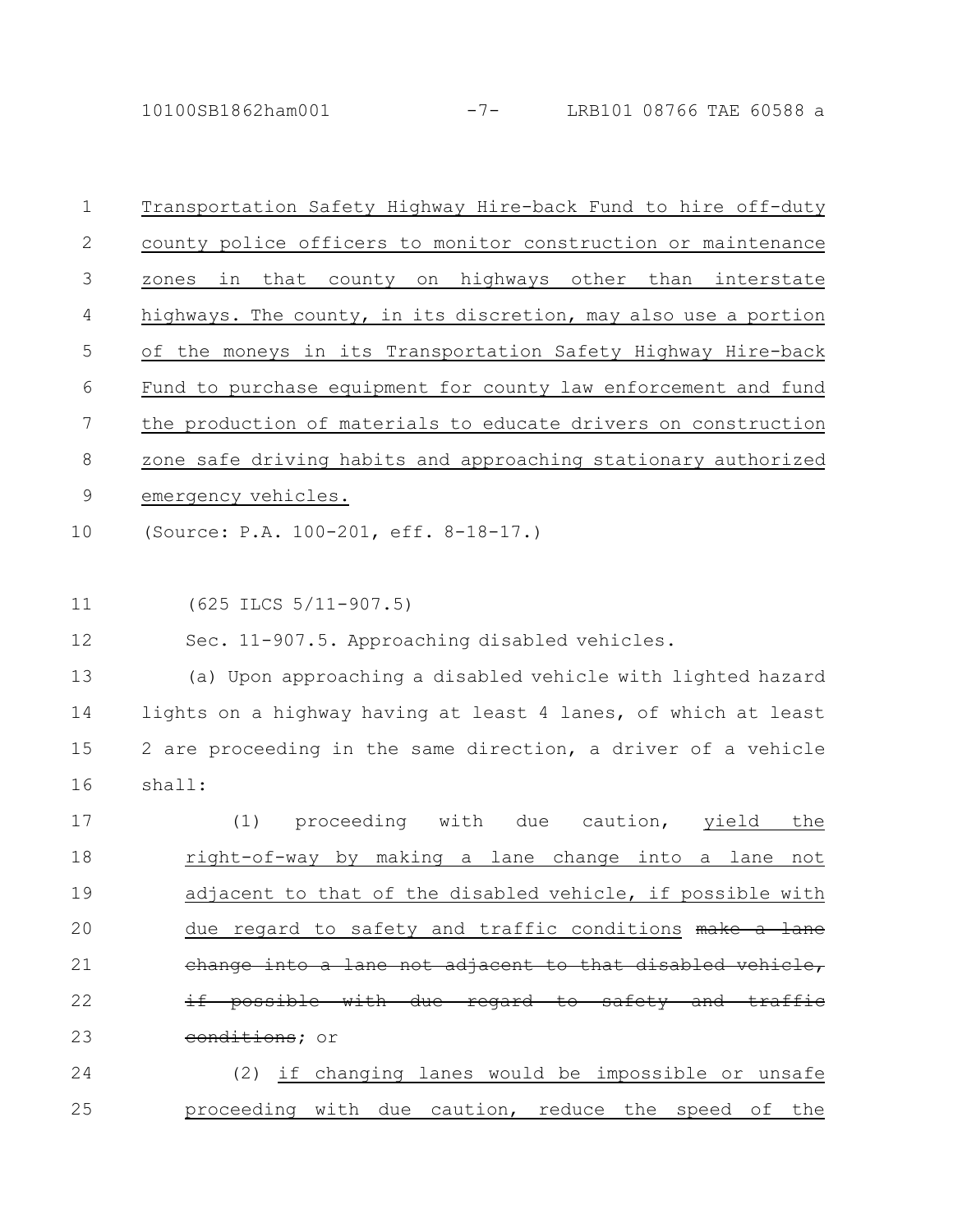10100SB1862ham001 -8- LRB101 08766 TAE 60588 a

vehicle, maintaining a safe speed for road conditions and leaving a safe distance until safely past the stationary vehicles proceeding with due caution, reduce the speed of the vehicle, maintaining a safe speed for road conditions, if changing lanes would be impossible or unsafe. (b) A person who violates subsection (a) of this Section commits a petty offense. (Source: P.A. 99-681, eff. 1-1-17.) Section 15. The Criminal and Traffic Assessment Act is amended by changing Section 15-70 as follows: (705 ILCS 135/15-70) (This Section may contain text from a Public Act with a delayed effective date) (Section scheduled to be repealed on January 1, 2021) Sec. 15-70. Conditional assessments. In addition to payments under one of the Schedule of Assessments 1 through 13 of this Act, the court shall also order payment of any of the following conditional assessment amounts for each sentenced violation in the case to which a conditional assessment is 1 2 3 4 5 6 7 8 9 10 11 12 13 14 15 16 17 18 19

applicable, which shall be collected and remitted by the Clerk of the Circuit Court as provided in this Section: 21

20

(1) arson, residential arson, or aggravated arson, \$500 per conviction to the State Treasurer for deposit into the Fire Prevention Fund; 22 23 24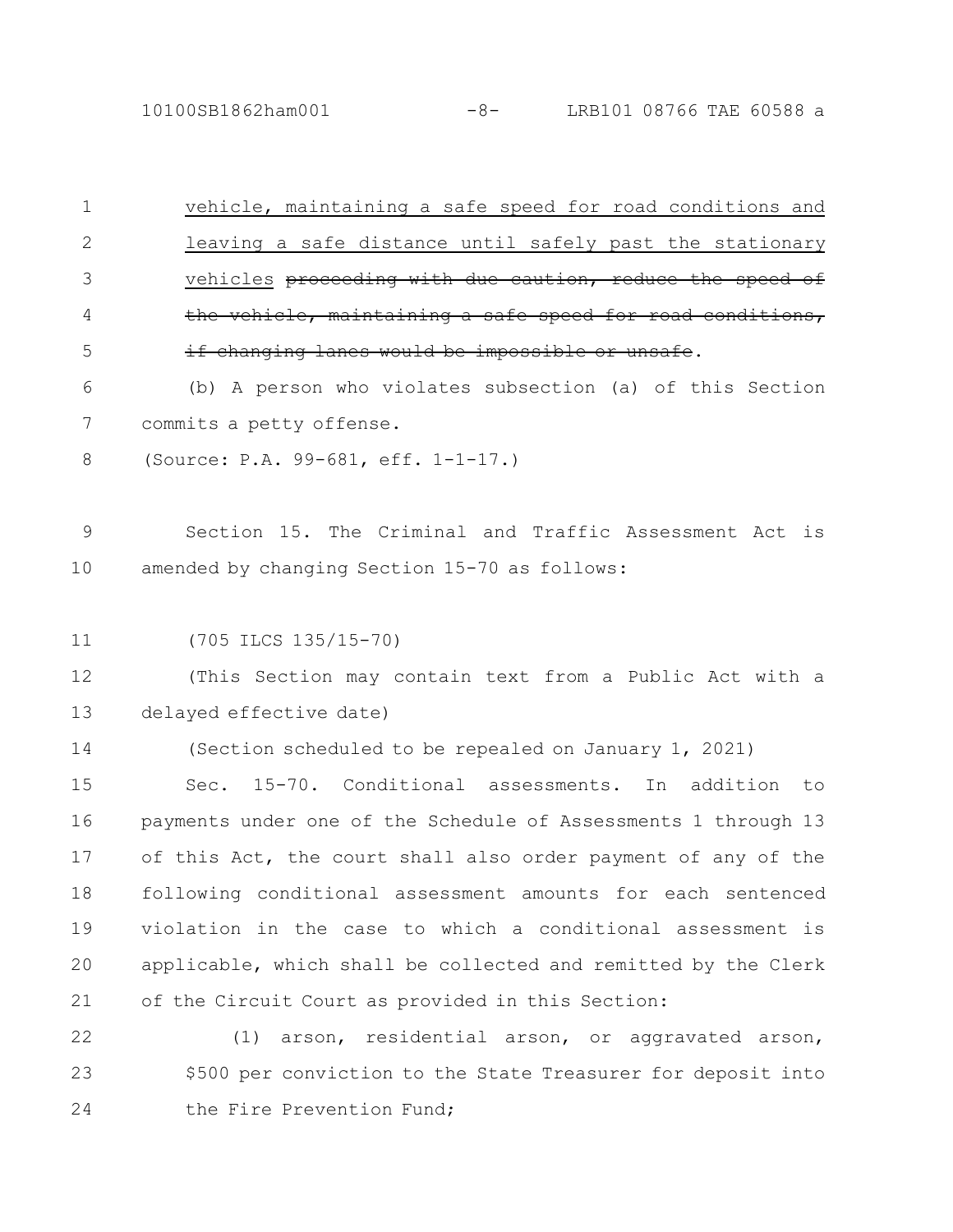10100SB1862ham001 -9- LRB101 08766 TAE 60588 a

(2) child pornography under Section 11-20.1 of the Criminal Code of 1961 or the Criminal Code of 2012, \$500 per conviction, unless more than one agency is responsible for the arrest in which case the amount shall be remitted to each unit of government equally: 1 2 3 4 5

(A) if the arresting agency is an agency of a unit of local government, \$500 to the treasurer of the unit of local government for deposit into the unit of local government's General Fund, except that if the Department of State Police provides digital or electronic forensic examination assistance, or both, to the arresting agency then \$100 to the State Treasurer for deposit into the State Crime Laboratory Fund; or 6 7 8 9 10 11 12 13 14

(B) if the arresting agency is the Department of State Police, \$500 to the State Treasurer for deposit into the State Crime Laboratory Fund; 15 16 17

(3) crime laboratory drug analysis for a drug-related offense involving possession or delivery of cannabis or possession or delivery of a controlled substance as defined in the Cannabis Control Act, the Illinois Controlled Substances Act, or the Methamphetamine Control and Community Protection Act, \$100 reimbursement for laboratory analysis, as set forth in subsection (f) of Section 5-9-1.4 of the Unified Code of Corrections; 18 19 20 21 22 23 24 25

26

(4) DNA analysis, \$250 on each conviction in which it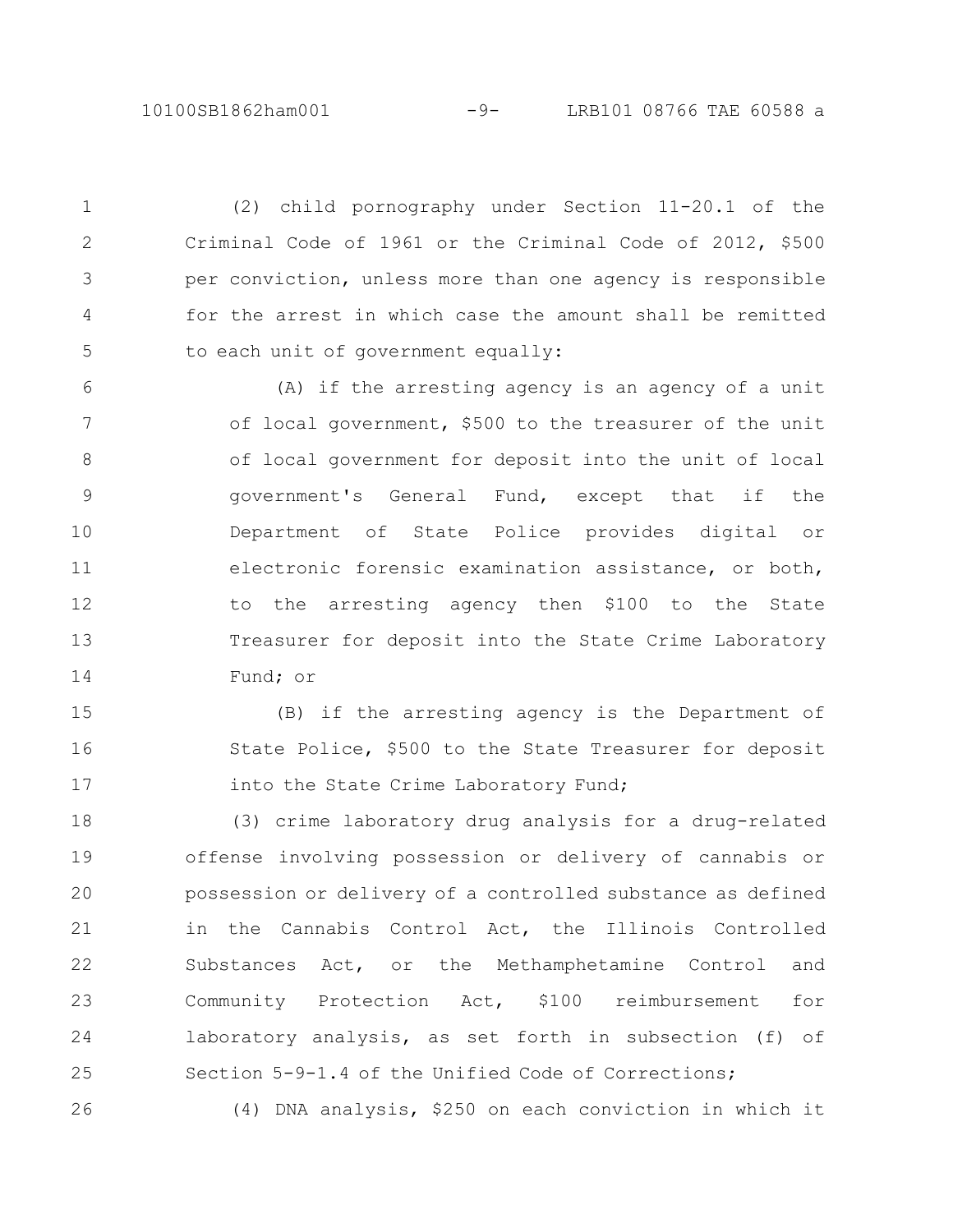was used to the State Treasurer for deposit into the State Offender DNA Identification System Fund as set forth in Section 5-4-3 of the Unified Code of Corrections; 1 2 3

(5) DUI analysis, \$150 on each sentenced violation in which it was used as set forth in subsection (f) of Section 5-9-1.9 of the Unified Code of Corrections; 4 5 6

(6) drug-related offense involving possession or delivery of cannabis or possession or delivery of a controlled substance, other than methamphetamine, as defined in the Cannabis Control Act or the Illinois Controlled Substances Act, an amount not less than the full street value of the cannabis or controlled substance seized for each conviction to be disbursed as follows: 7 8 9 10 11 12 13

(A) 12.5% of the street value assessment shall be paid into the Youth Drug Abuse Prevention Fund, to be used by the Department of Human Services for the funding of programs and services for drug-abuse treatment, and prevention and education services; 14 15 16 17 18

(B) 37.5% to the county in which the charge was prosecuted, to be deposited into the county General Fund; 19 20 21

(C) 50% to the treasurer of the arresting law enforcement agency of the municipality or county, or to the State Treasurer if the arresting agency was a state agency; 22 23 24 25

26

(D) if the arrest was made in combination with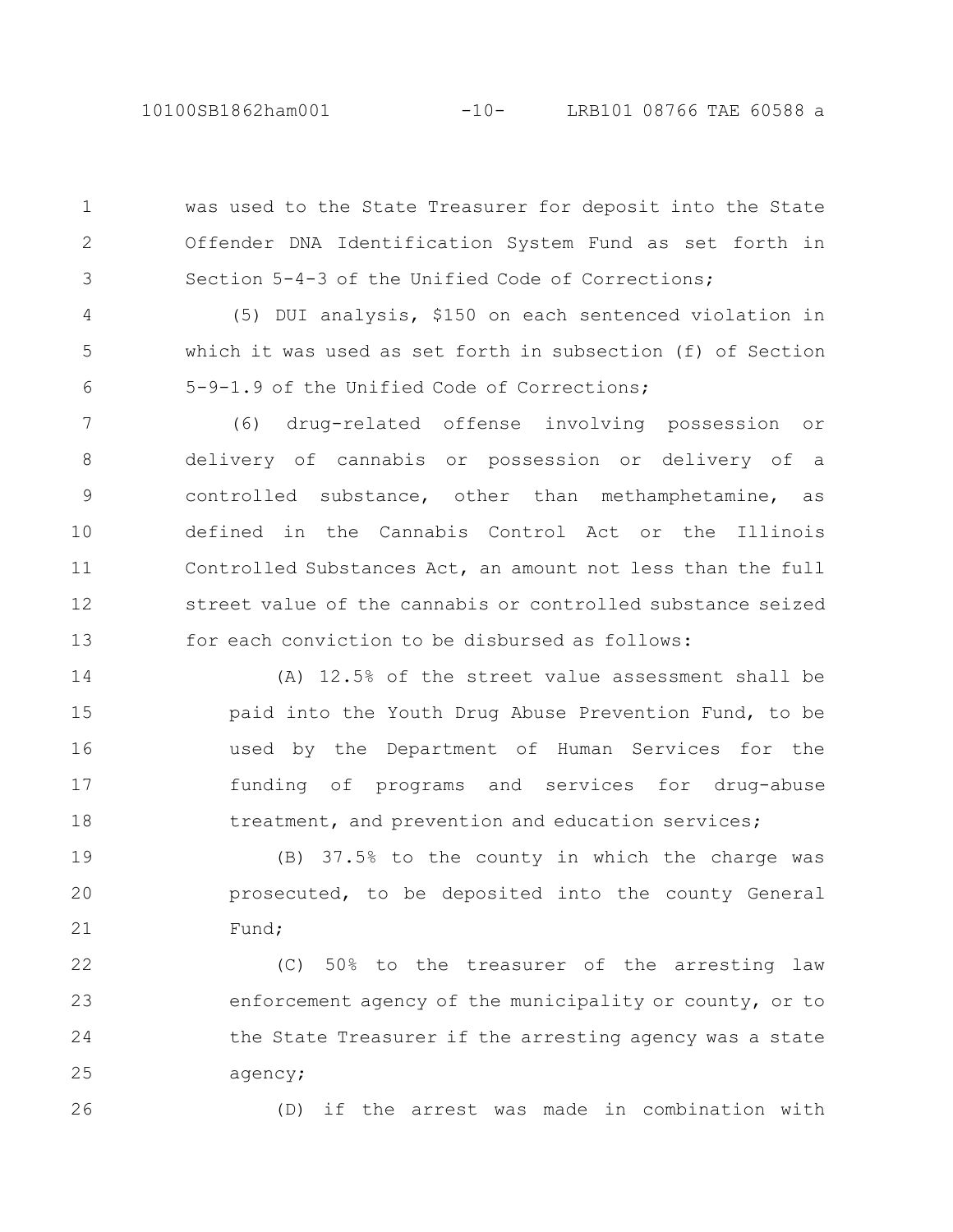multiple law enforcement agencies, the clerk shall equitably allocate the portion in subparagraph (C) of this paragraph (6) among the law enforcement agencies involved in the arrest; 1 2 3 4

(6.5) Kane County or Will County, in felony, misdemeanor, local or county ordinance, traffic, or conservation cases, up to \$30 as set by the county board under Section 5-1101.3 of the Counties Code upon the entry of a judgment of conviction, an order of supervision, or a sentence of probation without entry of judgment under Section 10 of the Cannabis Control Act, Section 410 of the Illinois Controlled Substances Act, Section 70 of the Methamphetamine Control and Community Protection Act, Section 12-4.3 or subdivision (b)(1) of Section 12-3.05 of the Criminal Code of 1961 or the Criminal Code of 2012, Section 10-102 of the Illinois Alcoholism and Other Drug Dependency Act, or Section 10 of the Steroid Control Act; except in local or county ordinance, traffic, and conservation cases, if fines are paid in full without a court appearance, then the assessment shall not be imposed or collected. Distribution of assessments collected under this paragraph (6.5) shall be as provided in Section 5-1101.3 of the Counties Code; 5 6 7 8 9 10 11 12 13 14 15 16 17 18 19 20 21 22 23

(7) methamphetamine-related offense involving possession or delivery of methamphetamine or any salt of an optical isomer of methamphetamine or possession of a 24 25 26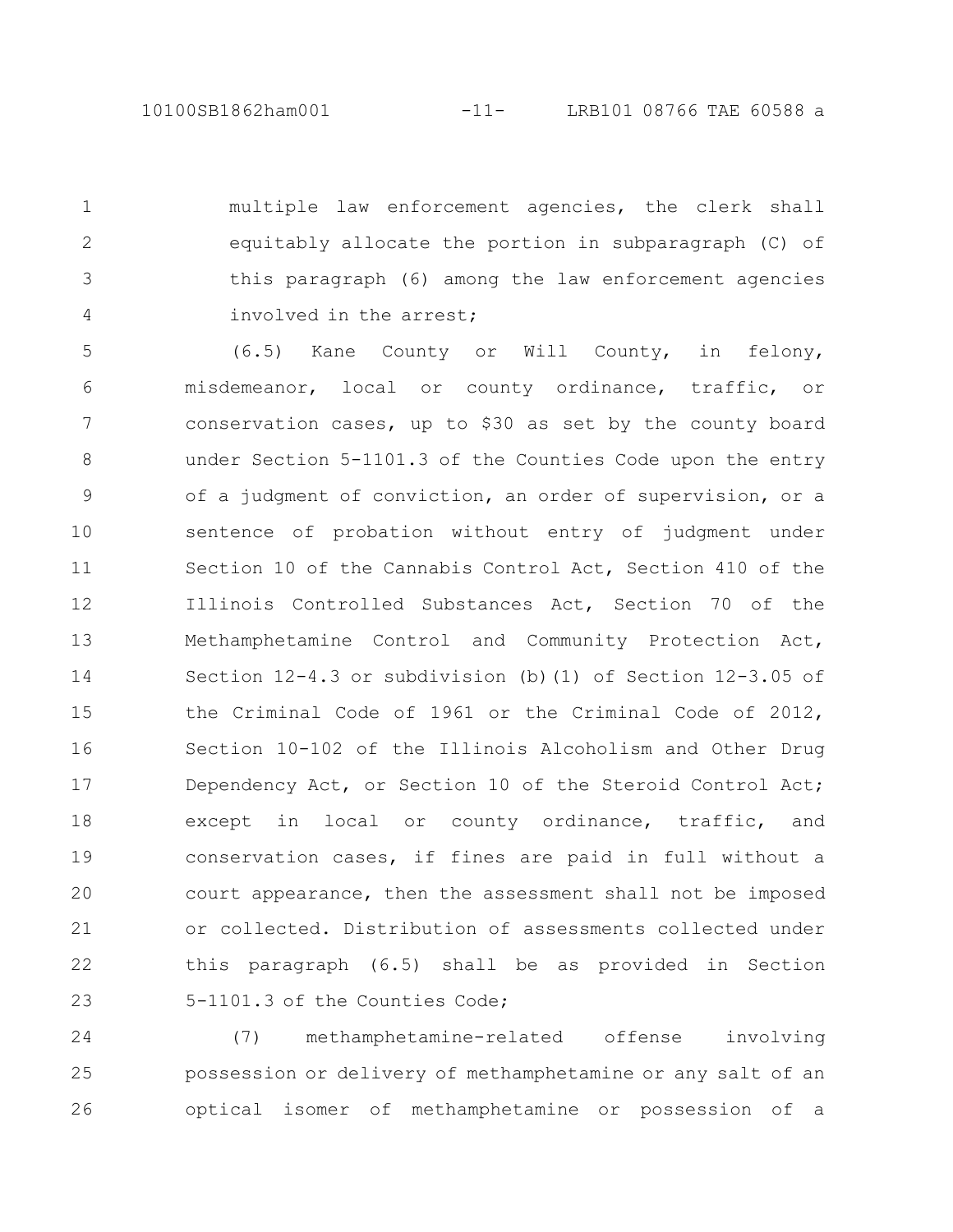10100SB1862ham001 -12- LRB101 08766 TAE 60588 a

methamphetamine manufacturing material as set forth in Section 10 of the Methamphetamine Control and Community Protection Act with the intent to manufacture a substance containing methamphetamine or salt of an optical isomer of methamphetamine, an amount not less than the full street value of the methamphetamine or salt of an optical isomer of methamphetamine or methamphetamine manufacturing materials seized for each conviction to be disbursed as follows: 1 2 3 4 5 6 7 8 9

(A) 12.5% of the street value assessment shall be paid into the Youth Drug Abuse Prevention Fund, to be used by the Department of Human Services for the funding of programs and services for drug-abuse treatment, and prevention and education services; 10 11 12 13 14

(B) 37.5% to the county in which the charge was prosecuted, to be deposited into the county General Fund; 15 16 17

(C) 50% to the treasurer of the arresting law enforcement agency of the municipality or county, or to the State Treasurer if the arresting agency was a state agency; 18 19 20 21

(D) if the arrest was made in combination with multiple law enforcement agencies, the clerk shall equitably allocate the portion in subparagraph (C) of this paragraph (6) among the law enforcement agencies involved in the arrest; 22 23 24 25 26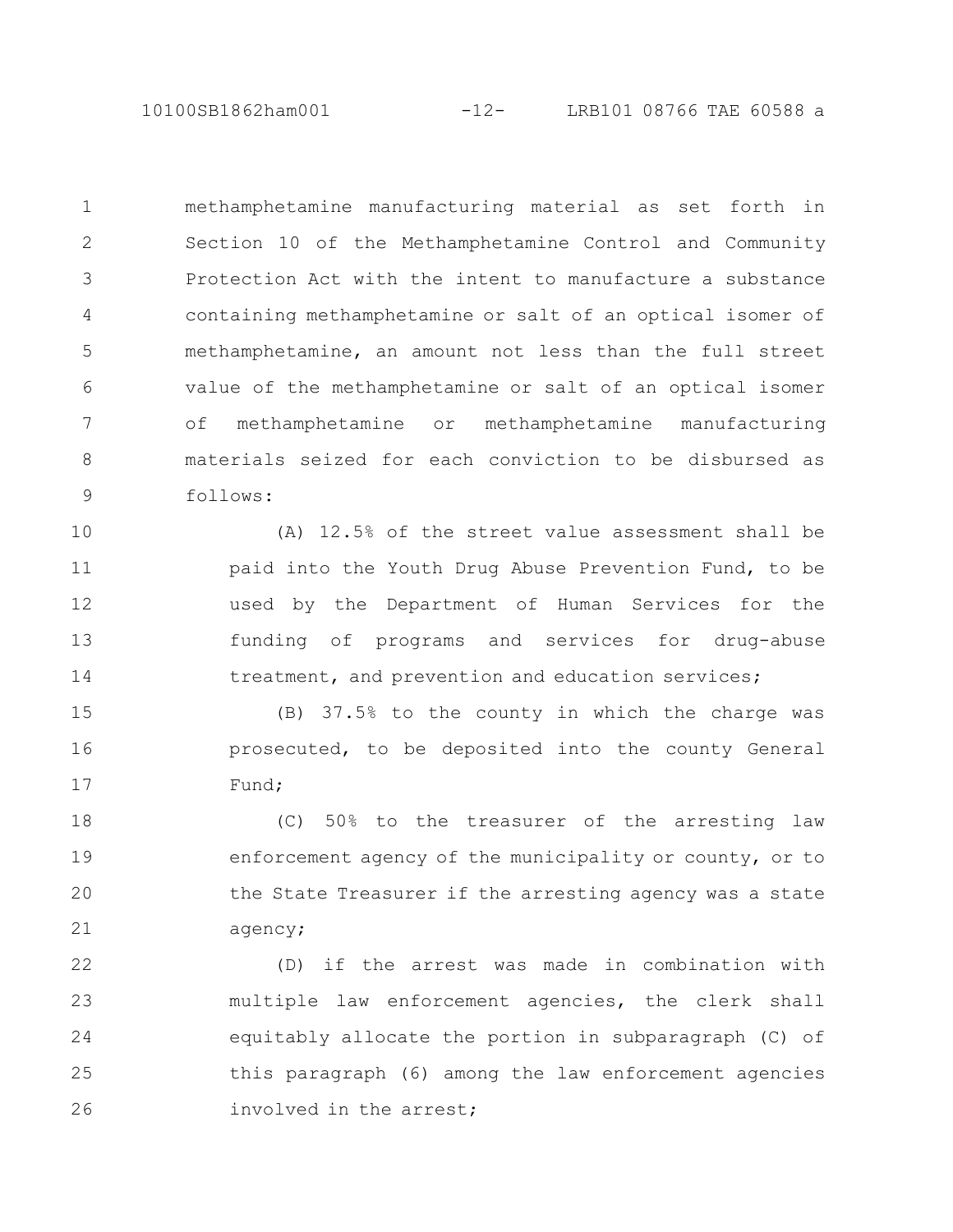(8) order of protection violation under Section 12-3.4 of the Criminal Code of 2012, \$200 for each conviction to the county treasurer for deposit into the Probation and Court Services Fund for implementation of a domestic violence surveillance program and any other assessments or fees imposed under Section 5-9-1.16 of the Unified Code of Corrections; 1 2 3 4 5 6 7

(9) order of protection violation, \$25 for each violation to the State Treasurer, for deposit into the Domestic Violence Abuser Services Fund; 8 9 10

11

(10) prosecution by the State's Attorney of a:

(A) petty or business offense, \$4 to the county treasurer of which \$2 deposited into the State's Attorney Records Automation Fund and \$2 into the Public Defender Records Automation Fund; 12 13 14 15

(B) conservation or traffic offense, \$2 to the county treasurer for deposit into the State's Attorney Records Automation Fund; 16 17 18

(11) speeding in a construction zone violation, \$250 to the State Treasurer for deposit into the Transportation Safety Highway Hire-back Fund, unless (i) the violation occurred on a highway other than an interstate highway and (ii) a county police officer wrote the ticket for the violation, in which case to the county treasurer for deposit into that county's Transportation Safety Highway Hire-back Fund; 19 20 21 22 23 24 25 26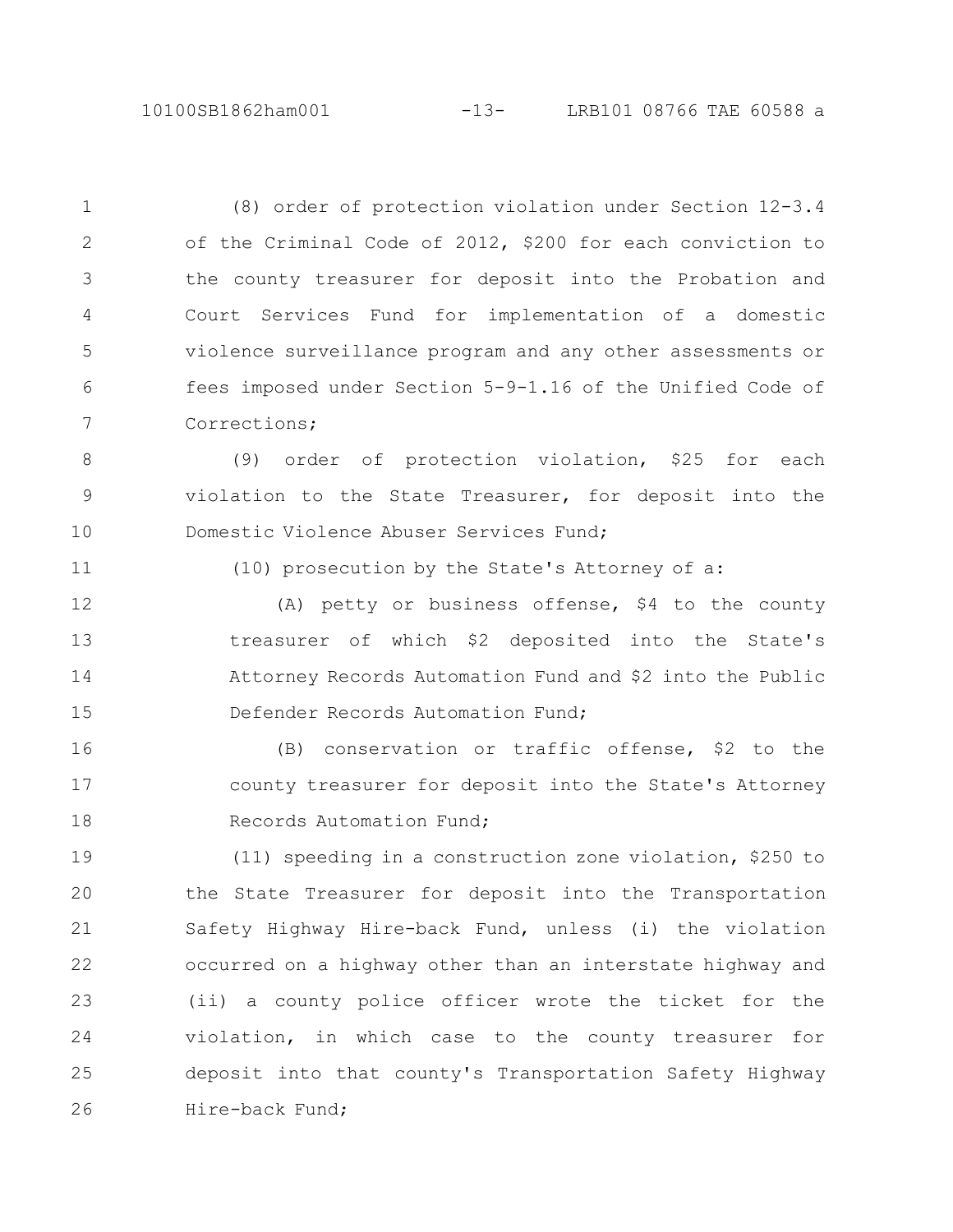(12) supervision disposition on an offense under the Illinois Vehicle Code or similar provision of a local ordinance, 50 cents, unless waived by the court, into the Prisoner Review Board Vehicle and Equipment Fund;

1

2

3

4

(13) victim and offender are family or household members as defined in Section 103 of the Illinois Domestic Violence Act of 1986 and offender pleads guilty or no contest to or is convicted of murder, voluntary manslaughter, involuntary manslaughter, burglary, residential burglary, criminal trespass to residence, criminal trespass to vehicle, criminal trespass to land, criminal damage to property, telephone harassment, kidnapping, aggravated kidnaping, unlawful restraint, forcible detention, child abduction, indecent solicitation of a child, sexual relations between siblings, exploitation of a child, child pornography, assault, aggravated assault, battery, aggravated battery, heinous battery, aggravated battery of a child, domestic battery, reckless conduct, intimidation, criminal sexual assault, predatory criminal sexual assault of a child, aggravated criminal sexual assault, criminal sexual abuse, aggravated criminal sexual abuse, violation of an order of protection, disorderly conduct, endangering the life or health of a child, child abandonment, contributing to dependency or neglect of child, or cruelty to children and others, \$200 for each sentenced violation to the State Treasurer for 5 6 7 8 9 10 11 12 13 14 15 16 17 18 19 20 21 22 23 24 25 26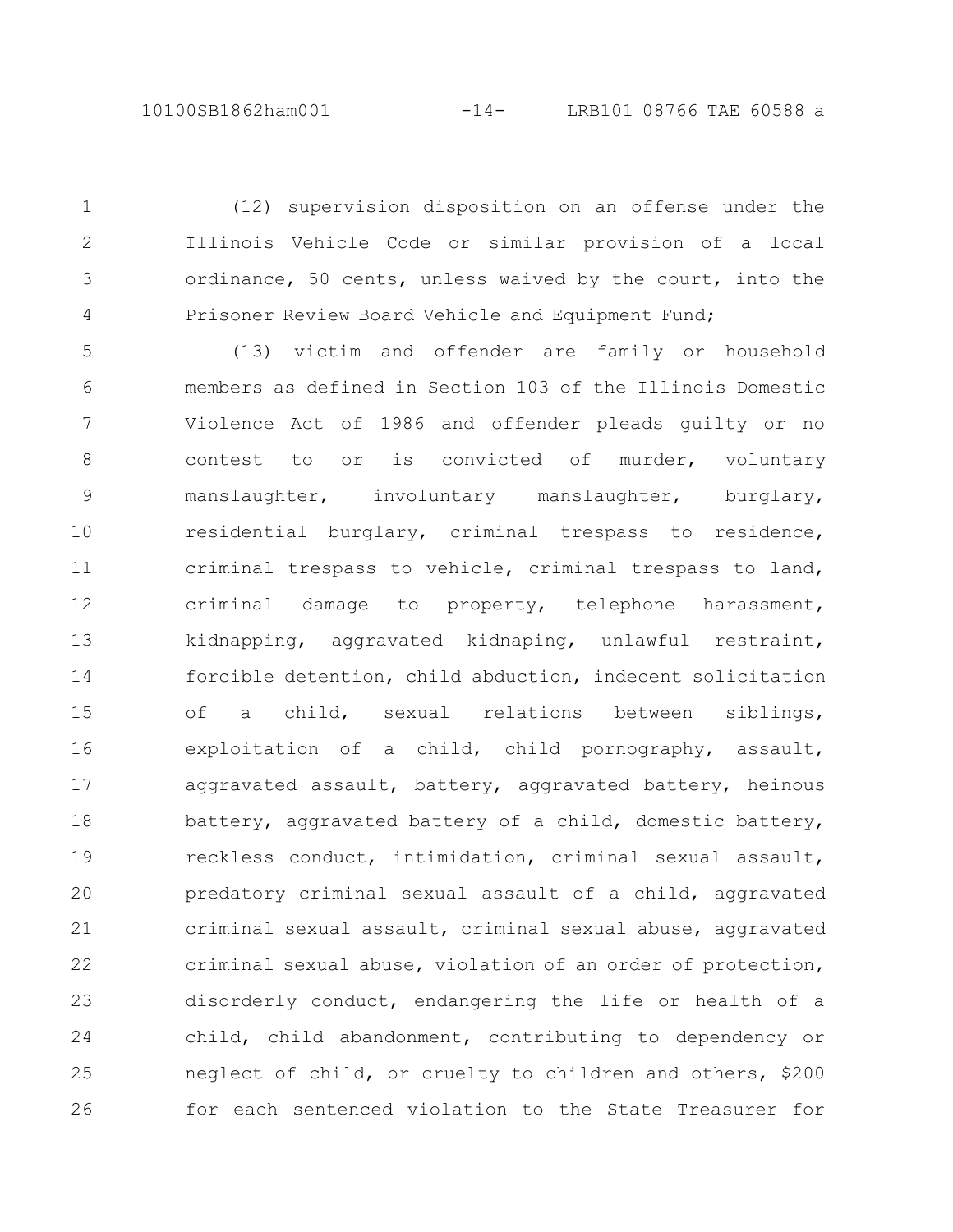deposit as follows: (i) for sexual assault, as defined in Section 5-9-1.7 of the Unified Code of Corrections, when the offender and victim are family members, one-half to the Domestic Violence Shelter and Service Fund, and one-half to the Sexual Assault Services Fund; (ii) for the remaining offenses to the Domestic Violence Shelter and Service Fund; 1 2 3 4 5 6

(14) violation of Section 11-501 of the Illinois Vehicle Code, Section 5-7 of the Snowmobile Registration and Safety Act, Section 5-16 of the Boat Registration and Safety Act, or a similar provision, whose operation of a motor vehicle, snowmobile, or watercraft while in violation of Section 11-501, Section 5-7 of the Snowmobile Registration and Safety Act, Section 5-16 of the Boat Registration and Safety Act, or a similar provision proximately caused an incident resulting in an appropriate emergency response, \$1,000 maximum to the public agency that provided an emergency response related to the person's violation, and if more than one agency responded, the amount payable to public agencies shall be shared equally; 7 8 9 10 11 12 13 14 15 16 17 18 19

(15) violation of Section 401, 407, or 407.2 of the Illinois Controlled Substances Act that proximately caused any incident resulting in an appropriate drug-related emergency response, \$1,000 as reimbursement for the emergency response to the law enforcement agency that made the arrest, and if more than one agency is responsible for the arrest, the amount payable to law enforcement agencies 20 21 22 23 24 25 26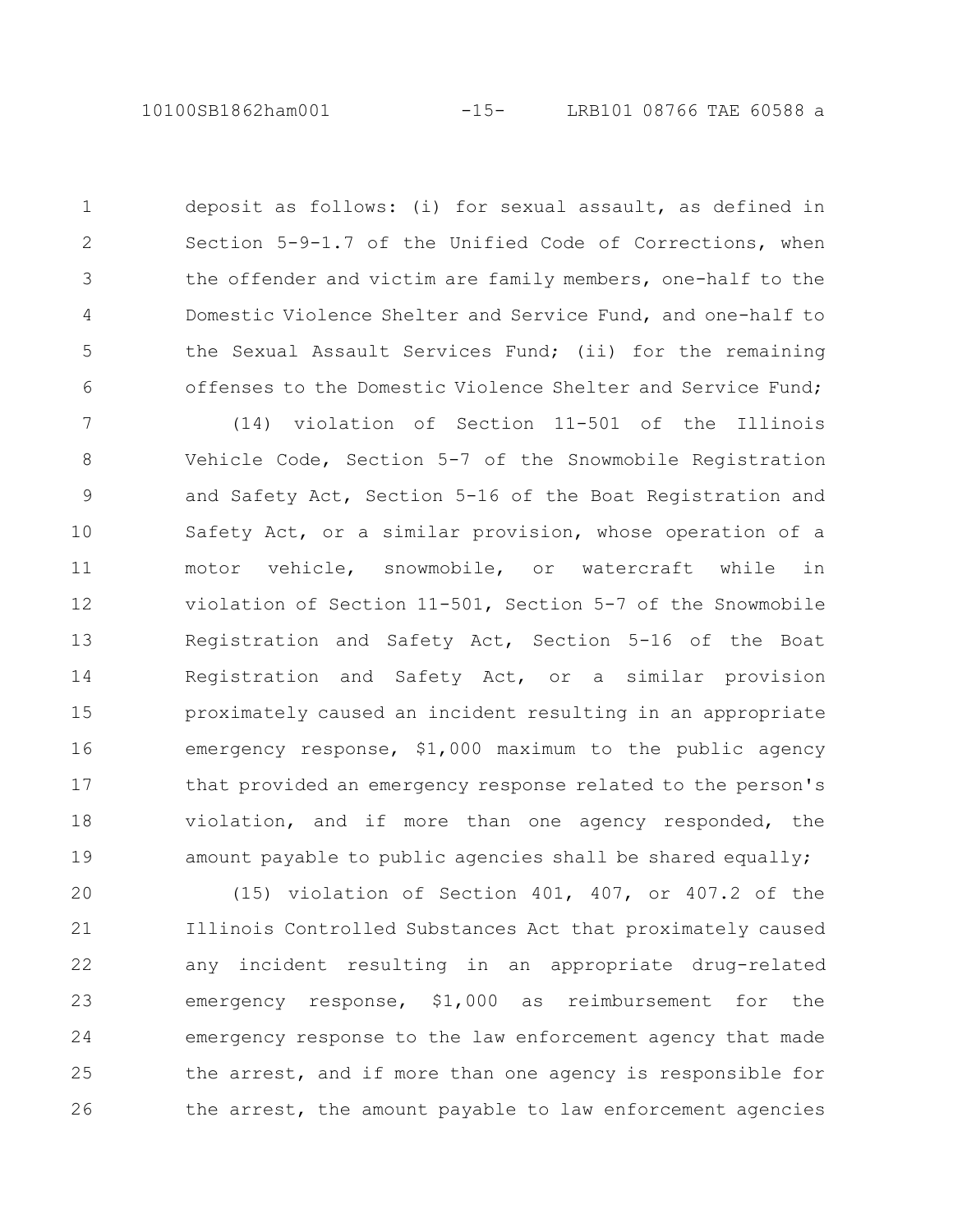1

shall be shared equally;

(16) violation of reckless driving, aggravated reckless driving, or driving 26 miles per hour or more in excess of the speed limit that triggered an emergency response, \$1,000 maximum reimbursement for the emergency response to be distributed in its entirety to a public agency that provided an emergency response related to the person's violation, and if more than one agency responded, the amount payable to public agencies shall be shared equally; 2 3 4 5 6 7 8 9 10

(17) violation based upon each plea of guilty, stipulation of facts, or finding of guilt resulting in a judgment of conviction or order of supervision for an offense under Section 10-9, 11-14.1, 11-14.3, or 11-18 of the Criminal Code of 2012 that results in the imposition of a fine, to be distributed as follows: 11 12 13 14 15 16

(A) \$50 to the county treasurer for deposit into the Circuit Court Clerk Operation and Administrative Fund to cover the costs in administering this paragraph  $(17);$ 17 18 19 20

(B) \$300 to the State Treasurer who shall deposit the portion as follows: 21 22

(i) if the arresting or investigating agency is the Department of State Police, into the State Police Law Enforcement Administration Fund; 23 24 25

(ii) if the arresting or investigating agency 26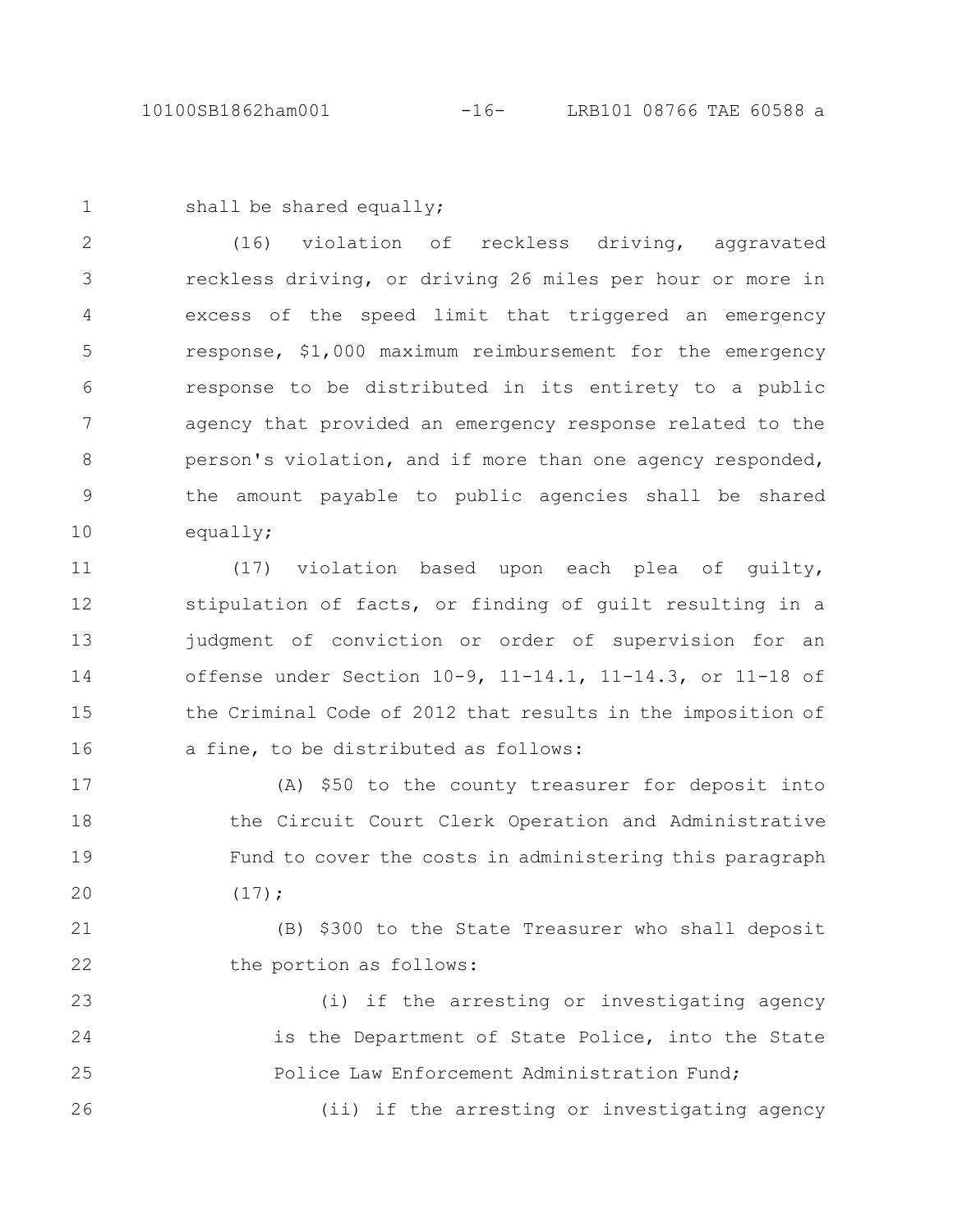is the Department of Natural Resources, into the Conservation Police Operations Assistance Fund; (iii) if the arresting or investigating agency is the Secretary of State, into the Secretary of State Police Services Fund; (iv) if the arresting or investigating agency is the Illinois Commerce Commission, into the Public Utility Fund; or (v) if more than one of the State agencies in this subparagraph (B) is the arresting or investigating agency, then equal shares with the shares deposited as provided in the applicable items (i) through (iv) of this subparagraph (B); and (C) the remainder for deposit into the Specialized Services for Survivors of Human Trafficking Fund; and (18) weapons violation under Section 24-1.1, 24-1.2, or 24-1.5 of the Criminal Code of 1961 or the Criminal Code of 2012, \$100 for each conviction to the State Treasurer for deposit into the Trauma Center Fund; and  $\div$ (19) violation of subsection (c) of Section 11-907 of the Illinois Vehicle Code, \$250 to the State Treasurer for deposit into the Scott's Law Fund, unless a county or municipal police officer wrote the ticket for the violation, in which case to the county treasurer for deposit into that county's or municipality's 1 2 3 4 5 6 7 8 9 10 11 12 13 14 15 16 17 18 19 20 21 22 23 24 25 26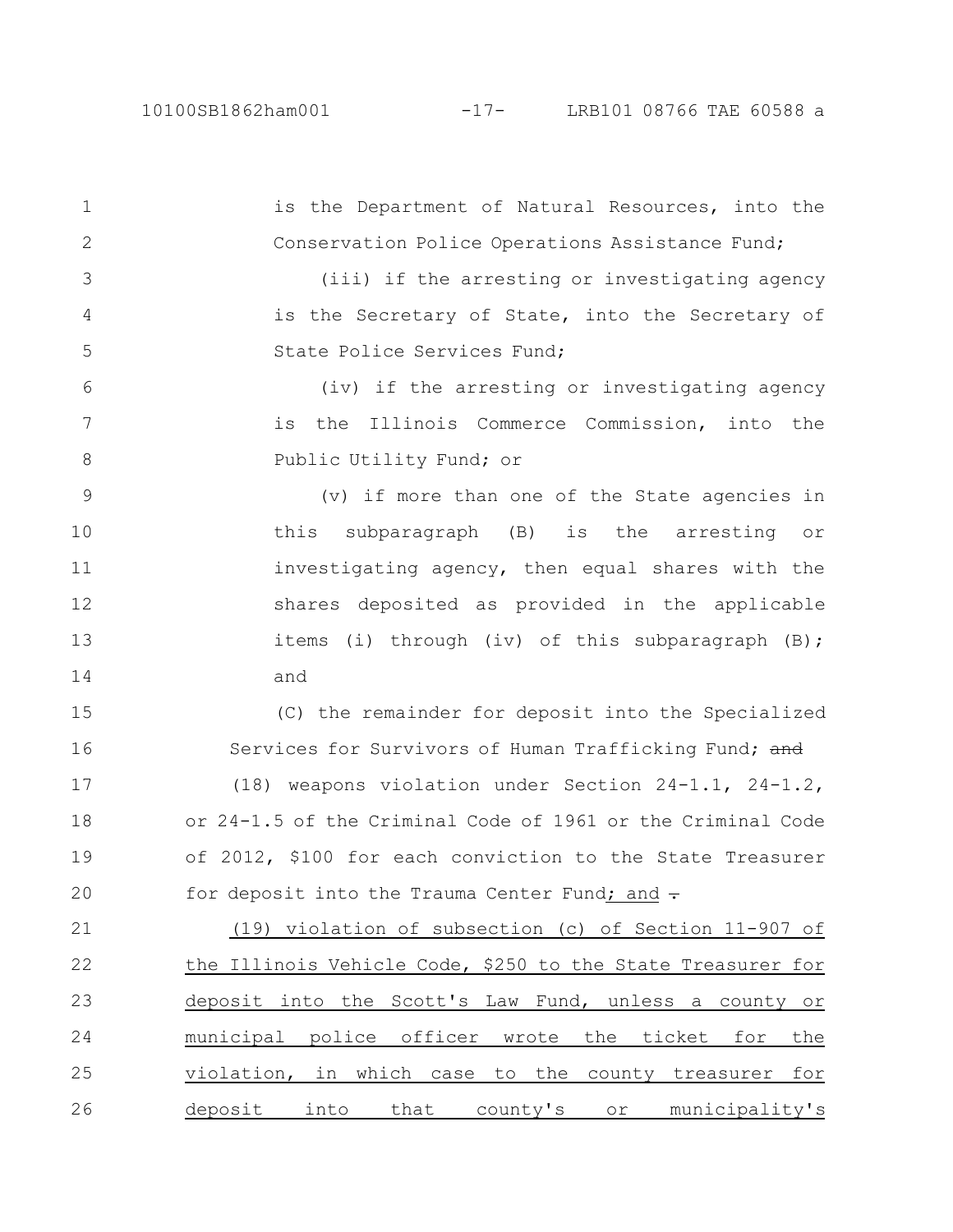10100SB1862ham001 -18- LRB101 08766 TAE 60588 a

| $\mathbf 1$    | Transportation Safety Highway Hire-Back Fund to be used as      |
|----------------|-----------------------------------------------------------------|
| $\mathbf{2}$   | provided in subsection (j) of Section 11-907 of<br>the          |
| 3              | Illinois Vehicle Code.                                          |
| 4              | (Source: P.A. 100-987, eff. 7-1-19; 100-1161, eff. 7-1-19.)     |
| 5              | Section 20. The Criminal Code of 2012 is amended by             |
| 6              | changing Section 9-3 as follows:                                |
| 7              | (720 ILCS 5/9-3) (from Ch. 38, par. 9-3)                        |
| 8              | Sec. 9-3. Involuntary Manslaughter and Reckless Homicide.       |
| $\overline{9}$ | A person who unintentionally kills an individual<br>(a)         |
| 10             | without lawful justification commits involuntary manslaughter   |
| 11             | if his acts whether lawful or unlawful which cause the death    |
| 12             | are such as are likely to cause death or great bodily harm to   |
| 13             | some individual, and he performs them recklessly, except in     |
| 14             | cases in which the cause of the death consists of the driving   |
| 15             | of a motor vehicle or operating a snowmobile, all-terrain       |
| 16             | vehicle, or watercraft, in which case the person commits        |
| 17             | reckless homicide. A person commits reckless homicide if he or  |
| 18             | she unintentionally kills an individual while driving a vehicle |
| 19             | and using an incline in a roadway, such as a railroad crossing, |
| 20             | bridge approach, or hill, to cause the vehicle to become        |
| 21             | airborne.                                                       |
| 22             | $(b)$ (Blank).                                                  |

- 
- (c) (Blank). 23
- (d) Sentence. 24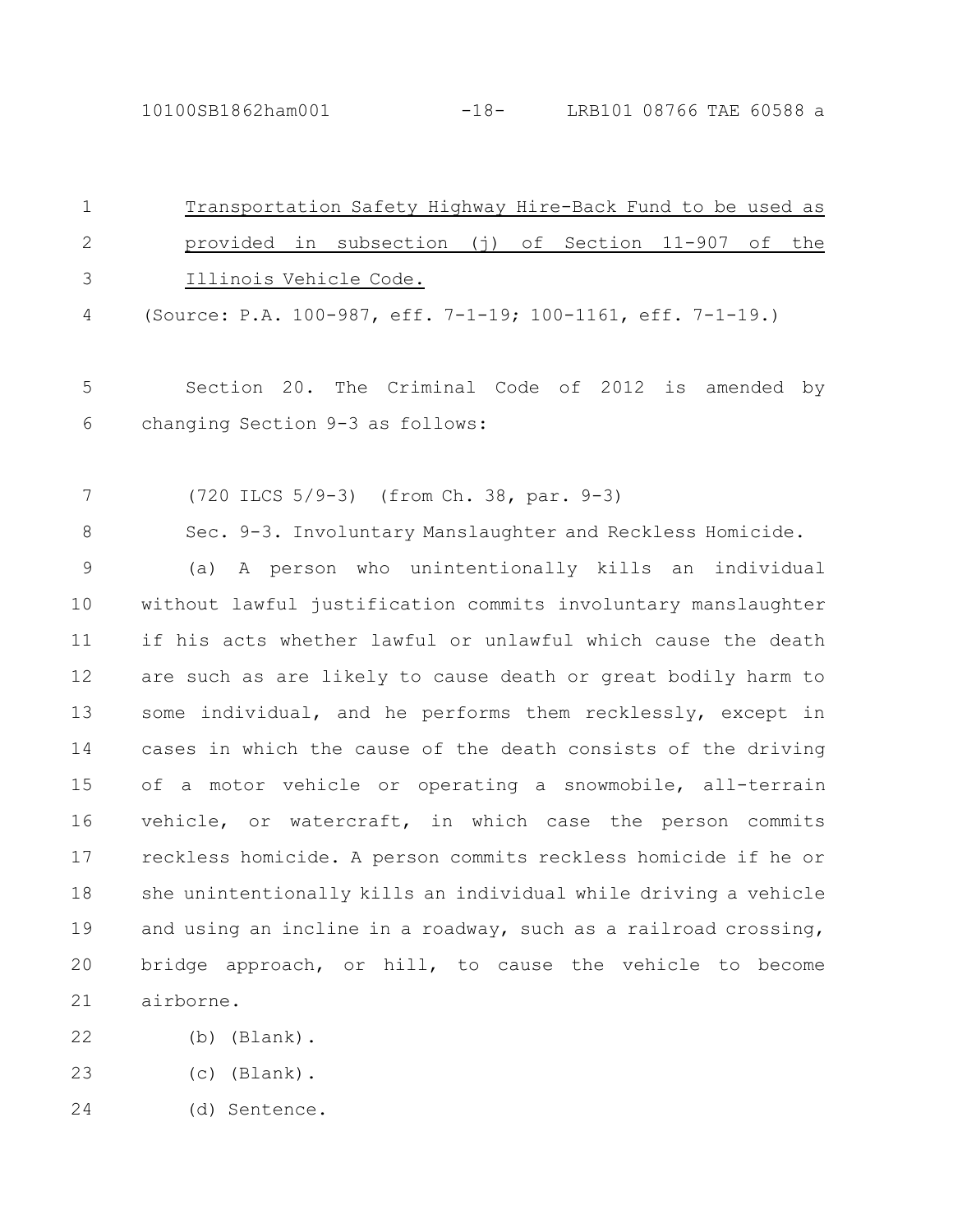(e) (Blank).

1

2

(1) Involuntary manslaughter is a Class 3 felony.

- (2) Reckless homicide is a Class 3 felony.
- 3

(e-2) Except as provided in subsection (e-3), in cases involving reckless homicide in which the offense is committed upon a public thoroughfare where children pass going to and from school when a school crossing guard is performing official duties, the penalty is a Class 2 felony, for which a person, if sentenced to a term of imprisonment, shall be sentenced to a term of not less than 3 years and not more than 14 years. 4 5 6 7 8 9 10

(e-3) In cases involving reckless homicide in which (i) the offense is committed upon a public thoroughfare where children pass going to and from school when a school crossing guard is performing official duties and (ii) the defendant causes the deaths of 2 or more persons as part of a single course of conduct, the penalty is a Class 2 felony, for which a person, if sentenced to a term of imprisonment, shall be sentenced to a term of not less than 6 years and not more than 28 years. 11 12 13 14 15 16 17 18

19

 $(e-5)$  (Blank).

 $(e-7)$  Except as otherwise provided in subsection  $(e-8)$ , in cases involving reckless homicide in which the defendant: (1) was driving in a construction or maintenance zone, as defined in Section 11-605.1 of the Illinois Vehicle Code, or (2) was operating a vehicle while failing or refusing to comply with any lawful order or direction of any authorized police officer or traffic control aide engaged in traffic control, the penalty 20 21 22 23 24 25 26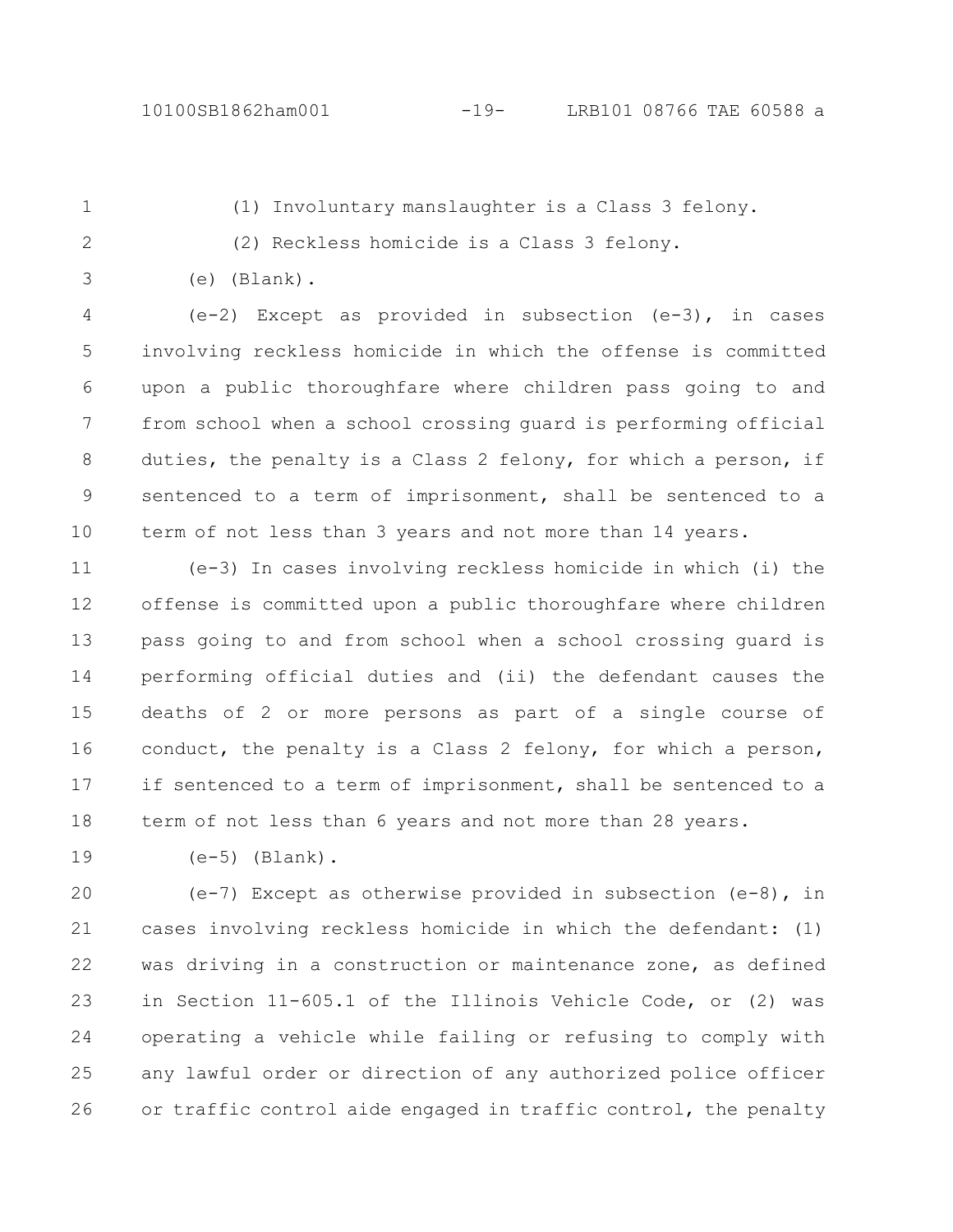10100SB1862ham001 -20- LRB101 08766 TAE 60588 a

is a Class 2 felony, for which a person, if sentenced to a term of imprisonment, shall be sentenced to a term of not less than 3 years and not more than 14 years. 1 2 3

(e-8) In cases involving reckless homicide in which the defendant caused the deaths of 2 or more persons as part of a single course of conduct and: (1) was driving in a construction or maintenance zone, as defined in Section 11-605.1 of the Illinois Vehicle Code, or (2) was operating a vehicle while failing or refusing to comply with any lawful order or direction of any authorized police officer or traffic control aide engaged in traffic control, the penalty is a Class 2 felony, for which a person, if sentenced to a term of imprisonment, shall be sentenced to a term of not less than 6 years and not more than 28 years. 4 5 6 7 8 9 10 11 12 13 14

(e-9) In cases involving reckless homicide in which the defendant drove a vehicle and used an incline in a roadway, such as a railroad crossing, bridge approach, or hill, to cause the vehicle to become airborne, and caused the deaths of 2 or more persons as part of a single course of conduct, the penalty is a Class 2 felony. 15 16 17 18 19 20

(e-10) In cases involving involuntary manslaughter or reckless homicide resulting in the death of a peace officer killed in the performance of his or her duties as a peace officer, the penalty is a Class 2 felony. 21 22 23 24

(e-11) In cases involving reckless homicide in which the defendant unintentionally kills an individual while driving in 25 26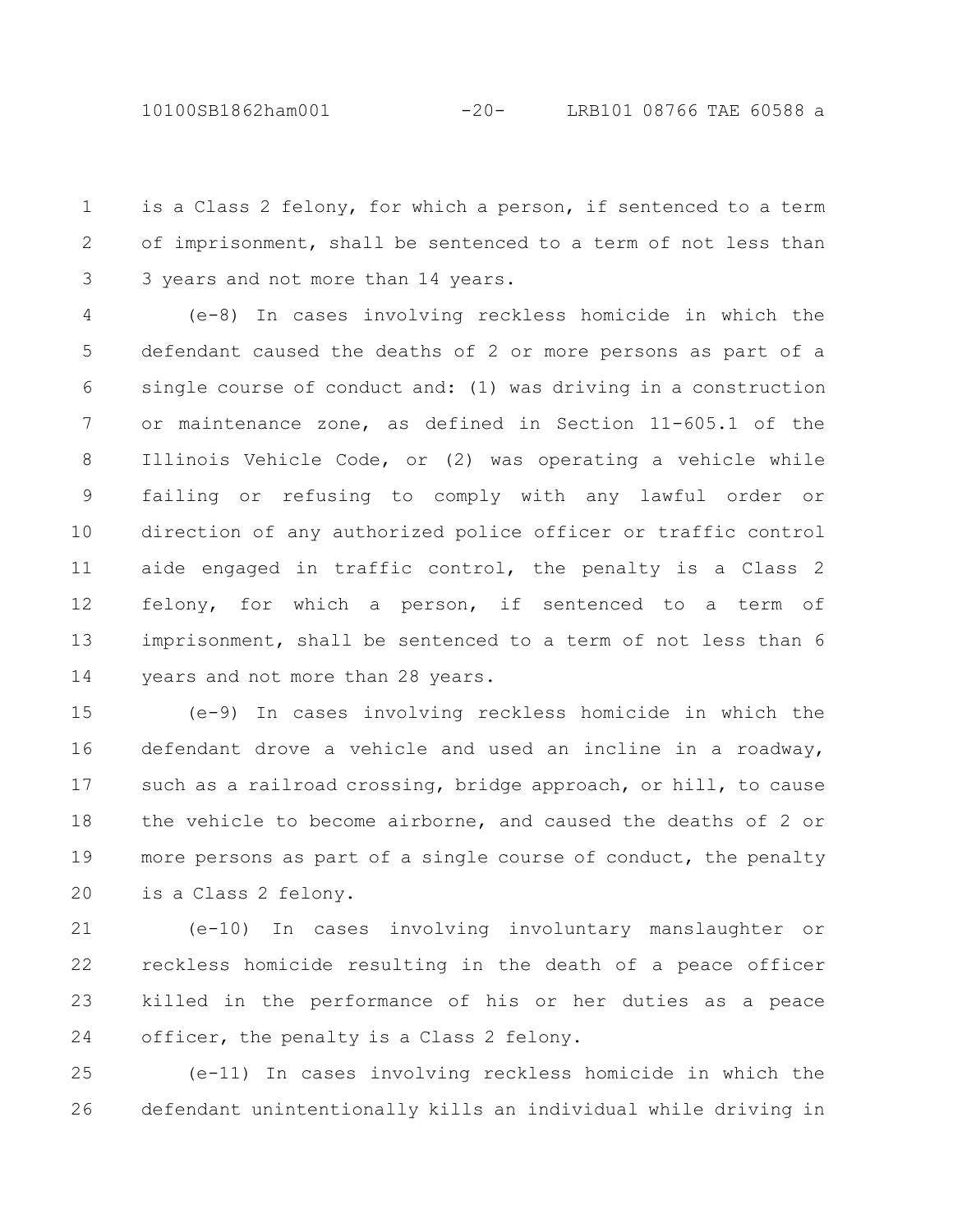10100SB1862ham001 -21- LRB101 08766 TAE 60588 a

a posted school zone, as defined in Section 11-605 of the Illinois Vehicle Code, while children are present or in a construction or maintenance zone, as defined in Section 11-605.1 of the Illinois Vehicle Code, when construction or maintenance workers are present the trier of fact may infer that the defendant's actions were performed recklessly where he or she was also either driving at a speed of more than 20 miles per hour in excess of the posted speed limit or violating Section 11-501 of the Illinois Vehicle Code. 1 2 3 4 5 6 7 8 9

 $(e-12)$  Except as otherwise provided in subsection  $(e-13)$ , in cases involving reckless homicide in which the offense was committed as result of a violation of subsection (c) of Section 11-907 of the Illinois Vehicle Code, the penalty is a Class 2 felony, for which a person, if sentenced to a term of imprisonment, shall be sentenced to a term of not less than 3 years and not more than 14 years. 10 11 12 13 14 15 16

(e-13) In cases involving reckless homicide in which the offense was committed as result of a violation of subsection (c) of Section 11-907 of the Illinois Vehicle Code and the defendant caused the deaths of 2 or more persons as part of a single course of conduct, the penalty is a Class 2 felony, for which a person, if sentenced to a term of imprisonment, shall be sentenced to a term of not less than 6 years and not more than 28 years. 17 18 19 20 21 22 23 24

(e-14) In cases involving reckless homicide in which the defendant unintentionally kills an individual, the trier of 25 26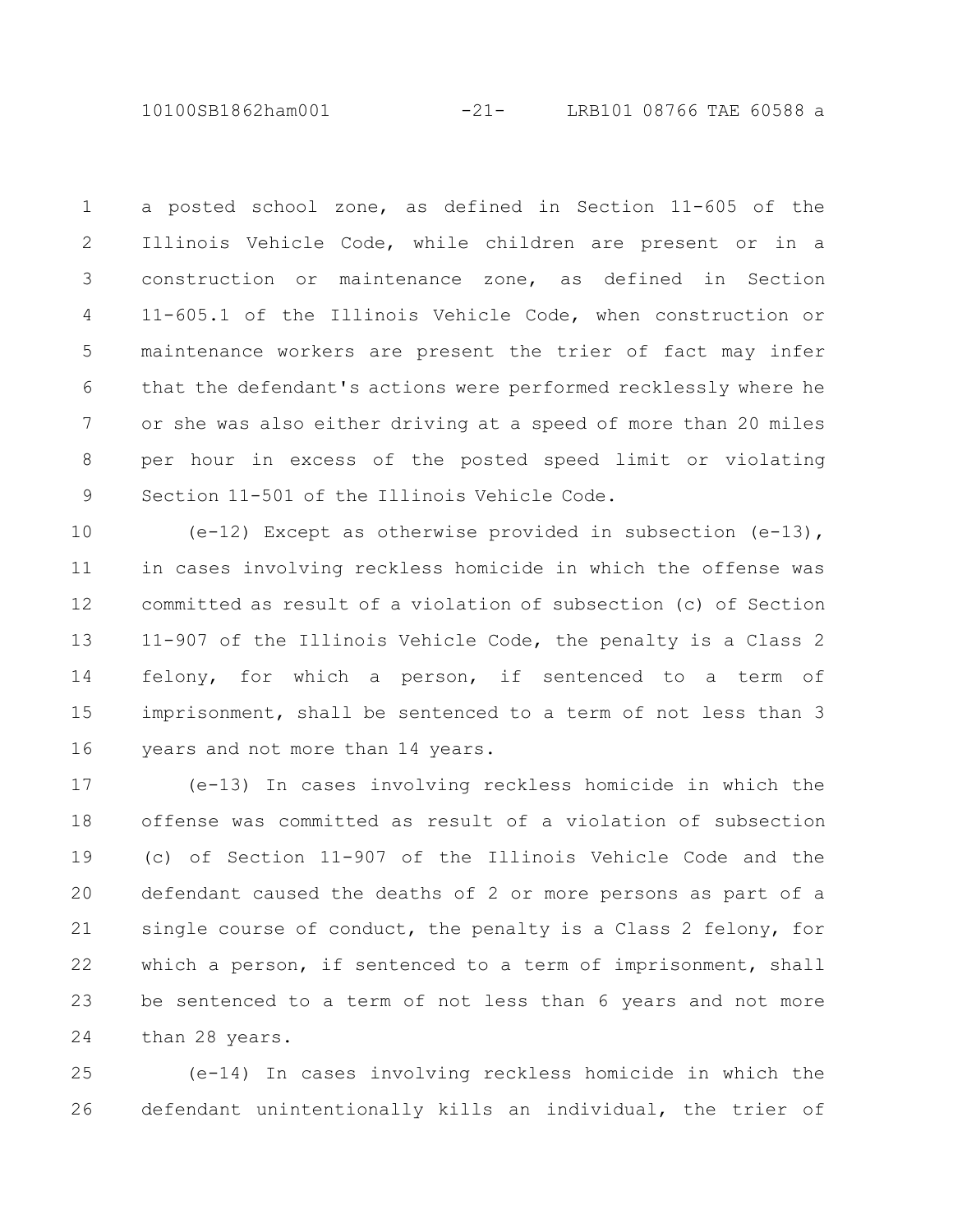10100SB1862ham001 -22- LRB101 08766 TAE 60588 a

fact may infer that the defendant's actions were performed recklessly where he or she was also violating subsection (c) of Section 11-907 of the Illinois Vehicle Code. The penalty for a reckless homicide in which the driver also violated subsection (c) of Section 11-907 of the Illinois Vehicle Code is a Class 2 felony, for which a person, if sentenced to a term of imprisonment, shall be sentenced to a term of not less than 3 years and not more than 14 years. 1 2 3 4 5 6 7 8

(e-15) In cases involving reckless homicide in which the defendant was operating a vehicle while failing or refusing to comply with subsection (c) of Section 11-907 of the Illinois Vehicle Code resulting in the death of a firefighter or emergency medical services personnel in the performance of his or her official duties, the penalty is a Class 2 felony. 9 10 11 12 13 14

(f) In cases involving involuntary manslaughter in which the victim was a family or household member as defined in paragraph (3) of Section 112A-3 of the Code of Criminal Procedure of 1963, the penalty shall be a Class 2 felony, for which a person if sentenced to a term of imprisonment, shall be sentenced to a term of not less than 3 years and not more than 14 years. 15 16 17 18 19 20 21

(Source: P.A. 95-467, eff. 6-1-08; 95-551, eff. 6-1-08; 95-587, eff. 6-1-08; 95-591, eff. 9-10-07; 95-803, eff. 1-1-09; 95-876, eff. 8-21-08; 95-884, eff. 1-1-09; 96-328, eff. 8-11-09.) 22 23 24

25

Section 25. The Unified Code of Corrections is amended by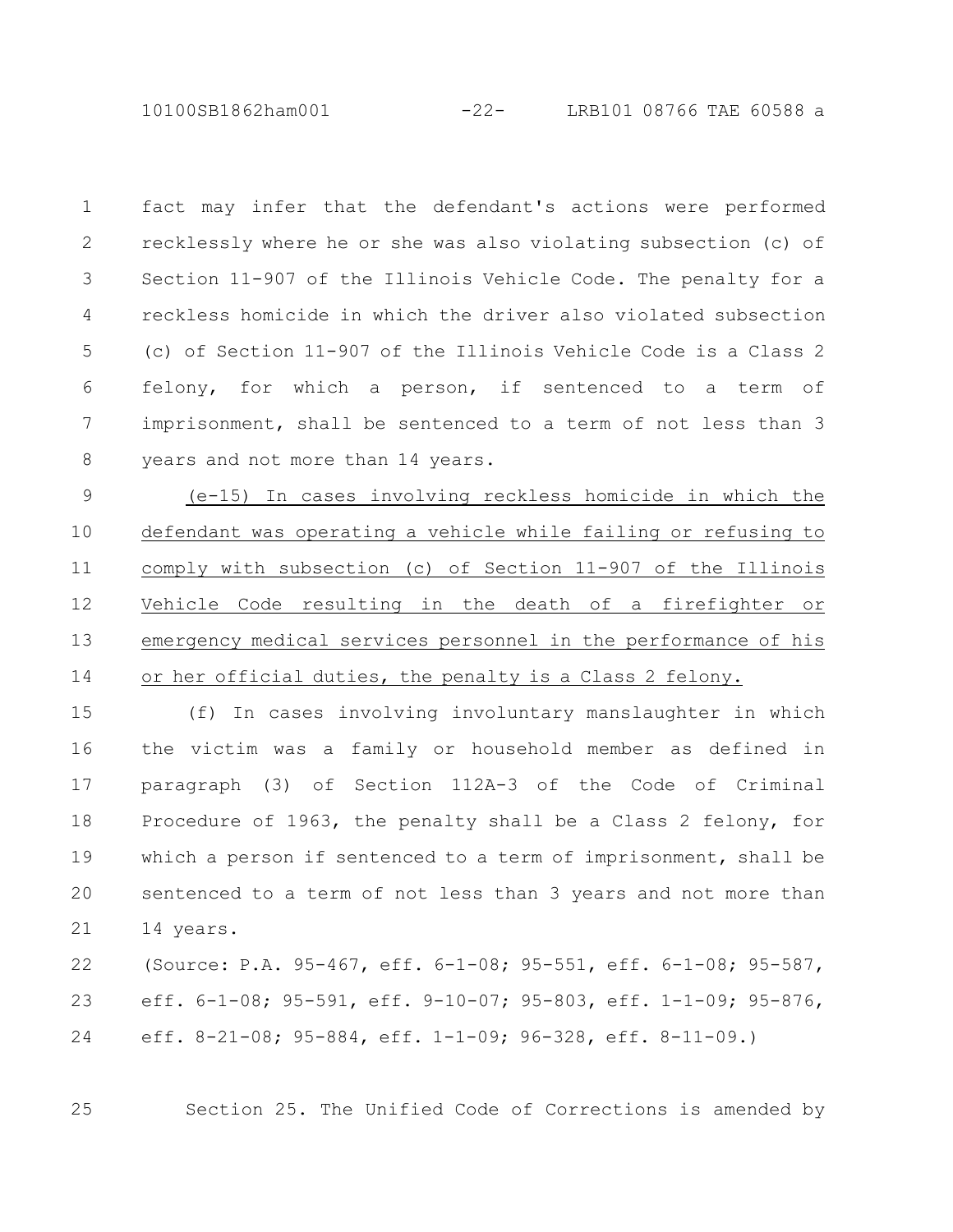changing Sections 5-5-3.2 and 5-6-1 as follows: (730 ILCS 5/5-5-3.2) Sec. 5-5-3.2. Factors in aggravation and extended-term sentencing. (a) The following factors shall be accorded weight in favor of imposing a term of imprisonment or may be considered by the court as reasons to impose a more severe sentence under Section 5-8-1 or Article 4.5 of Chapter V: (1) the defendant's conduct caused or threatened serious harm; (2) the defendant received compensation for committing the offense; (3) the defendant has a history of prior delinquency or criminal activity; (4) the defendant, by the duties of his office or by his position, was obliged to prevent the particular offense committed or to bring the offenders committing it to justice; (5) the defendant held public office at the time of the offense, and the offense related to the conduct of that office; (6) the defendant utilized his professional reputation or position in the community to commit the offense, or to afford him an easier means of committing it; (7) the sentence is necessary to deter others from 1 2 3 4 5 6 7 8 9 10 11 12 13 14 15 16 17 18 19 20 21 22 23 24 25 10100SB1862ham001 -23- LRB101 08766 TAE 60588 a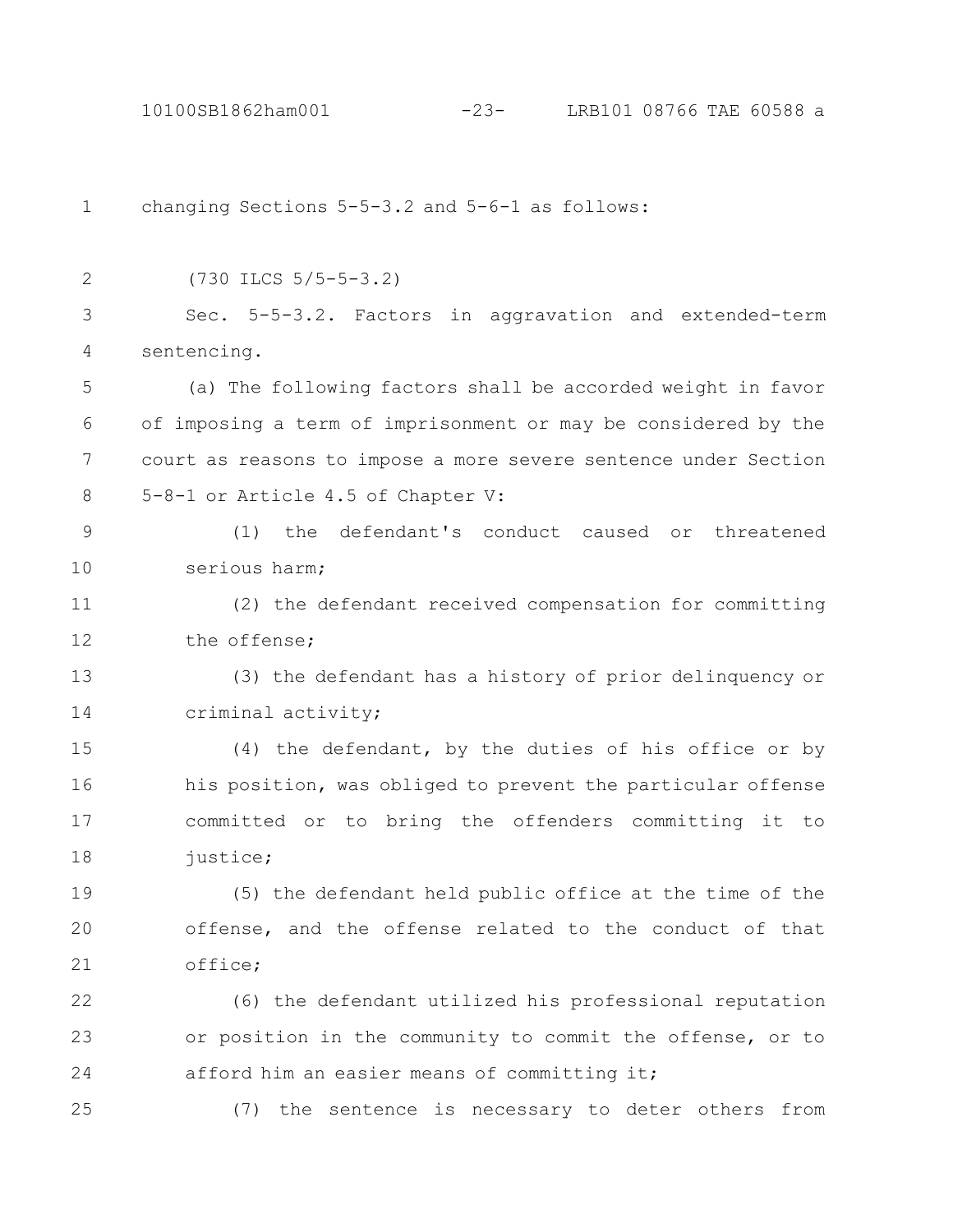1

committing the same crime;

(8) the defendant committed the offense against a person 60 years of age or older or such person's property; 2 3

(9) the defendant committed the offense against a person who has a physical disability or such person's property; 4 5 6

(10) by reason of another individual's actual or perceived race, color, creed, religion, ancestry, gender, sexual orientation, physical or mental disability, or national origin, the defendant committed the offense against (i) the person or property of that individual; (ii) the person or property of a person who has an association with, is married to, or has a friendship with the other individual; or (iii) the person or property of a relative (by blood or marriage) of a person described in clause (i) or (ii). For the purposes of this Section, "sexual orientation" has the meaning ascribed to it in paragraph (O-1) of Section 1-103 of the Illinois Human Rights Act; 7 8 9 10 11 12 13 14 15 16 17 18

(11) the offense took place in a place of worship or on the grounds of a place of worship, immediately prior to, during or immediately following worship services. For purposes of this subparagraph, "place of worship" shall mean any church, synagogue or other building, structure or place used primarily for religious worship; 19 20 21 22 23 24

(12) the defendant was convicted of a felony committed while he was released on bail or his own recognizance 25 26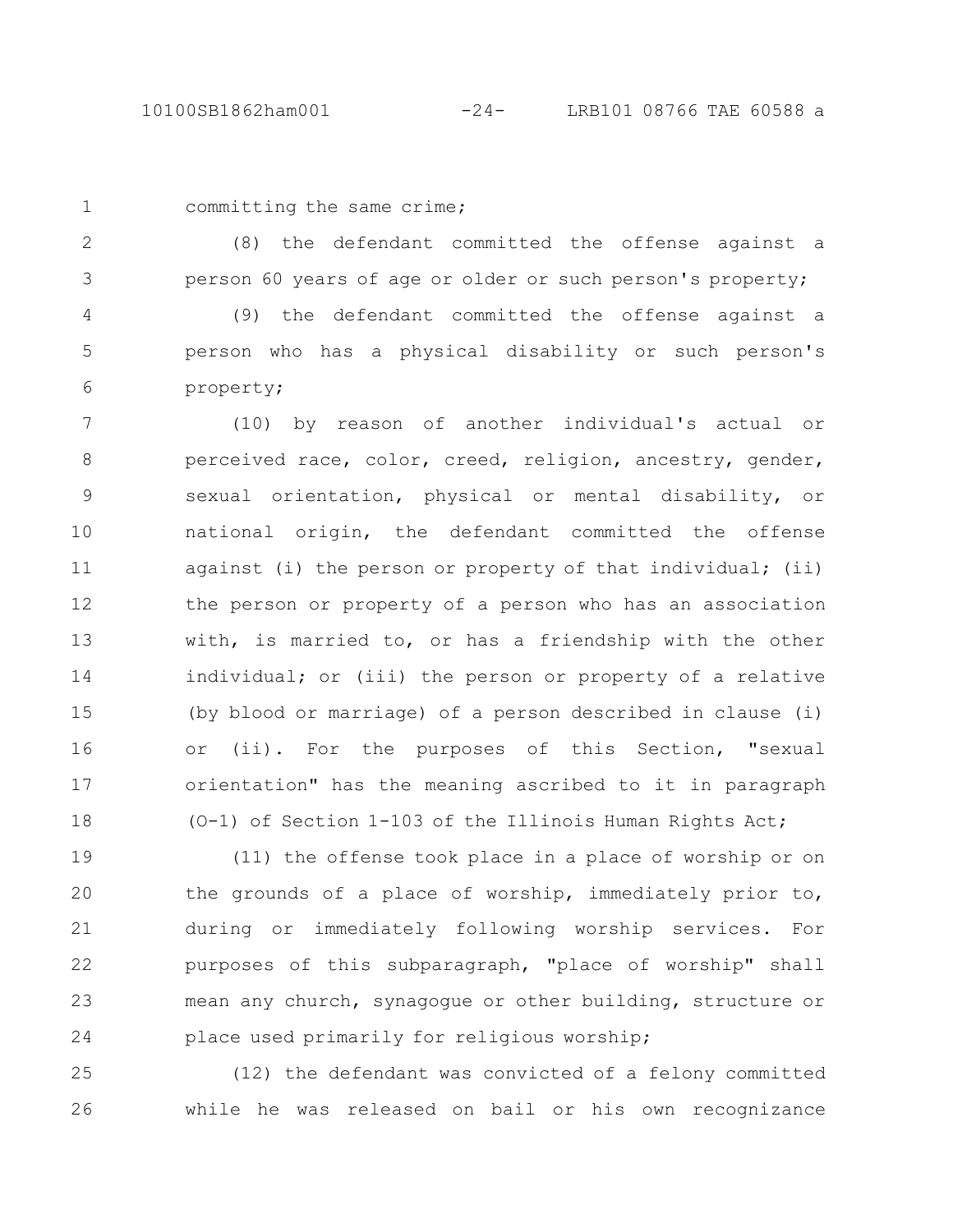pending trial for a prior felony and was convicted of such prior felony, or the defendant was convicted of a felony committed while he was serving a period of probation, conditional discharge, or mandatory supervised release under subsection (d) of Section 5-8-1 for a prior felony; 1 2 3 4 5

(13) the defendant committed or attempted to commit a felony while he was wearing a bulletproof vest. For the purposes of this paragraph (13), a bulletproof vest is any device which is designed for the purpose of protecting the wearer from bullets, shot or other lethal projectiles; 6 7 8 9 10

(14) the defendant held a position of trust or supervision such as, but not limited to, family member as defined in Section 11-0.1 of the Criminal Code of 2012, teacher, scout leader, baby sitter, or day care worker, in relation to a victim under 18 years of age, and the defendant committed an offense in violation of Section 11-1.20, 11-1.30, 11-1.40, 11-1.50, 11-1.60, 11-6, 11-11, 11-14.4 except for an offense that involves keeping a place of juvenile prostitution, 11-15.1, 11-19.1, 11-19.2, 11-20.1, 11-20.1B, 11-20.3, 12-13, 12-14, 12-14.1, 12-15 or 12-16 of the Criminal Code of 1961 or the Criminal Code of 2012 against that victim; 11 12 13 14 15 16 17 18 19 20 21 22

(15) the defendant committed an offense related to the activities of an organized gang. For the purposes of this factor, "organized gang" has the meaning ascribed to it in Section 10 of the Streetgang Terrorism Omnibus Prevention 23 24 25 26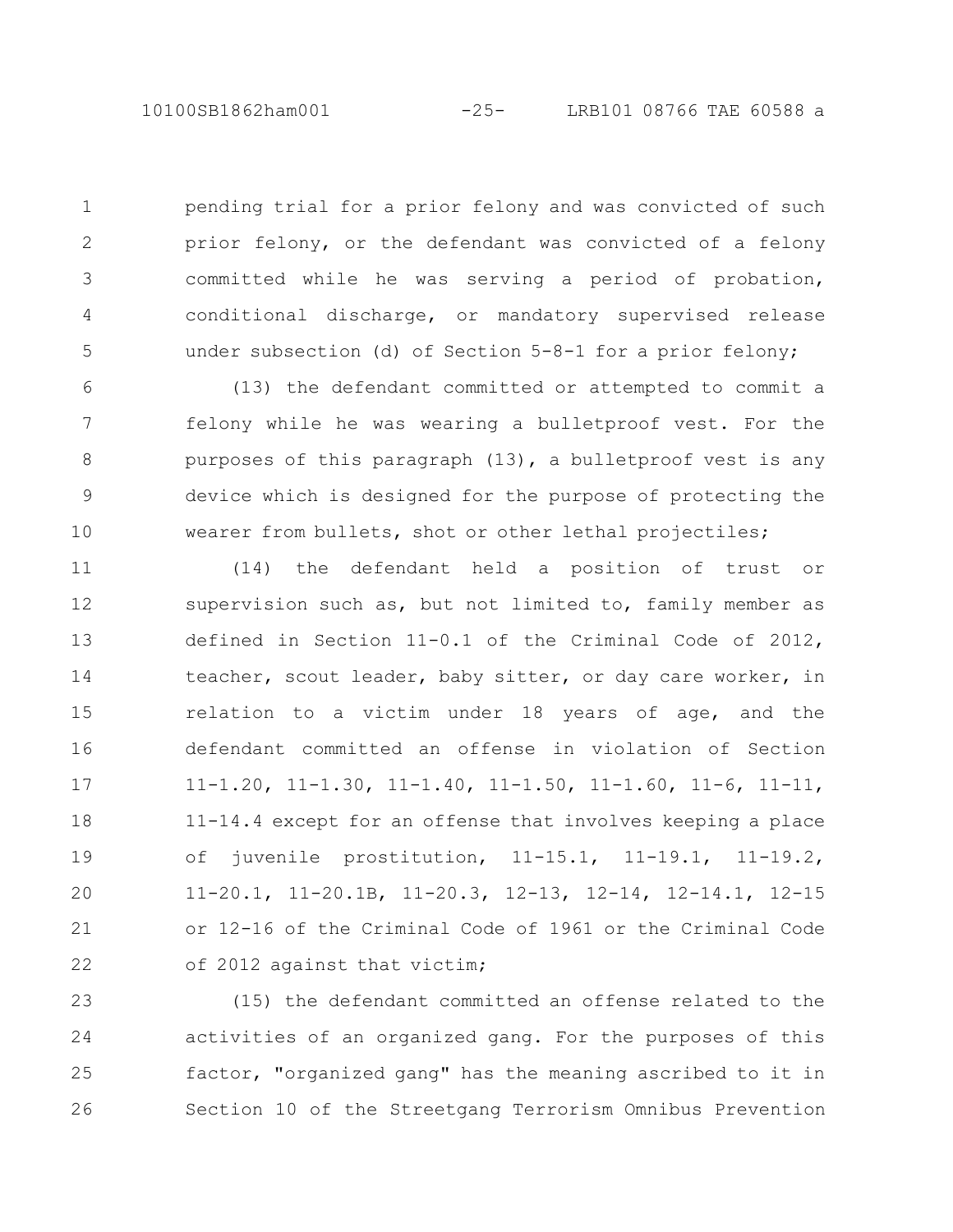Act;

1

(16) the defendant committed an offense in violation of one of the following Sections while in a school, regardless of the time of day or time of year; on any conveyance owned, leased, or contracted by a school to transport students to or from school or a school related activity; on the real property of a school; or on a public way within 1,000 feet of the real property comprising any school: Section 10-1, 10-2, 10-5, 11-1.20, 11-1.30, 11-1.40, 11-1.50, 11-1.60, 11-14.4, 11-15.1, 11-17.1, 11-18.1, 11-19.1, 11-19.2, 12-2, 12-4, 12-4.1, 12-4.2, 12-4.3, 12-6, 12-6.1, 12-6.5, 12-13, 12-14, 12-14.1, 12-15, 12-16, 18-2, or 33A-2, or Section 12-3.05 except for subdivision (a)(4) or (q)(1), of the Criminal Code of 1961 or the Criminal Code of 2012; 2 3 4 5 6 7 8 9 10 11 12 13 14 15

(16.5) the defendant committed an offense in violation of one of the following Sections while in a day care center, regardless of the time of day or time of year; on the real property of a day care center, regardless of the time of day or time of year; or on a public way within 1,000 feet of the real property comprising any day care center, regardless of the time of day or time of year: Section 10-1, 10-2, 10-5, 11-1.20, 11-1.30, 11-1.40, 11-1.50, 11-1.60, 11-14.4, 11-15.1, 11-17.1, 11-18.1, 11-19.1, 11-19.2, 12-2, 12-4, 12-4.1, 12-4.2, 12-4.3, 12-6, 12-6.1, 12-6.5, 12-13, 12-14, 12-14.1, 12-15, 12-16, 16 17 18 19 20 21 22 23 24 25 26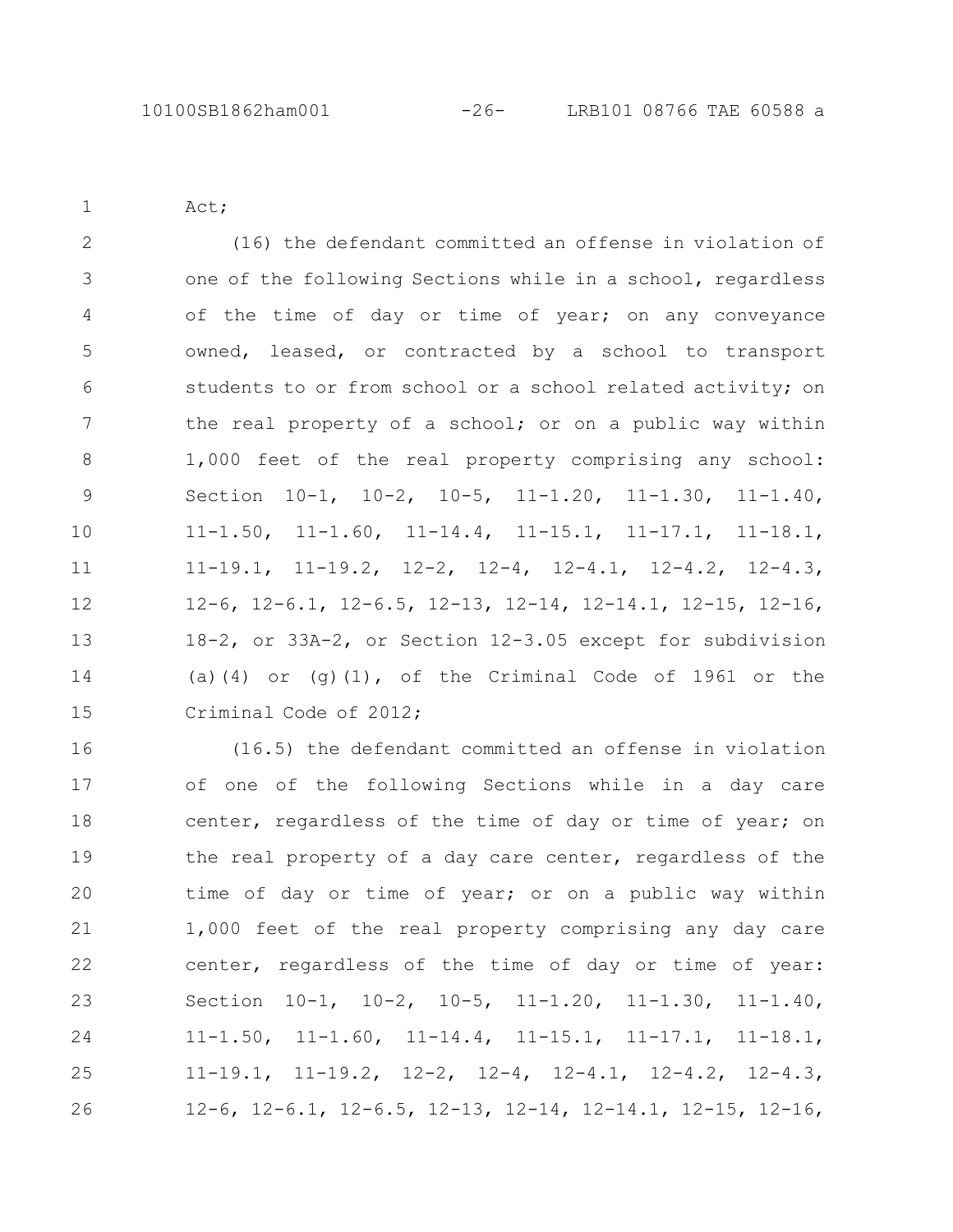18-2, or 33A-2, or Section 12-3.05 except for subdivision (a)(4) or (g)(1), of the Criminal Code of 1961 or the Criminal Code of 2012; 1 2 3

(17) the defendant committed the offense by reason of any person's activity as a community policing volunteer or to prevent any person from engaging in activity as a community policing volunteer. For the purpose of this Section, "community policing volunteer" has the meaning ascribed to it in Section 2-3.5 of the Criminal Code of 2012; 4 5 6 7 8 9 10

(18) the defendant committed the offense in a nursing home or on the real property comprising a nursing home. For the purposes of this paragraph (18), "nursing home" means a skilled nursing or intermediate long term care facility that is subject to license by the Illinois Department of Public Health under the Nursing Home Care Act, the Specialized Mental Health Rehabilitation Act of 2013, the ID/DD Community Care Act, or the MC/DD Act; 11 12 13 14 15 16 17 18

(19) the defendant was a federally licensed firearm dealer and was previously convicted of a violation of subsection (a) of Section 3 of the Firearm Owners Identification Card Act and has now committed either a felony violation of the Firearm Owners Identification Card Act or an act of armed violence while armed with a firearm; 19 20 21 22 23 24

(20) the defendant (i) committed the offense of reckless homicide under Section 9-3 of the Criminal Code of 25 26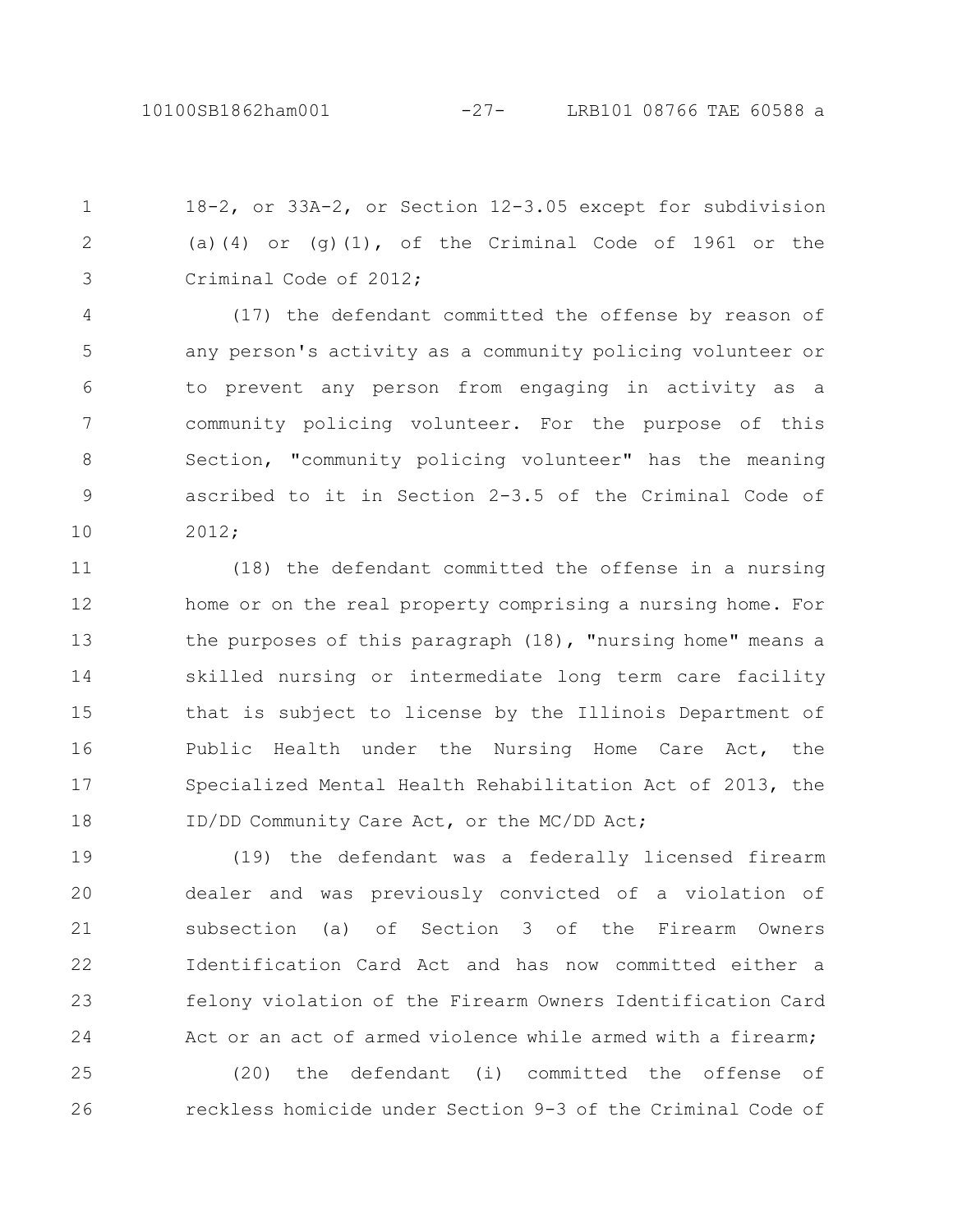1961 or the Criminal Code of 2012 or the offense of driving under the influence of alcohol, other drug or drugs, intoxicating compound or compounds or any combination thereof under Section 11-501 of the Illinois Vehicle Code or a similar provision of a local ordinance and (ii) was operating a motor vehicle in excess of 20 miles per hour over the posted speed limit as provided in Article VI of Chapter 11 of the Illinois Vehicle Code; 1 2 3 4 5 6 7 8

(21) the defendant (i) committed the offense of reckless driving or aggravated reckless driving under Section 11-503 of the Illinois Vehicle Code and (ii) was operating a motor vehicle in excess of 20 miles per hour over the posted speed limit as provided in Article VI of Chapter 11 of the Illinois Vehicle Code; 9 10 11 12 13 14

(22) the defendant committed the offense against a person that the defendant knew, or reasonably should have known, was a member of the Armed Forces of the United States serving on active duty. For purposes of this clause (22), the term "Armed Forces" means any of the Armed Forces of the United States, including a member of any reserve component thereof or National Guard unit called to active duty; 15 16 17 18 19 20 21 22

(23) the defendant committed the offense against a person who was elderly or infirm or who was a person with a disability by taking advantage of a family or fiduciary relationship with the elderly or infirm person or person 23 24 25 26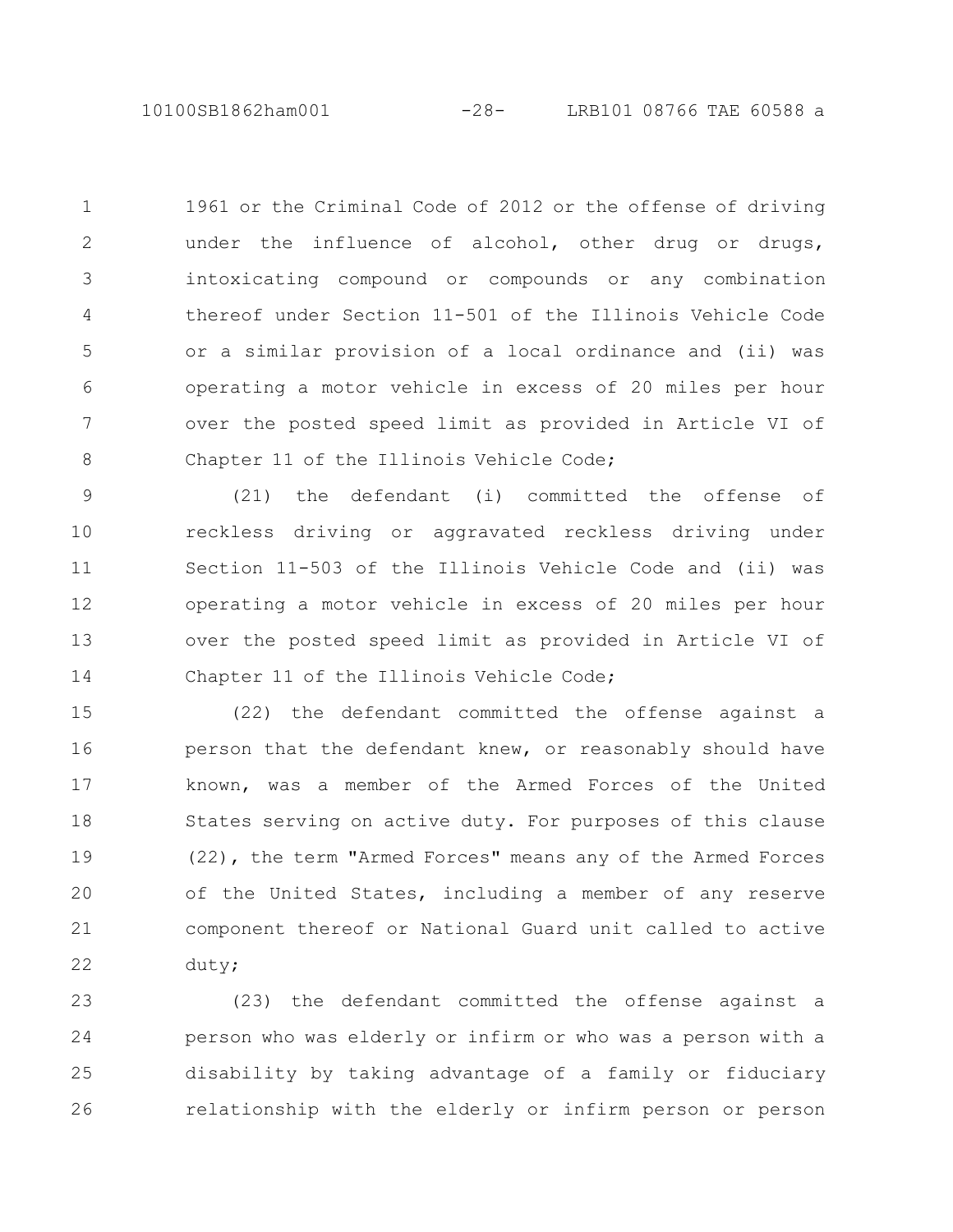|  | with a disability; |
|--|--------------------|
|  |                    |

(24) the defendant committed any offense under Section 11-20.1 of the Criminal Code of 1961 or the Criminal Code of 2012 and possessed 100 or more images; 2 3 4

(25) the defendant committed the offense while the defendant or the victim was in a train, bus, or other vehicle used for public transportation; 5 6 7

(26) the defendant committed the offense of child pornography or aggravated child pornography, specifically including paragraph  $(1)$ ,  $(2)$ ,  $(3)$ ,  $(4)$ ,  $(5)$ , or  $(7)$  of subsection (a) of Section 11-20.1 of the Criminal Code of 1961 or the Criminal Code of 2012 where a child engaged in, solicited for, depicted in, or posed in any act of sexual penetration or bound, fettered, or subject to sadistic, masochistic, or sadomasochistic abuse in a sexual context and specifically including paragraph  $(1)$ ,  $(2)$ ,  $(3)$ ,  $(4)$ , (5), or (7) of subsection (a) of Section 11-20.1B or Section 11-20.3 of the Criminal Code of 1961 where a child engaged in, solicited for, depicted in, or posed in any act of sexual penetration or bound, fettered, or subject to sadistic, masochistic, or sadomasochistic abuse in a sexual context; 8 9 10 11 12 13 14 15 16 17 18 19 20 21 22

(27) the defendant committed the offense of first degree murder, assault, aggravated assault, battery, aggravated battery, robbery, armed robbery, or aggravated robbery against a person who was a veteran and the 23 24 25 26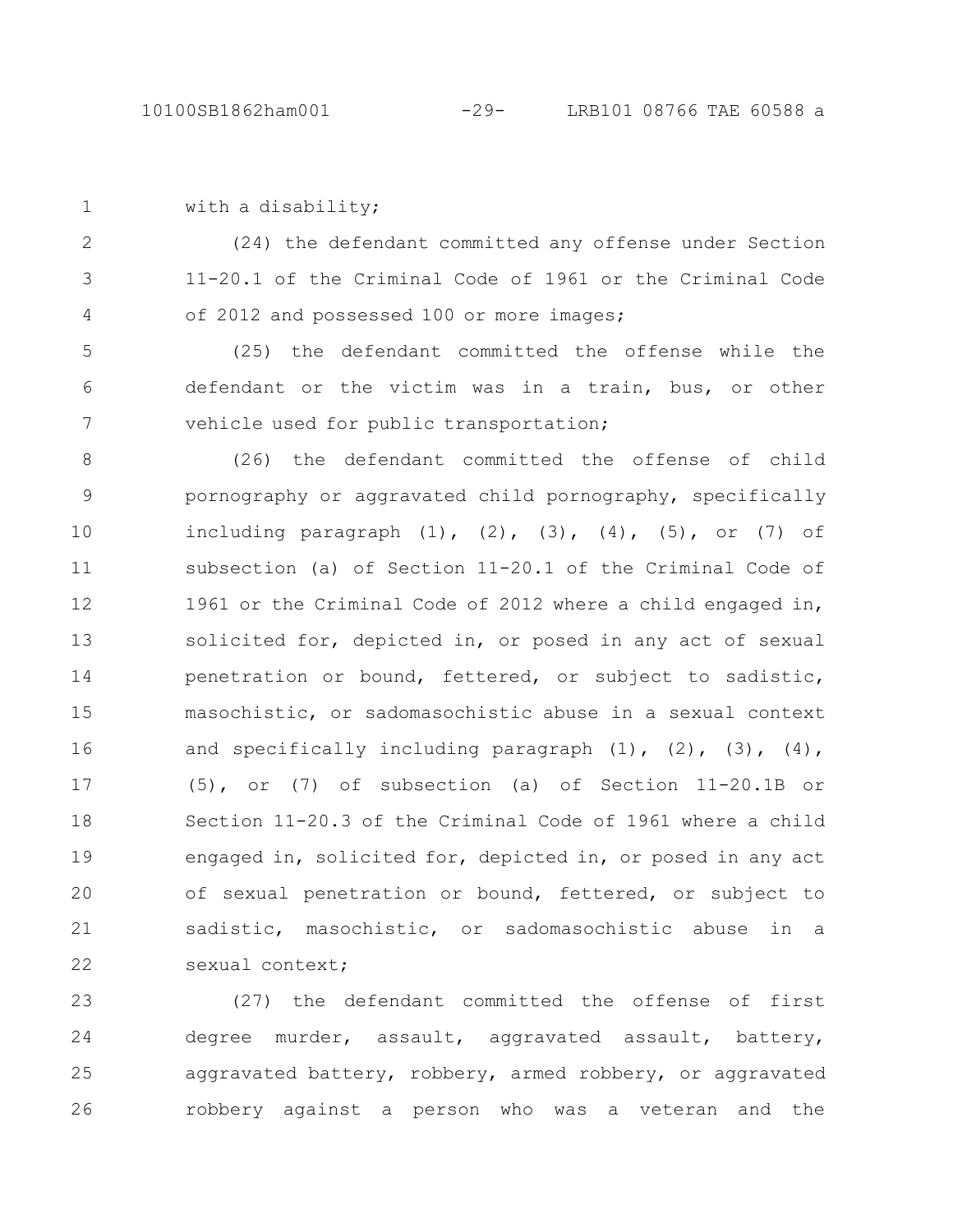10100SB1862ham001 -30- LRB101 08766 TAE 60588 a

defendant knew, or reasonably should have known, that the person was a veteran performing duties as a representative of a veterans' organization. For the purposes of this paragraph (27), "veteran" means an Illinois resident who has served as a member of the United States Armed Forces, a member of the Illinois National Guard, or a member of the United States Reserve Forces; and "veterans' organization" means an organization comprised of members of which substantially all are individuals who are veterans or spouses, widows, or widowers of veterans, the primary purpose of which is to promote the welfare of its members and to provide assistance to the general public in such a way as to confer a public benefit; 1 2 3 4 5 6 7 8 9 10 11 12 13

(28) the defendant committed the offense of assault, aggravated assault, battery, aggravated battery, robbery, armed robbery, or aggravated robbery against a person that the defendant knew or reasonably should have known was a letter carrier or postal worker while that person was performing his or her duties delivering mail for the United States Postal Service; 14 15 16 17 18 19 20

(29) the defendant committed the offense of criminal sexual assault, aggravated criminal sexual assault, criminal sexual abuse, or aggravated criminal sexual abuse against a victim with an intellectual disability, and the defendant holds a position of trust, authority, or supervision in relation to the victim; 21 22 23 24 25 26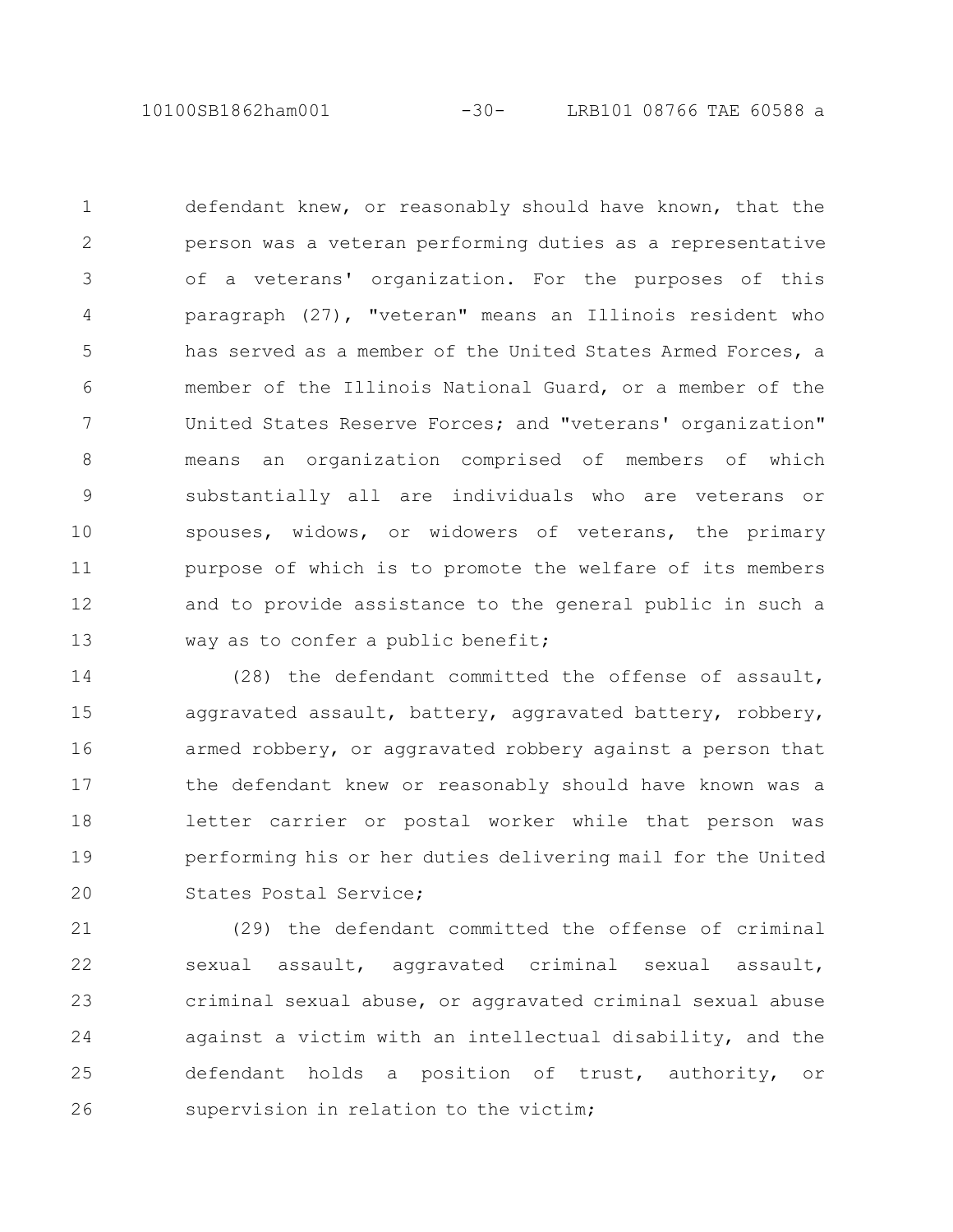(30) the defendant committed the offense of promoting juvenile prostitution, patronizing a prostitute, or patronizing a minor engaged in prostitution and at the time of the commission of the offense knew that the prostitute or minor engaged in prostitution was in the custody or guardianship of the Department of Children and Family Services: <del>or</del> 1 2 3 4 5 6 7

(31) the defendant (i) committed the offense of driving while under the influence of alcohol, other drug or drugs, intoxicating compound or compounds or any combination thereof in violation of Section 11-501 of the Illinois Vehicle Code or a similar provision of a local ordinance and (ii) the defendant during the commission of the offense was driving his or her vehicle upon a roadway designated for one-way traffic in the opposite direction of the direction indicated by official traffic control devices;  $or -$ 8 9 10 11 12 13 14 15 16 17

(32) the defendant committed the offense of reckless homicide while committing a violation of Section 11-907 of the Illinois Vehicle Code. 18 19 20

For the purposes of this Section: 21

"School" is defined as a public or private elementary or secondary school, community college, college, or university. 22 23

"Day care center" means a public or private State certified and licensed day care center as defined in Section 2.09 of the Child Care Act of 1969 that displays a sign in plain view 24 25 26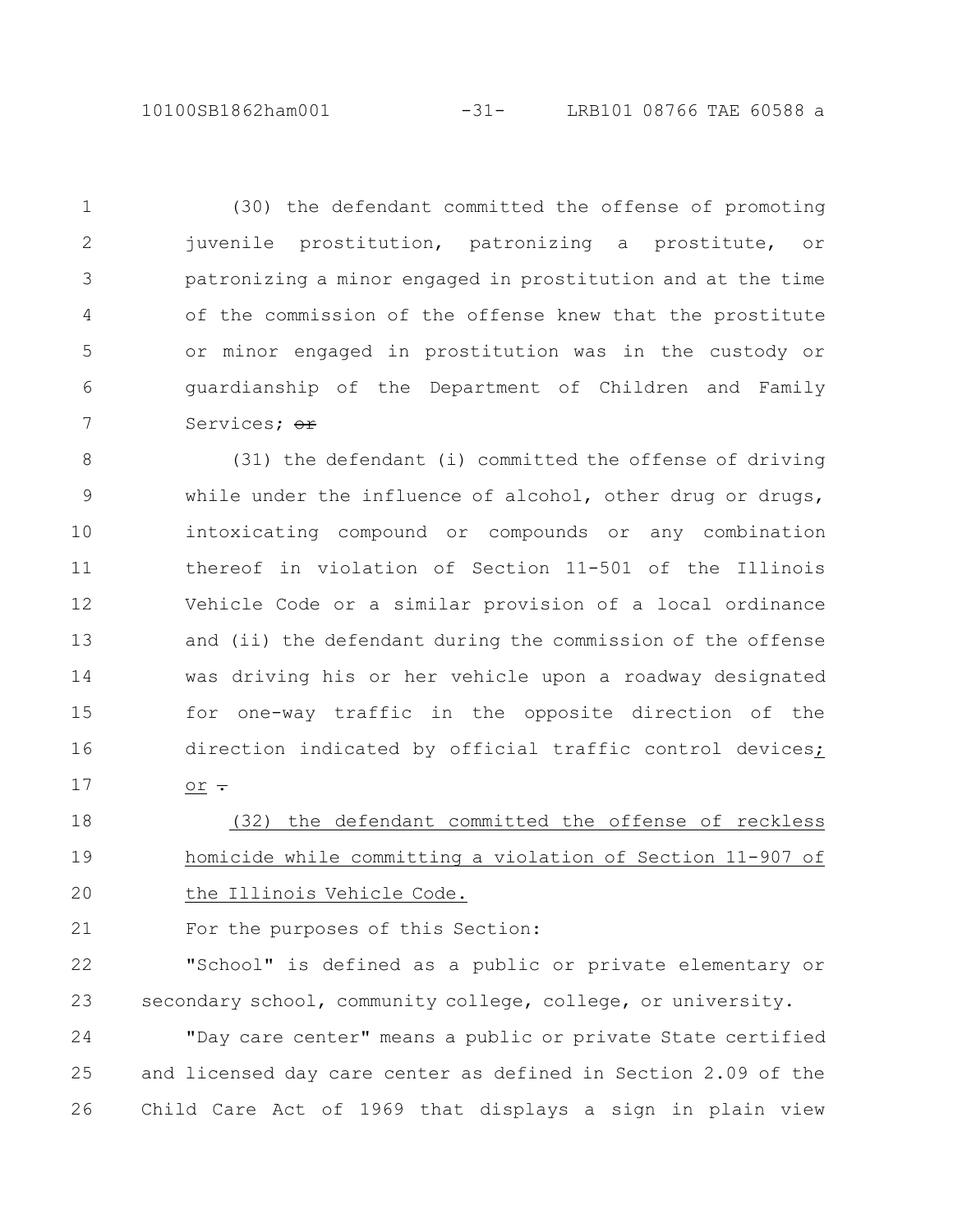stating that the property is a day care center. 1

"Intellectual disability" means significantly subaverage intellectual functioning which exists concurrently with impairment in adaptive behavior. 2 3 4

"Public transportation" means the transportation or conveyance of persons by means available to the general public, and includes paratransit services. 5 6 7

"Traffic control devices" means all signs, signals, markings, and devices that conform to the Illinois Manual on Uniform Traffic Control Devices, placed or erected by authority of a public body or official having jurisdiction, for the purpose of regulating, warning, or guiding traffic. 8 9 10 11 12

(b) The following factors, related to all felonies, may be considered by the court as reasons to impose an extended term sentence under Section 5-8-2 upon any offender: 13 14 15

(1) When a defendant is convicted of any felony, after having been previously convicted in Illinois or any other jurisdiction of the same or similar class felony or greater class felony, when such conviction has occurred within 10 years after the previous conviction, excluding time spent in custody, and such charges are separately brought and tried and arise out of different series of acts; or 16 17 18 19 20 21 22

(2) When a defendant is convicted of any felony and the court finds that the offense was accompanied by exceptionally brutal or heinous behavior indicative of wanton cruelty; or 23 24 25 26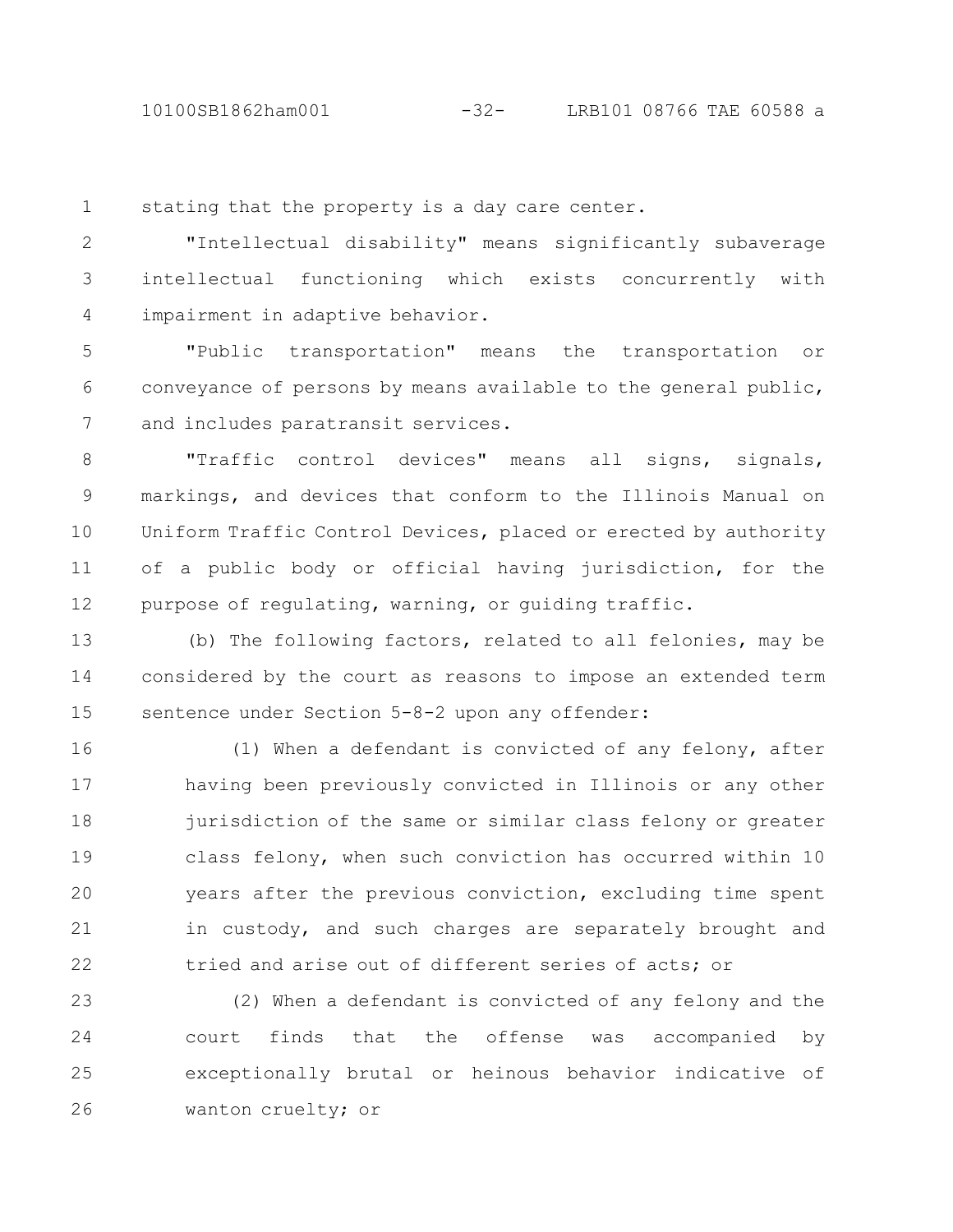(3) When a defendant is convicted of any felony committed against: (i) a person under 12 years of age at the time of the offense or such person's property; (ii) a person 60 years of age or older at the time of the offense or such person's property; or (iii) a person who had a physical disability at the time of the offense or such person's property; or (4) When a defendant is convicted of any felony and the offense involved any of the following types of specific misconduct committed as part of a ceremony, rite, initiation, observance, performance, practice or activity of any actual or ostensible religious, fraternal, or social group: (i) the brutalizing or torturing of humans or animals; (ii) the theft of human corpses; (iii) the kidnapping of humans; (iv) the desecration of any cemetery, religious, fraternal, business, governmental, educational, or other building or property; or (v) ritualized abuse of a child; or (5) When a defendant is convicted of a felony other than conspiracy and the court finds that the felony was committed under an agreement with 2 or more other persons to commit that offense and the defendant, with respect to 1 2 3 4 5 6 7 8 9 10 11 12 13 14 15 16 17 18 19 20 21 22 23 24 25 26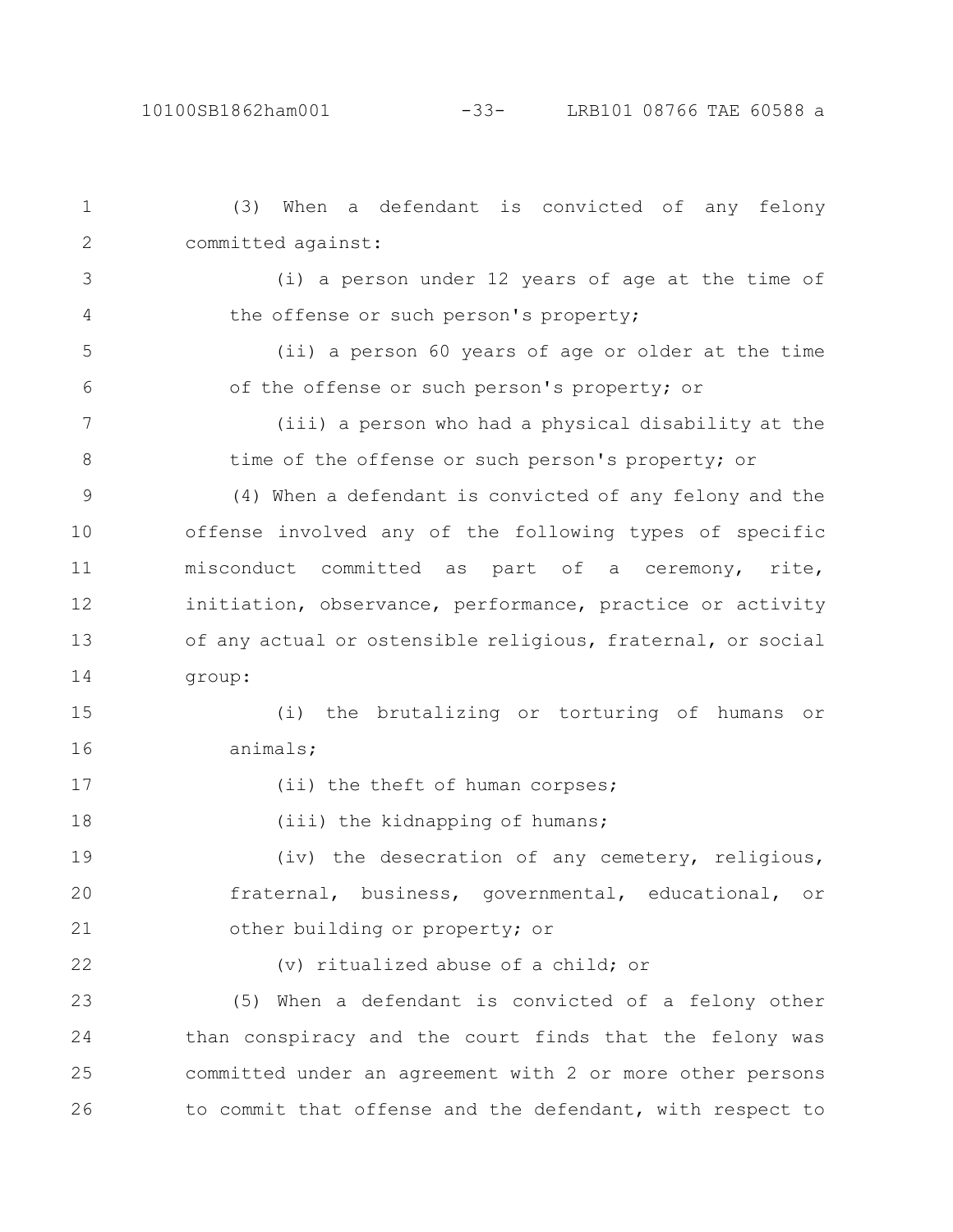10100SB1862ham001 -34- LRB101 08766 TAE 60588 a

the other individuals, occupied a position of organizer, supervisor, financier, or any other position of management or leadership, and the court further finds that the felony committed was related to or in furtherance of the criminal activities of an organized gang or was motivated by the defendant's leadership in an organized gang; or 1 2 3 4 5 6

(6) When a defendant is convicted of an offense committed while using a firearm with a laser sight attached to it. For purposes of this paragraph, "laser sight" has the meaning ascribed to it in Section 26-7 of the Criminal Code of 2012; or 7 8 9 10 11

(7) When a defendant who was at least 17 years of age at the time of the commission of the offense is convicted of a felony and has been previously adjudicated a delinquent minor under the Juvenile Court Act of 1987 for an act that if committed by an adult would be a Class X or Class 1 felony when the conviction has occurred within 10 years after the previous adjudication, excluding time spent in custody; or 12 13 14 15 16 17 18 19

(8) When a defendant commits any felony and the defendant used, possessed, exercised control over, or otherwise directed an animal to assault a law enforcement officer engaged in the execution of his or her official duties or in furtherance of the criminal activities of an organized gang in which the defendant is engaged; or 20 21 22 23 24 25

26

(9) When a defendant commits any felony and the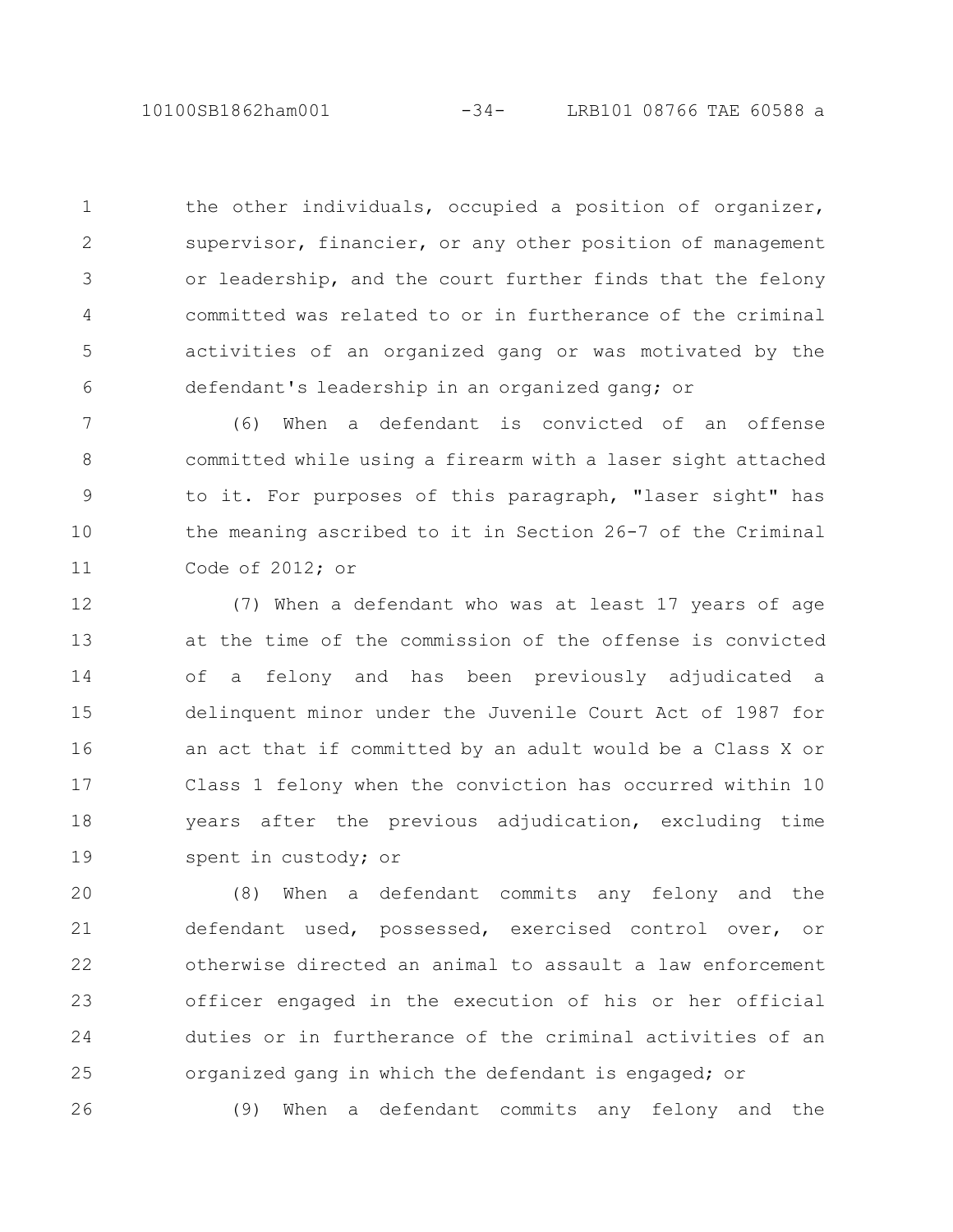1

defendant knowingly video or audio records the offense with the intent to disseminate the recording.

2

(c) The following factors may be considered by the court as reasons to impose an extended term sentence under Section 5-8-2 (730 ILCS 5/5-8-2) upon any offender for the listed offenses: 3 4 5

(1) When a defendant is convicted of first degree murder, after having been previously convicted in Illinois of any offense listed under paragraph (c)(2) of Section 5-5-3 (730 ILCS 5/5-5-3), when that conviction has occurred within 10 years after the previous conviction, excluding time spent in custody, and the charges are separately brought and tried and arise out of different series of acts. 6 7 8 9 10 11 12 13

(1.5) When a defendant is convicted of first degree murder, after having been previously convicted of domestic battery (720 ILCS 5/12-3.2) or aggravated domestic battery (720 ILCS 5/12-3.3) committed on the same victim or after having been previously convicted of violation of an order of protection (720 ILCS 5/12-30) in which the same victim was the protected person. 14 15 16 17 18 19 20

(2) When a defendant is convicted of voluntary manslaughter, second degree murder, involuntary manslaughter, or reckless homicide in which the defendant has been convicted of causing the death of more than one individual. 21 22 23 24 25

26

(3) When a defendant is convicted of aggravated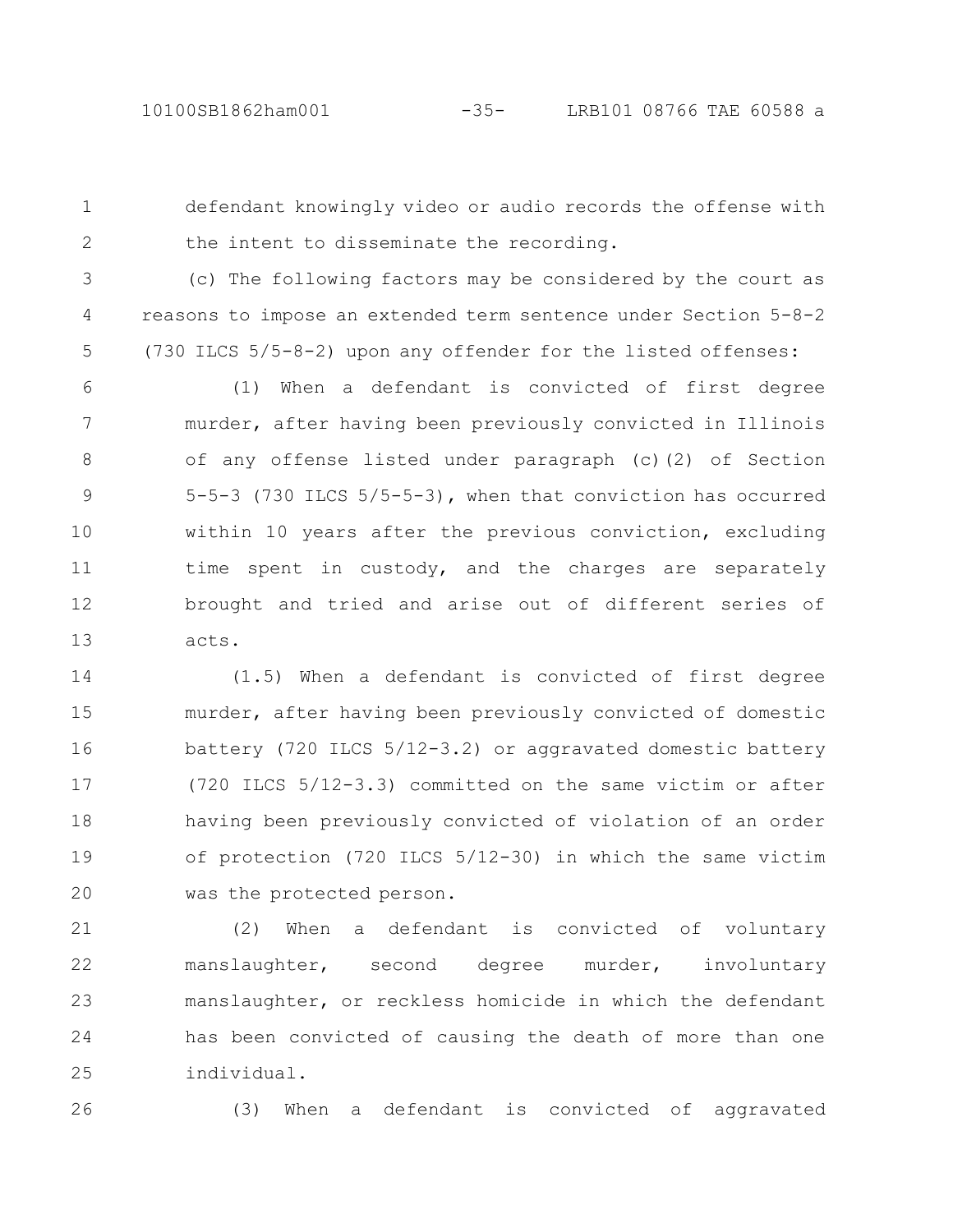criminal sexual assault or criminal sexual assault, when there is a finding that aggravated criminal sexual assault or criminal sexual assault was also committed on the same victim by one or more other individuals, and the defendant voluntarily participated in the crime with the knowledge of the participation of the others in the crime, and the commission of the crime was part of a single course of conduct during which there was no substantial change in the nature of the criminal objective. 1 2 3 4 5 6 7 8 9

(4) If the victim was under 18 years of age at the time of the commission of the offense, when a defendant is convicted of aggravated criminal sexual assault or predatory criminal sexual assault of a child under subsection (a)(1) of Section  $11-1.40$  or subsection (a)(1) of Section 12-14.1 of the Criminal Code of 1961 or the Criminal Code of 2012 (720 ILCS 5/11-1.40 or 5/12-14.1). 10 11 12 13 14 15 16

(5) When a defendant is convicted of a felony violation of Section 24-1 of the Criminal Code of 1961 or the Criminal Code of 2012 (720 ILCS 5/24-1) and there is a finding that the defendant is a member of an organized gang. 17 18 19 20 21

(6) When a defendant was convicted of unlawful use of weapons under Section 24-1 of the Criminal Code of 1961 or the Criminal Code of 2012 (720 ILCS 5/24-1) for possessing a weapon that is not readily distinguishable as one of the weapons enumerated in Section 24-1 of the Criminal Code of 22 23 24 25 26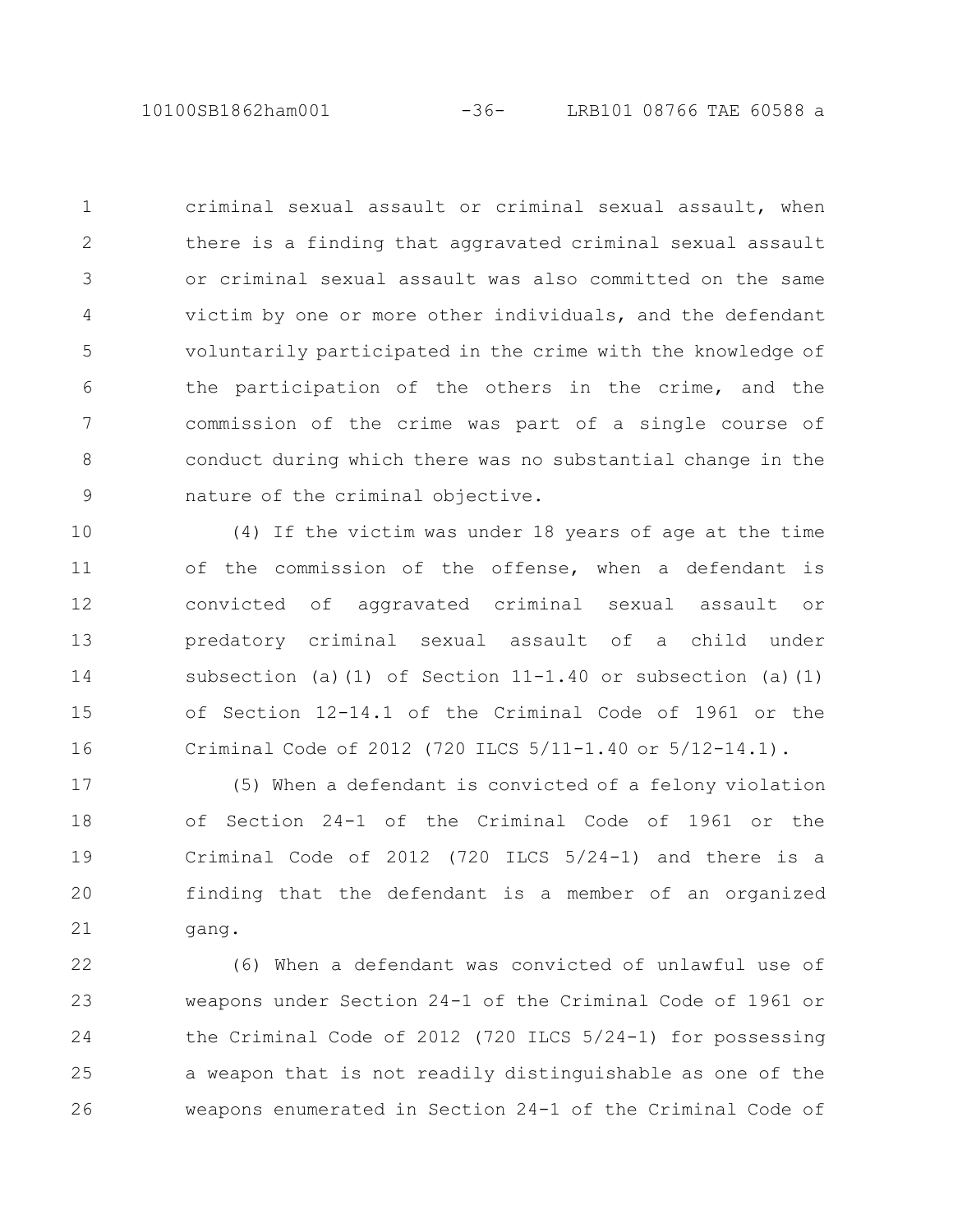1

1961 or the Criminal Code of 2012 (720 ILCS 5/24-1).

(7) When a defendant is convicted of an offense involving the illegal manufacture of a controlled substance under Section 401 of the Illinois Controlled Substances Act (720 ILCS 570/401), the illegal manufacture of methamphetamine under Section 25 of the Methamphetamine Control and Community Protection Act (720 ILCS 646/25), or the illegal possession of explosives and an emergency response officer in the performance of his or her duties is killed or injured at the scene of the offense while responding to the emergency caused by the commission of the offense. In this paragraph, "emergency" means a situation in which a person's life, health, or safety is in jeopardy; and "emergency response officer" means a peace officer, community policing volunteer, fireman, emergency medical technician-ambulance, emergency medical technician-intermediate, emergency medical technician-paramedic, ambulance driver, other medical assistance or first aid personnel, or hospital emergency room personnel. 2 3 4 5 6 7 8 9 10 11 12 13 14 15 16 17 18 19 20

(8) When the defendant is convicted of attempted mob action, solicitation to commit mob action, or conspiracy to commit mob action under Section 8-1, 8-2, or 8-4 of the Criminal Code of 2012, where the criminal object is a violation of Section 25-1 of the Criminal Code of 2012, and an electronic communication is used in the commission of 21 22 23 24 25 26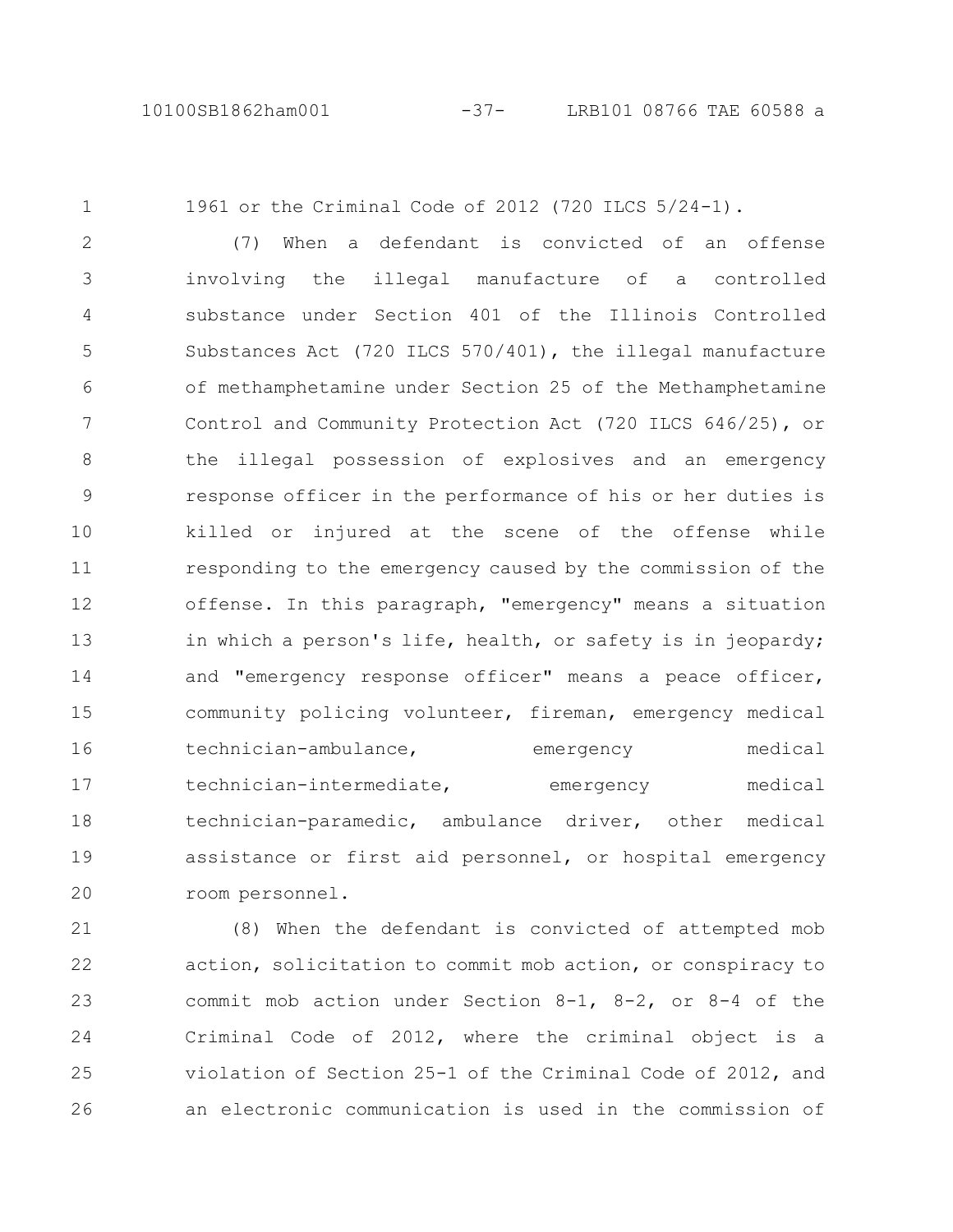the offense. For the purposes of this paragraph (8), "electronic communication" shall have the meaning provided in Section 26.5-0.1 of the Criminal Code of 2012. 1 2 3

(d) For the purposes of this Section, "organized gang" has the meaning ascribed to it in Section 10 of the Illinois Streetgang Terrorism Omnibus Prevention Act. 4 5 6

(e) The court may impose an extended term sentence under Article 4.5 of Chapter V upon an offender who has been convicted of a felony violation of Section 11-1.20, 11-1.30, 11-1.40, 11-1.50, 11-1.60, 12-13, 12-14, 12-14.1, 12-15, or 12-16 of the Criminal Code of 1961 or the Criminal Code of 2012 when the victim of the offense is under 18 years of age at the time of the commission of the offense and, during the commission of the offense, the victim was under the influence of alcohol, regardless of whether or not the alcohol was supplied by the offender; and the offender, at the time of the commission of the offense, knew or should have known that the victim had consumed alcohol. 7 8 9 10 11 12 13 14 15 16 17 18

(Source: P.A. 99-77, eff. 1-1-16; 99-143, eff. 7-27-15; 99-180, eff. 7-29-15; 99-283, eff. 1-1-16; 99-347, eff. 1-1-16; 99-642, eff. 7-28-16; 100-1053, eff. 1-1-19.) 19 20 21

(730 ILCS 5/5-6-1) (from Ch. 38, par. 1005-6-1) 22

(Text of Section before amendment by P.A. 100-987) 23

Sec. 5-6-1. Sentences of probation and of conditional discharge and disposition of supervision. The General Assembly 24 25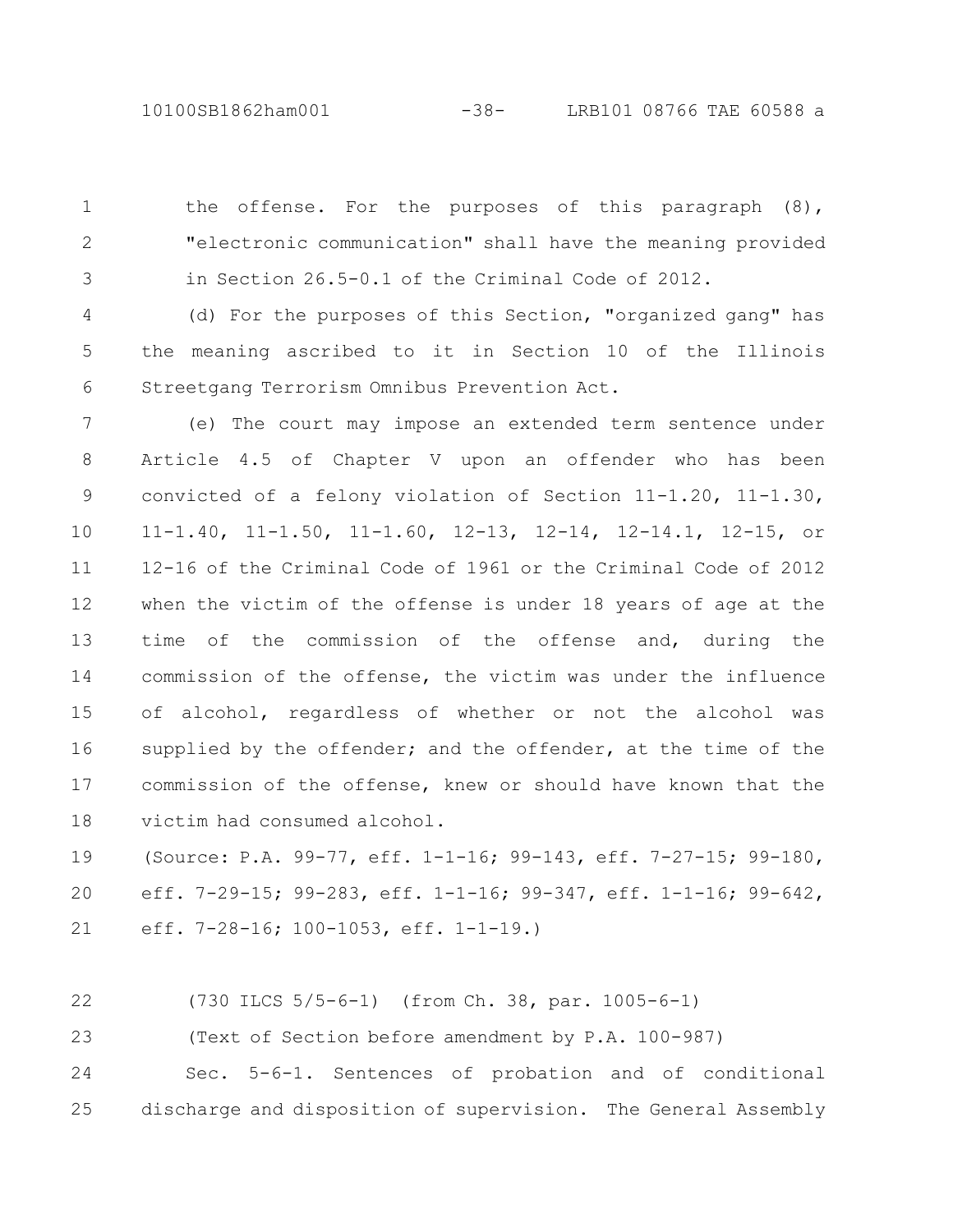10100SB1862ham001 -39- LRB101 08766 TAE 60588 a

finds that in order to protect the public, the criminal justice system must compel compliance with the conditions of probation by responding to violations with swift, certain and fair punishments and intermediate sanctions. The Chief Judge of each circuit shall adopt a system of structured, intermediate sanctions for violations of the terms and conditions of a sentence of probation, conditional discharge or disposition of supervision. 1 2 3 4 5 6 7 8

(a) Except where specifically prohibited by other provisions of this Code, the court shall impose a sentence of probation or conditional discharge upon an offender unless, having regard to the nature and circumstance of the offense, and to the history, character and condition of the offender, the court is of the opinion that: 9 10 11 12 13 14

(1) his imprisonment or periodic imprisonment is necessary for the protection of the public; or 15 16

(2) probation or conditional discharge would deprecate the seriousness of the offender's conduct and would be inconsistent with the ends of justice; or 17 18 19

(3) a combination of imprisonment with concurrent or consecutive probation when an offender has been admitted into a drug court program under Section 20 of the Drug Court Treatment Act is necessary for the protection of the public and for the rehabilitation of the offender. 20 21 22 23 24

The court shall impose as a condition of a sentence of probation, conditional discharge, or supervision, that the 25 26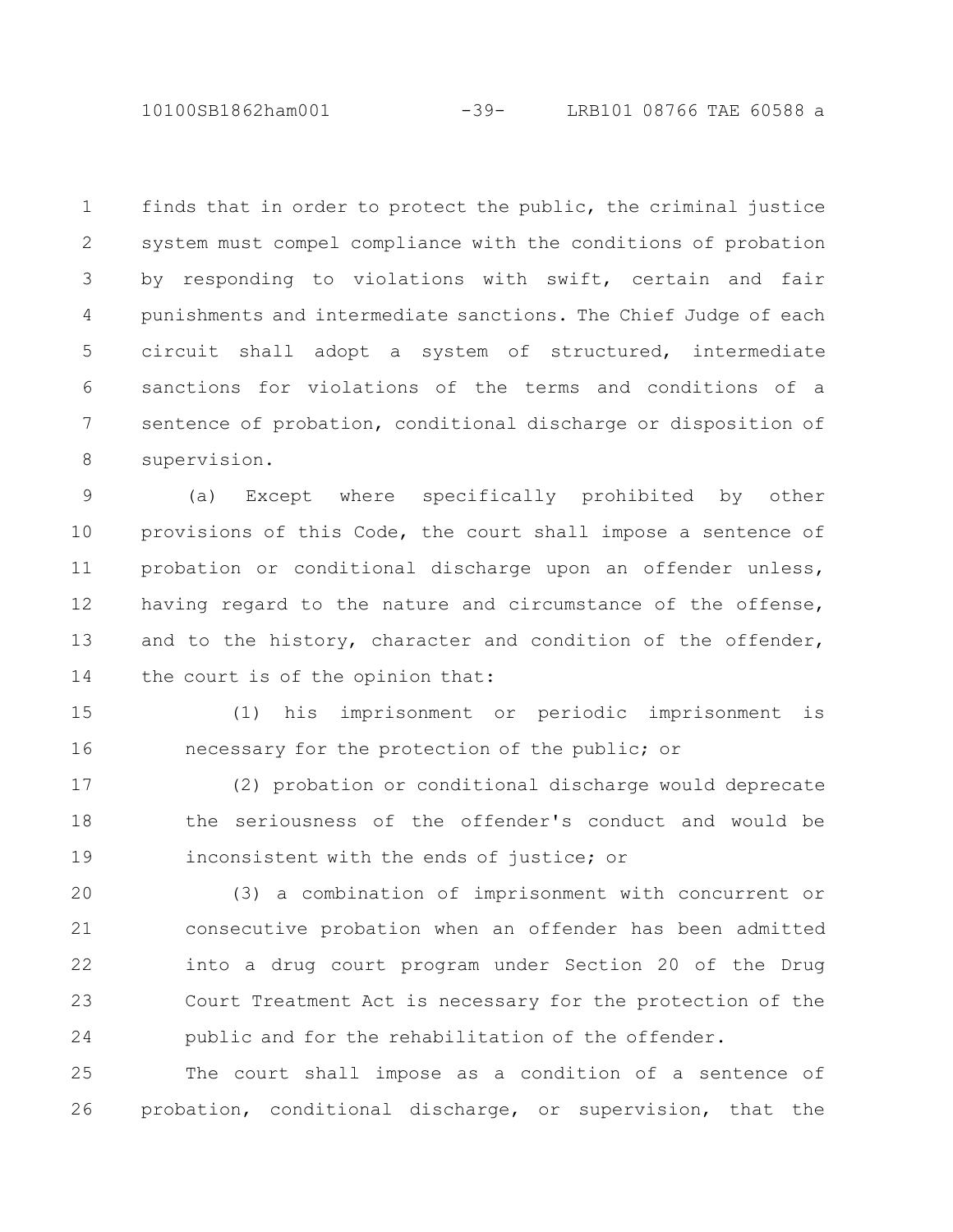10100SB1862ham001 -40- LRB101 08766 TAE 60588 a

probation agency may invoke any sanction from the list of intermediate sanctions adopted by the chief judge of the circuit court for violations of the terms and conditions of the sentence of probation, conditional discharge, or supervision, subject to the provisions of Section 5-6-4 of this Act. 1 2 3 4 5

(b) The court may impose a sentence of conditional discharge for an offense if the court is of the opinion that neither a sentence of imprisonment nor of periodic imprisonment nor of probation supervision is appropriate. 6 7 8 9

(b-1) Subsections (a) and (b) of this Section do not apply to a defendant charged with a misdemeanor or felony under the Illinois Vehicle Code or reckless homicide under Section 9-3 of the Criminal Code of 1961 or the Criminal Code of 2012 if the defendant within the past 12 months has been convicted of or pleaded guilty to a misdemeanor or felony under the Illinois Vehicle Code or reckless homicide under Section 9-3 of the Criminal Code of 1961 or the Criminal Code of 2012. 10 11 12 13 14 15 16 17

(c) The court may, upon a plea of guilty or a stipulation by the defendant of the facts supporting the charge or a finding of guilt, defer further proceedings and the imposition of a sentence, and enter an order for supervision of the defendant, if the defendant is not charged with: (i) a Class A misdemeanor, as defined by the following provisions of the Criminal Code of 1961 or the Criminal Code of 2012: Sections 11-9.1; 12-3.2; 11-1.50 or 12-15; 26-5 or 48-1; 31-1; 31-6; 31-7; paragraphs (2) and (3) of subsection (a) of Section  $21-1$ ; 18 19 20 21 22 23 24 25 26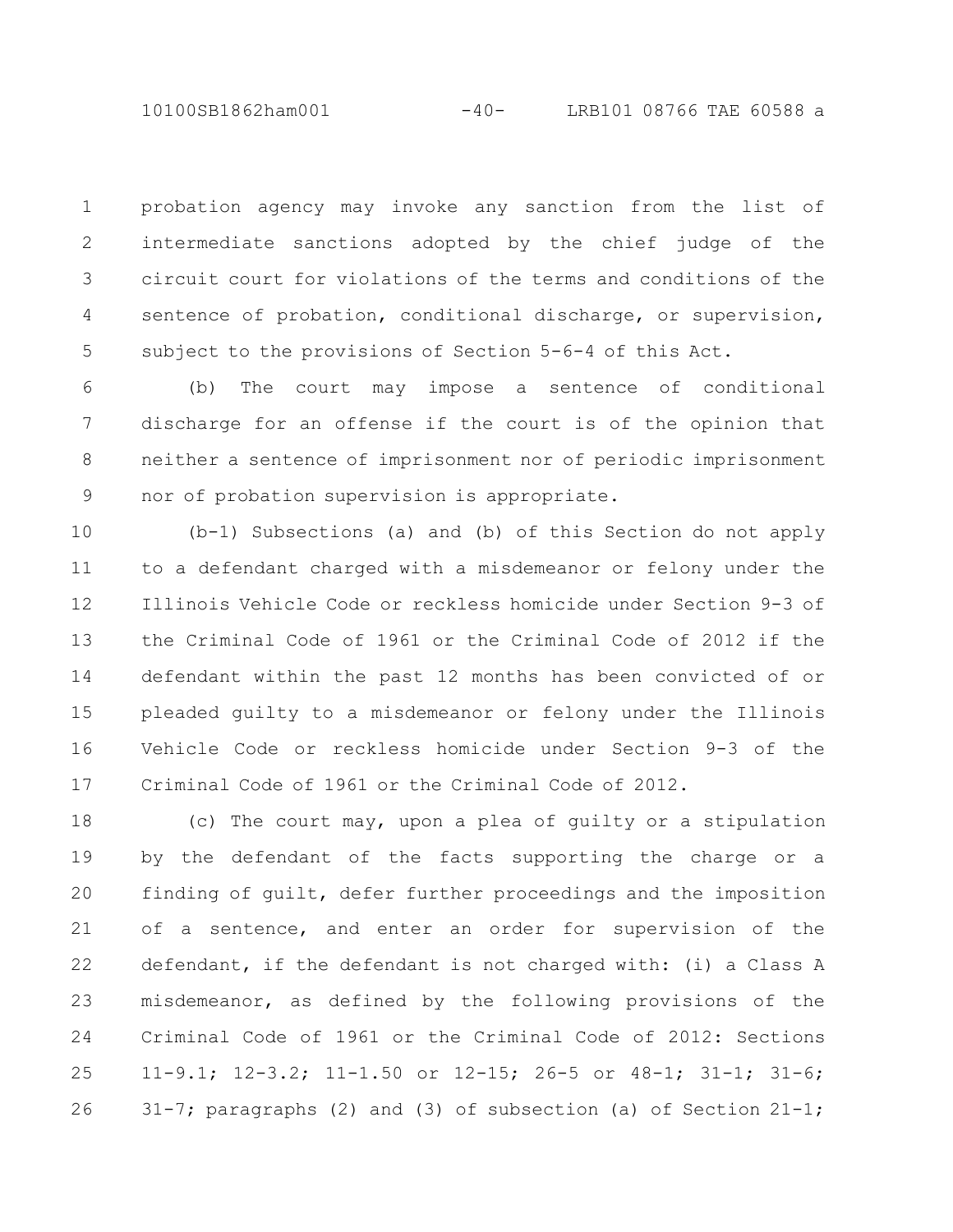10100SB1862ham001 -41- LRB101 08766 TAE 60588 a

paragraph  $(1)$  through  $(5)$ ,  $(8)$ ,  $(10)$ , and  $(11)$  of subsection (a) of Section 24-1; (ii) a Class A misdemeanor violation of Section 3.01, 3.03-1, or 4.01 of the Humane Care for Animals Act; or (iii) a felony. If the defendant is not barred from receiving an order for supervision as provided in this subsection, the court may enter an order for supervision after considering the circumstances of the offense, and the history, character and condition of the offender, if the court is of the opinion that: 1 2 3 4 5 6 7 8 9

10

11

(1) the offender is not likely to commit further crimes;

(2) the defendant and the public would be best served if the defendant were not to receive a criminal record; and 12 13

(3) in the best interests of justice an order of supervision is more appropriate than a sentence otherwise permitted under this Code. 14 15 16

(c-5) Subsections (a), (b), and (c) of this Section do not apply to a defendant charged with a second or subsequent violation of Section 6-303 of the Illinois Vehicle Code committed while his or her driver's license, permit or privileges were revoked because of a violation of Section 9-3 of the Criminal Code of 1961 or the Criminal Code of 2012, relating to the offense of reckless homicide, or a similar provision of a law of another state. 17 18 19 20 21 22 23 24

(d) The provisions of paragraph (c) shall not apply to a defendant charged with violating Section 11-501 of the Illinois 25 26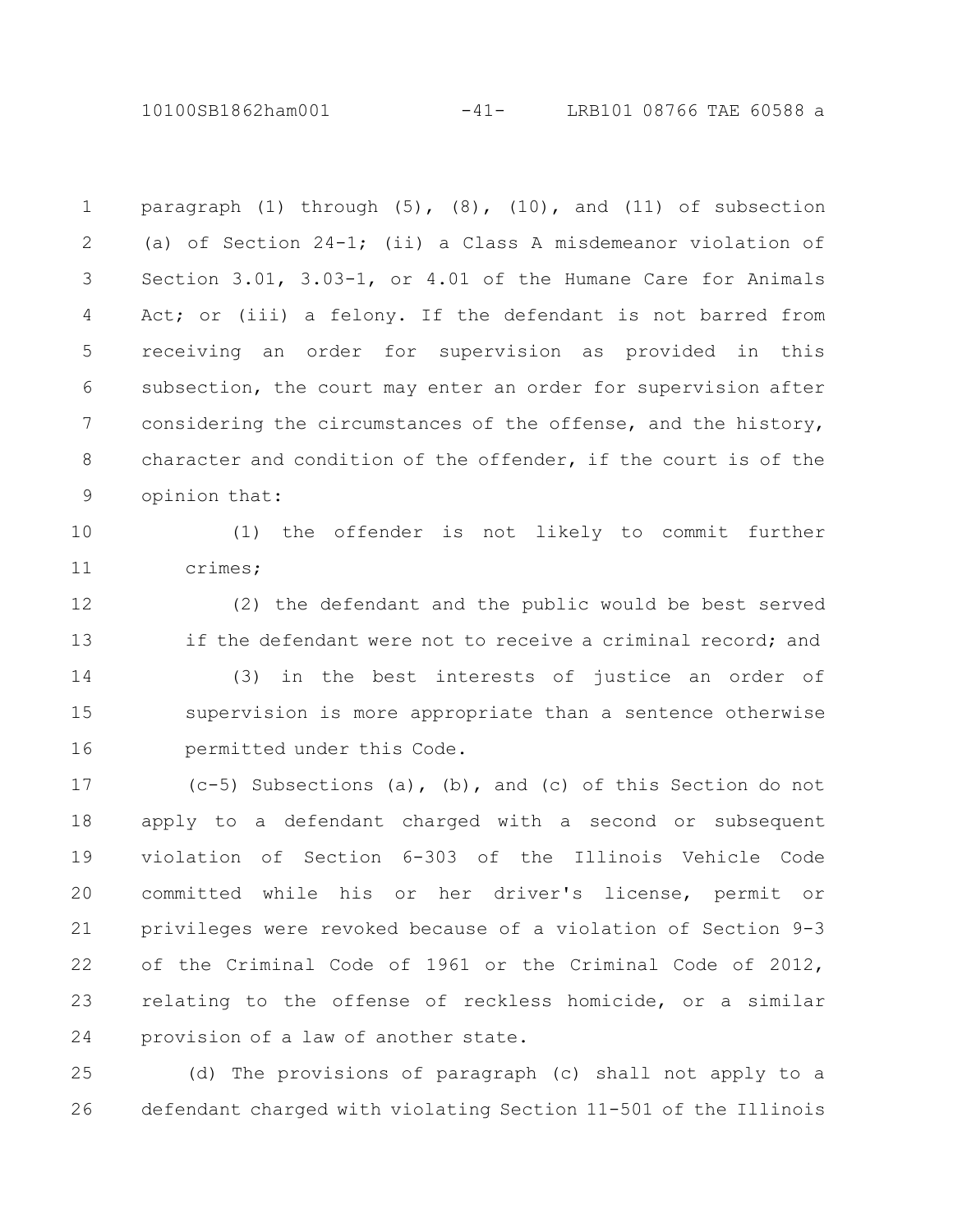Vehicle Code or a similar provision of a local ordinance when the defendant has previously been: 1 2

(1) convicted for a violation of Section 11-501 of the Illinois Vehicle Code or a similar provision of a local ordinance or any similar law or ordinance of another state; or 3 4 5 6

(2) assigned supervision for a violation of Section 11-501 of the Illinois Vehicle Code or a similar provision of a local ordinance or any similar law or ordinance of another state; or 7 8 9 10

(3) pleaded guilty to or stipulated to the facts supporting a charge or a finding of guilty to a violation of Section 11-503 of the Illinois Vehicle Code or a similar provision of a local ordinance or any similar law or ordinance of another state, and the plea or stipulation was the result of a plea agreement. 11 12 13 14 15 16

The court shall consider the statement of the prosecuting authority with regard to the standards set forth in this Section. 17 18 19

(e) The provisions of paragraph (c) shall not apply to a defendant charged with violating Section 16-25 or 16A-3 of the Criminal Code of 1961 or the Criminal Code of 2012 if said defendant has within the last 5 years been: 20 21 22 23

(1) convicted for a violation of Section 16-25 or 16A-3 of the Criminal Code of 1961 or the Criminal Code of 2012; or 24 25 26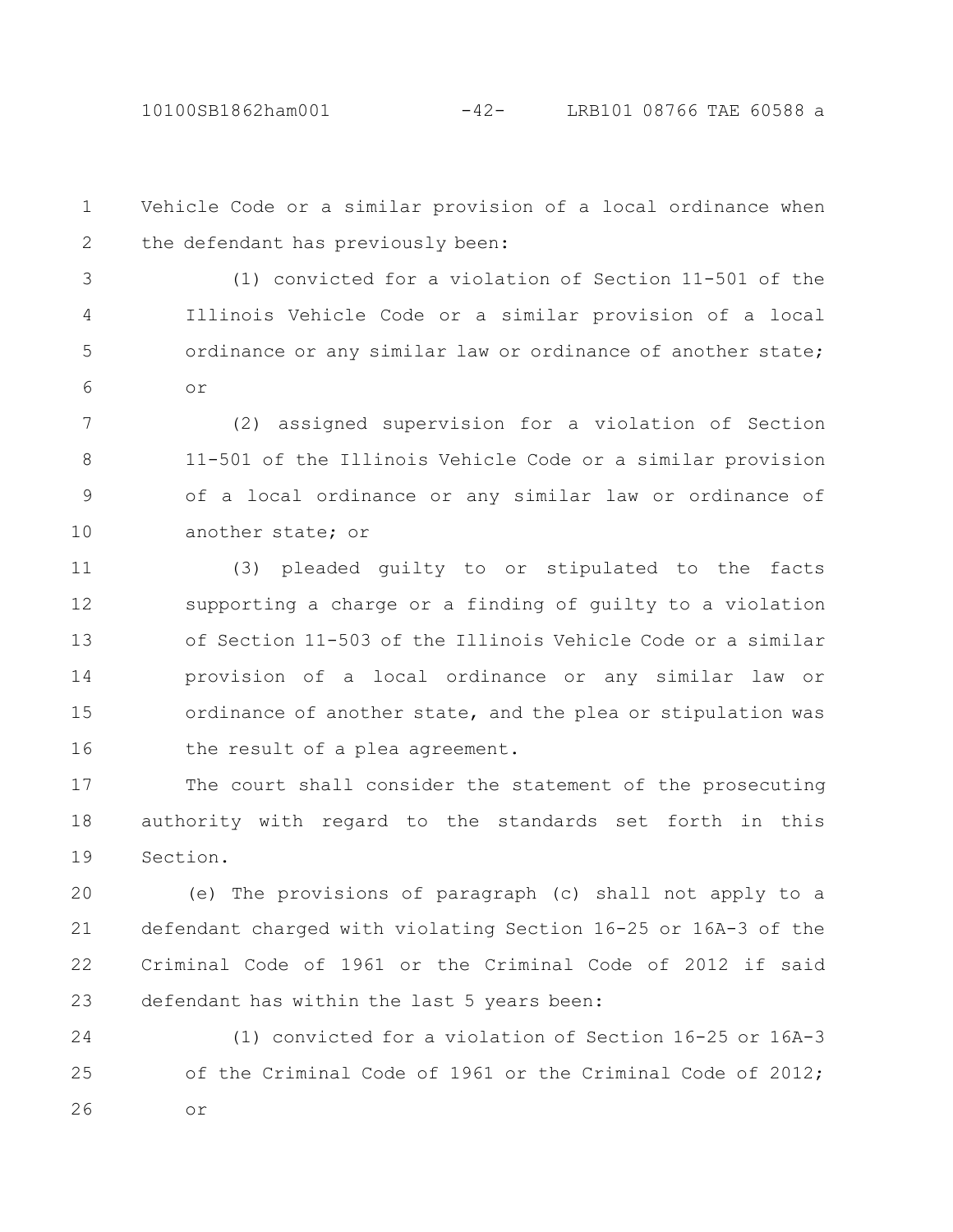(2) assigned supervision for a violation of Section 16-25 or 16A-3 of the Criminal Code of 1961 or the Criminal Code of 2012. 1 2 3

The court shall consider the statement of the prosecuting authority with regard to the standards set forth in this Section. 4 5 6

(f) The provisions of paragraph (c) shall not apply to a defendant charged with: (1) violating Sections 15-111, 15-112, 15-301, paragraph (b) of Section 6-104, Section 11-605, paragraph (d-5) of Section 11-605.1, Section 11-1002.5, or Section 11-1414 of the Illinois Vehicle Code or a similar provision of a local ordinance; or (2) committing a Class A misdemeanor under subsection (c) of Section 11-907 of the Illinois Vehicle Code or a similar provision of a local ordinance. 7 8 9 10 11 12 13 14 15

(g) Except as otherwise provided in paragraph (i) of this Section, the provisions of paragraph (c) shall not apply to a defendant charged with violating Section 3-707, 3-708, 3-710, or 5-401.3 of the Illinois Vehicle Code or a similar provision of a local ordinance if the defendant has within the last 5 years been: 16 17 18 19 20 21

22

23 24

(1) convicted for a violation of Section 3-707, 3-708, 3-710, or 5-401.3 of the Illinois Vehicle Code or a similar provision of a local ordinance; or

(2) assigned supervision for a violation of Section 3-707, 3-708, 3-710, or 5-401.3 of the Illinois Vehicle 25 26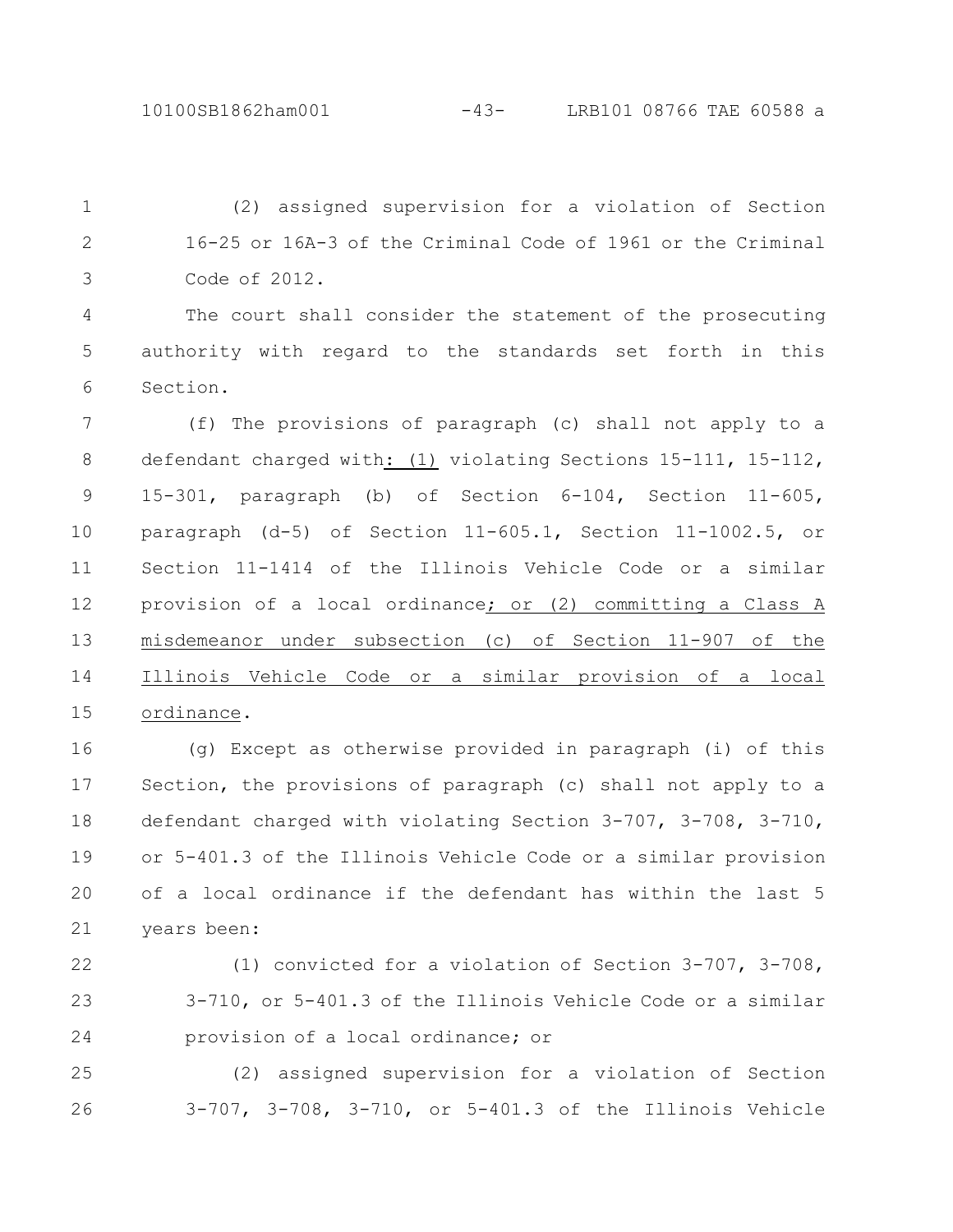1

Code or a similar provision of a local ordinance.

The court shall consider the statement of the prosecuting authority with regard to the standards set forth in this Section. 2 3 4

(h) The provisions of paragraph (c) shall not apply to a defendant under the age of 21 years charged with violating a serious traffic offense as defined in Section 1-187.001 of the Illinois Vehicle Code: 5 6 7 8

(1) unless the defendant, upon payment of the fines, penalties, and costs provided by law, agrees to attend and successfully complete a traffic safety program approved by the court under standards set by the Conference of Chief Circuit Judges. The accused shall be responsible for payment of any traffic safety program fees. If the accused fails to file a certificate of successful completion on or before the termination date of the supervision order, the supervision shall be summarily revoked and conviction entered. The provisions of Supreme Court Rule 402 relating to pleas of guilty do not apply in cases when a defendant enters a guilty plea under this provision; or 9 10 11 12 13 14 15 16 17 18 19 20

(2) if the defendant has previously been sentenced under the provisions of paragraph (c) on or after January 1, 1998 for any serious traffic offense as defined in Section 1-187.001 of the Illinois Vehicle Code. 21 22 23 24

(h-1) The provisions of paragraph (c) shall not apply to a defendant under the age of 21 years charged with an offense 25 26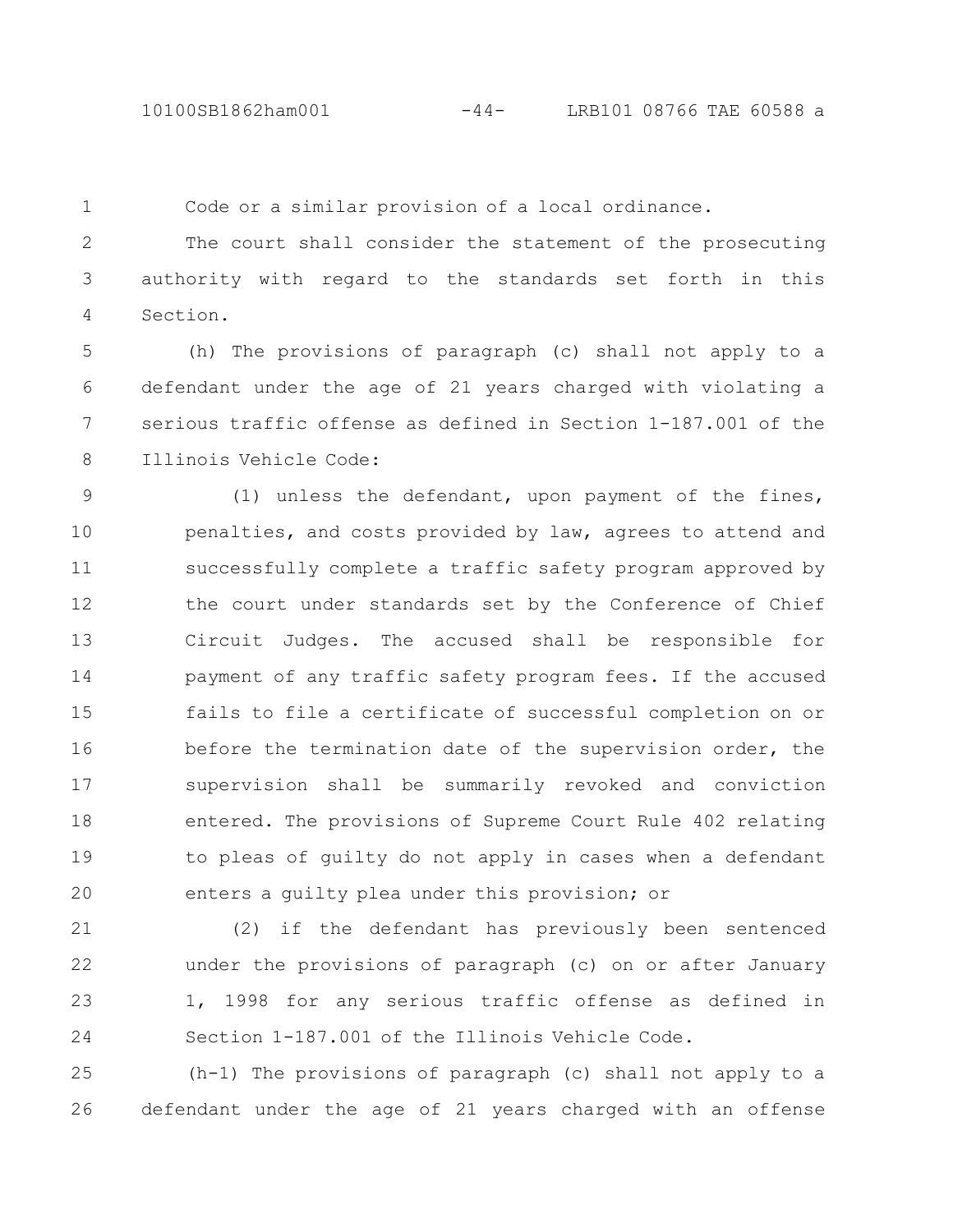10100SB1862ham001 -45- LRB101 08766 TAE 60588 a

against traffic regulations governing the movement of vehicles or any violation of Section 6-107 or Section 12-603.1 of the Illinois Vehicle Code, unless the defendant, upon payment of the fines, penalties, and costs provided by law, agrees to attend and successfully complete a traffic safety program approved by the court under standards set by the Conference of Chief Circuit Judges. The accused shall be responsible for payment of any traffic safety program fees. If the accused fails to file a certificate of successful completion on or before the termination date of the supervision order, the supervision shall be summarily revoked and conviction entered. The provisions of Supreme Court Rule 402 relating to pleas of guilty do not apply in cases when a defendant enters a guilty plea under this provision. 1 2 3 4 5 6 7 8 9 10 11 12 13 14

(i) The provisions of paragraph (c) shall not apply to a defendant charged with violating Section 3-707 of the Illinois Vehicle Code or a similar provision of a local ordinance if the defendant has been assigned supervision for a violation of Section 3-707 of the Illinois Vehicle Code or a similar provision of a local ordinance. 15 16 17 18 19 20

(j) The provisions of paragraph (c) shall not apply to a defendant charged with violating Section 6-303 of the Illinois Vehicle Code or a similar provision of a local ordinance when the revocation or suspension was for a violation of Section 11-501 or a similar provision of a local ordinance or a violation of Section 11-501.1 or paragraph (b) of Section 21 22 23 24 25 26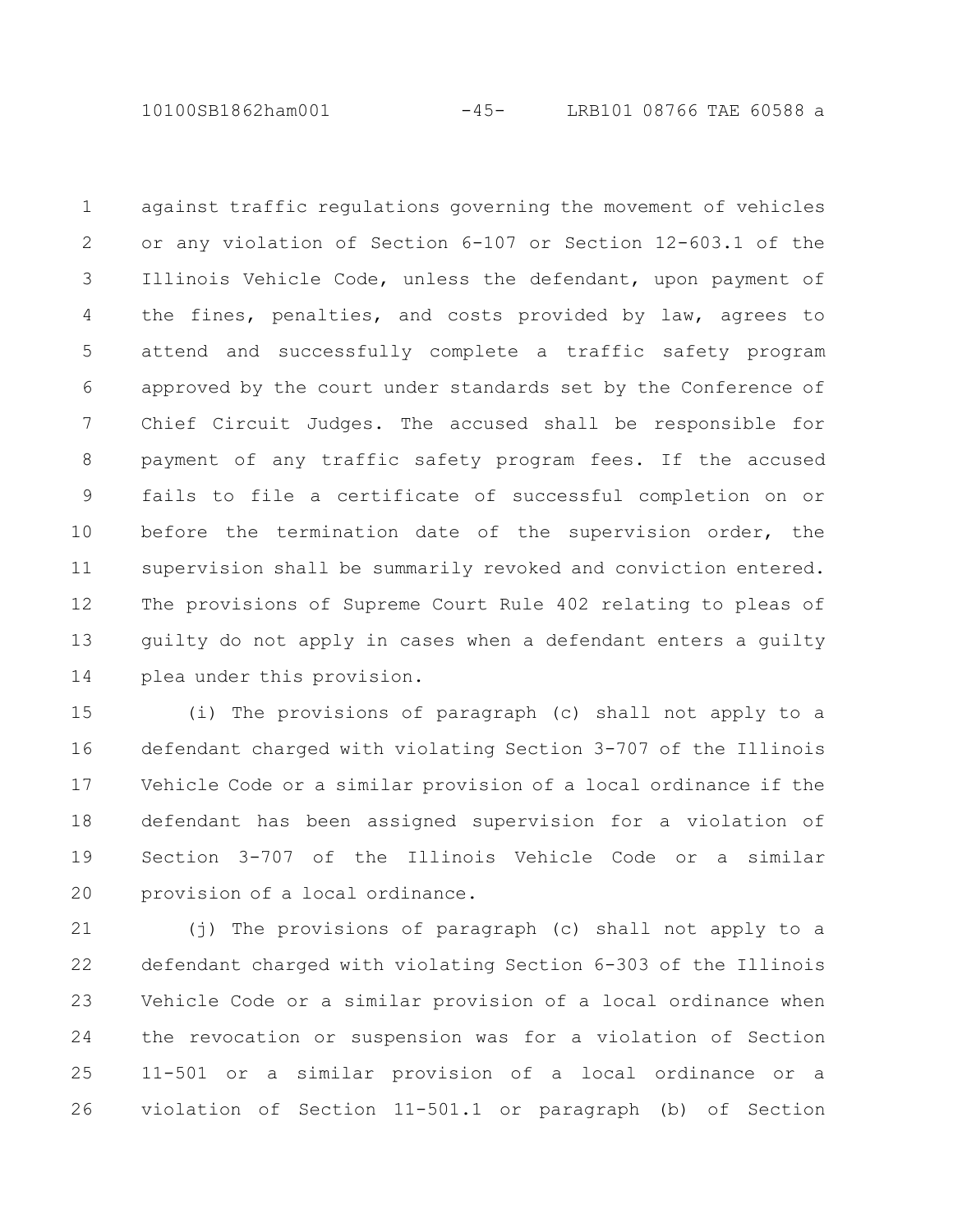11-401 of the Illinois Vehicle Code if the defendant has within the last 10 years been: 1 2

(1) convicted for a violation of Section 6-303 of the Illinois Vehicle Code or a similar provision of a local ordinance; or 3 4 5

(2) assigned supervision for a violation of Section 6-303 of the Illinois Vehicle Code or a similar provision of a local ordinance. 6 7 8

(k) The provisions of paragraph (c) shall not apply to a defendant charged with violating any provision of the Illinois Vehicle Code or a similar provision of a local ordinance that governs the movement of vehicles if, within the 12 months preceding the date of the defendant's arrest, the defendant has been assigned court supervision on 2 occasions for a violation that governs the movement of vehicles under the Illinois Vehicle Code or a similar provision of a local ordinance. The provisions of this paragraph (k) do not apply to a defendant charged with violating Section 11-501 of the Illinois Vehicle Code or a similar provision of a local ordinance. 9 10 11 12 13 14 15 16 17 18 19

(l) A defendant charged with violating any provision of the Illinois Vehicle Code or a similar provision of a local ordinance who receives a disposition of supervision under subsection (c) shall pay an additional fee of \$29, to be collected as provided in Sections 27.5 and 27.6 of the Clerks of Courts Act. In addition to the \$29 fee, the person shall also pay a fee of \$6, which, if not waived by the court, shall 20 21 22 23 24 25 26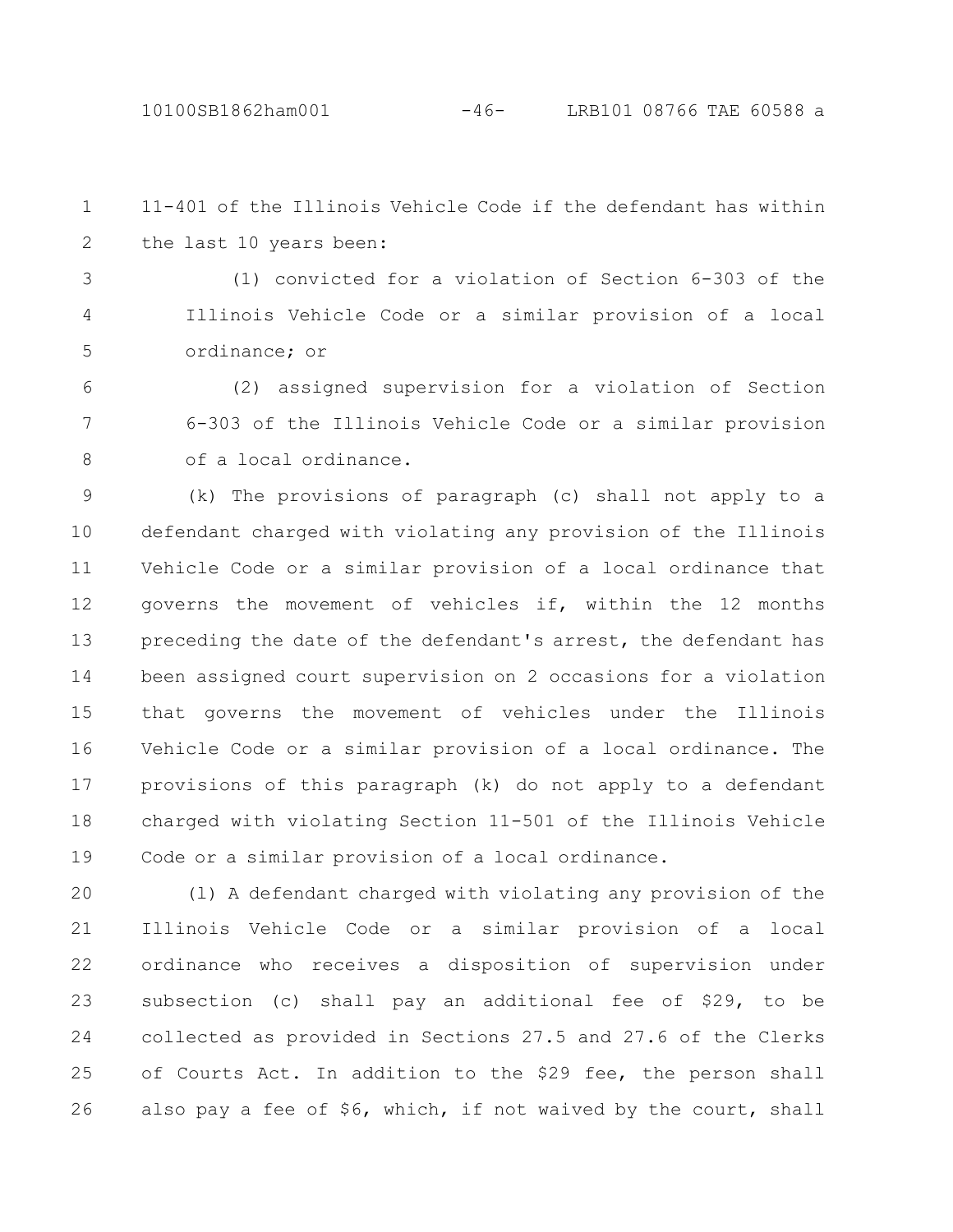10100SB1862ham001 -47- LRB101 08766 TAE 60588 a

be collected as provided in Sections 27.5 and 27.6 of the Clerks of Courts Act. The \$29 fee shall be disbursed as provided in Section 16-104c of the Illinois Vehicle Code. If the \$6 fee is collected, \$5.50 of the fee shall be deposited into the Circuit Court Clerk Operation and Administrative Fund created by the Clerk of the Circuit Court and 50 cents of the fee shall be deposited into the Prisoner Review Board Vehicle and Equipment Fund in the State treasury. 1 2 3 4 5 6 7 8

(m) Any person convicted of, pleading guilty to, or placed on supervision for a serious traffic violation, as defined in Section 1-187.001 of the Illinois Vehicle Code, a violation of Section 11-501 of the Illinois Vehicle Code, or a violation of a similar provision of a local ordinance shall pay an additional fee of \$35, to be disbursed as provided in Section 16-104d of that Code. 9 10 11 12 13 14 15

This subsection (m) becomes inoperative on January 1, 2020. (n) The provisions of paragraph (c) shall not apply to any person under the age of 18 who commits an offense against traffic regulations governing the movement of vehicles or any violation of Section 6-107 or Section 12-603.1 of the Illinois Vehicle Code, except upon personal appearance of the defendant in court and upon the written consent of the defendant's parent or legal guardian, executed before the presiding judge. The presiding judge shall have the authority to waive this requirement upon the showing of good cause by the defendant. 16 17 18 19 20 21 22 23 24 25

(o) The provisions of paragraph (c) shall not apply to a 26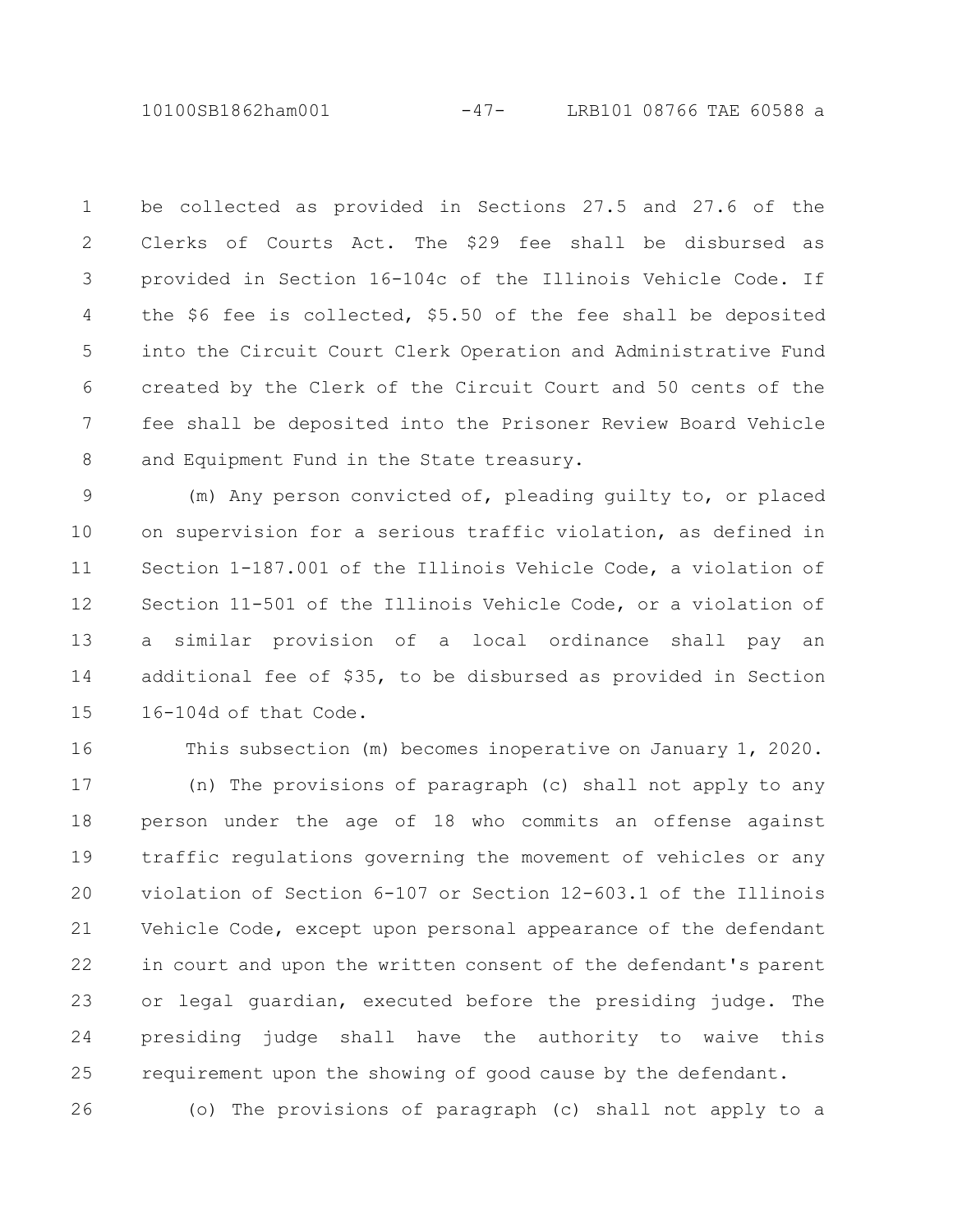10100SB1862ham001 -48- LRB101 08766 TAE 60588 a

defendant charged with violating Section 6-303 of the Illinois Vehicle Code or a similar provision of a local ordinance when the suspension was for a violation of Section 11-501.1 of the Illinois Vehicle Code and when: 1 2 3 4

(1) at the time of the violation of Section 11-501.1 of the Illinois Vehicle Code, the defendant was a first offender pursuant to Section 11-500 of the Illinois Vehicle Code and the defendant failed to obtain a monitoring device driving permit; or 5 6 7 8 9

(2) at the time of the violation of Section 11-501.1 of the Illinois Vehicle Code, the defendant was a first offender pursuant to Section 11-500 of the Illinois Vehicle Code, had subsequently obtained a monitoring device driving permit, but was driving a vehicle not equipped with a breath alcohol ignition interlock device as defined in Section 1-129.1 of the Illinois Vehicle Code. 10 11 12 13 14 15 16

(p) The provisions of paragraph (c) shall not apply to a defendant charged with violating Section 11-601.5 of the Illinois Vehicle Code or a similar provision of a local ordinance when the defendant has previously been: 17 18 19 20

(1) convicted for a violation of Section 11-601.5 of the Illinois Vehicle Code or a similar provision of a local ordinance or any similar law or ordinance of another state; or 21 22 23 24

(2) assigned supervision for a violation of Section 11-601.5 of the Illinois Vehicle Code or a similar 25 26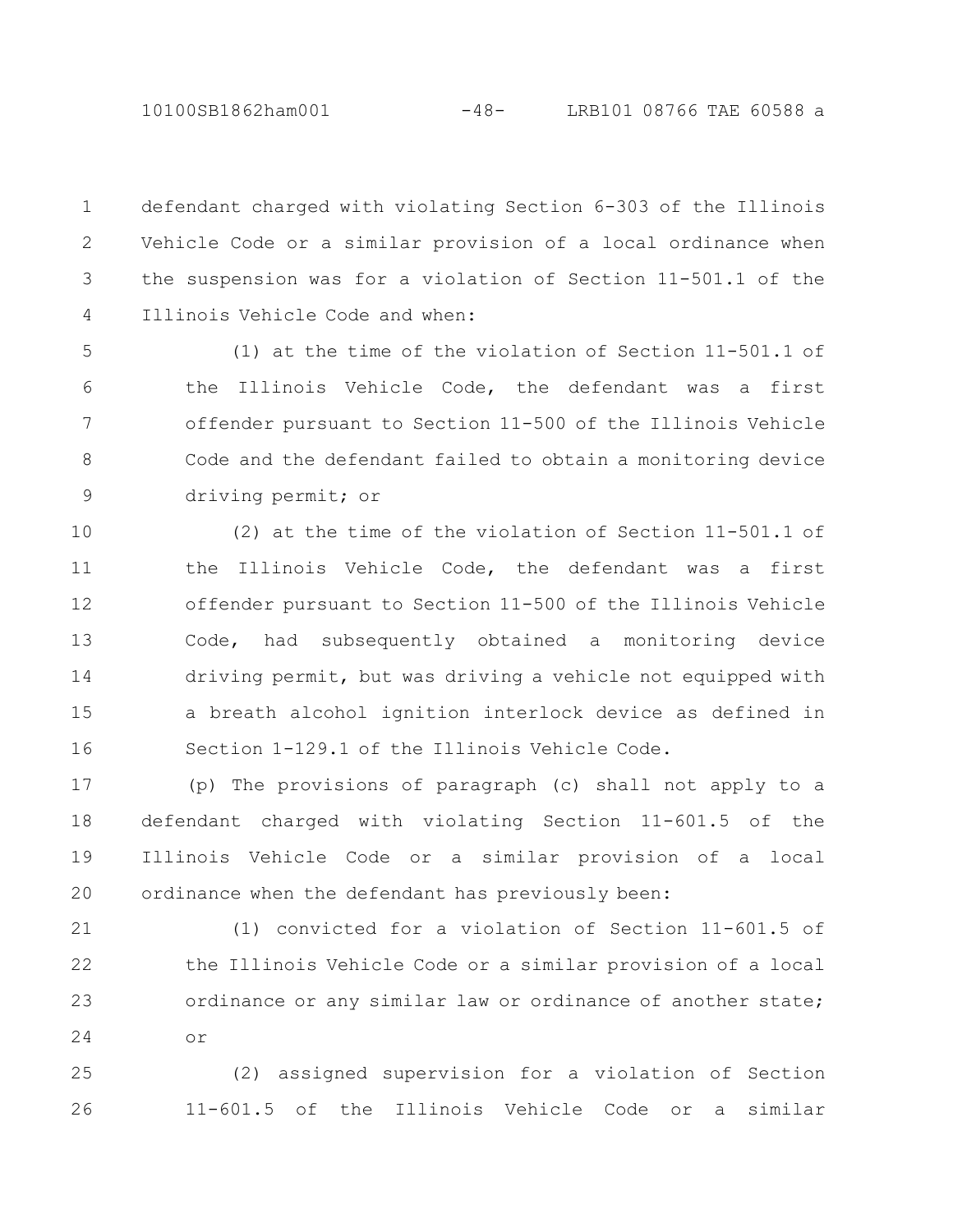provision of a local ordinance or any similar law or ordinance of another state. 1 2

(q) The provisions of paragraph (c) shall not apply to a defendant charged with violating subsection (b) of Section 11-601 or Section 11-601.5 of the Illinois Vehicle Code when the defendant was operating a vehicle, in an urban district, at a speed that is 26 miles per hour or more in excess of the applicable maximum speed limit established under Chapter 11 of the Illinois Vehicle Code. 3 4 5 6 7 8 9

(r) The provisions of paragraph (c) shall not apply to a defendant charged with violating any provision of the Illinois Vehicle Code or a similar provision of a local ordinance if the violation was the proximate cause of the death of another and the defendant's driving abstract contains a prior conviction or disposition of court supervision for any violation of the Illinois Vehicle Code, other than an equipment violation, or a suspension, revocation, or cancellation of the driver's license. 10 11 12 13 14 15 16 17 18

(s) The provisions of paragraph (c) shall not apply to a defendant charged with violating subsection (i) of Section 70 of the Firearm Concealed Carry Act. 19 20 21

(Source: P.A. 98-169, eff. 1-1-14; 98-658, eff. 6-23-14; 98-899, eff. 8-15-14; 99-78, eff. 7-20-15; 99-212, eff.  $1 - 1 - 16.$ 22 23 24

25

(Text of Section after amendment by P.A. 100-987)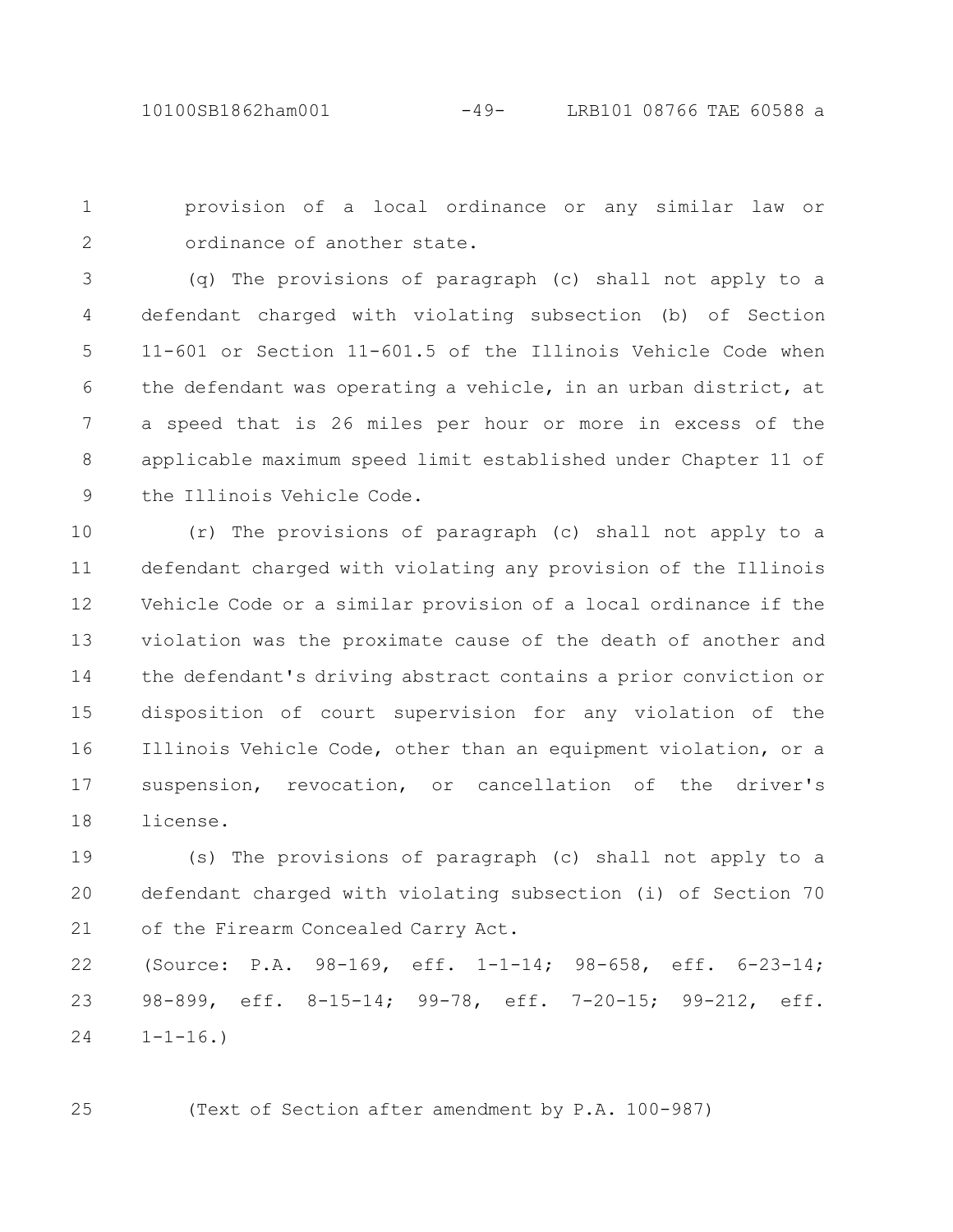10100SB1862ham001 -50- LRB101 08766 TAE 60588 a

Sec. 5-6-1. Sentences of probation and of conditional discharge and disposition of supervision. The General Assembly finds that in order to protect the public, the criminal justice system must compel compliance with the conditions of probation by responding to violations with swift, certain and fair punishments and intermediate sanctions. The Chief Judge of each circuit shall adopt a system of structured, intermediate sanctions for violations of the terms and conditions of a sentence of probation, conditional discharge or disposition of supervision. 1 2 3 4 5 6 7 8 9 10

(a) Except where specifically prohibited by other provisions of this Code, the court shall impose a sentence of probation or conditional discharge upon an offender unless, having regard to the nature and circumstance of the offense, and to the history, character and condition of the offender, the court is of the opinion that: 11 12 13 14 15 16

(1) his imprisonment or periodic imprisonment is necessary for the protection of the public; or 17 18

(2) probation or conditional discharge would deprecate the seriousness of the offender's conduct and would be inconsistent with the ends of justice; or 19 20 21

(3) a combination of imprisonment with concurrent or consecutive probation when an offender has been admitted into a drug court program under Section 20 of the Drug Court Treatment Act is necessary for the protection of the public and for the rehabilitation of the offender. 22 23 24 25 26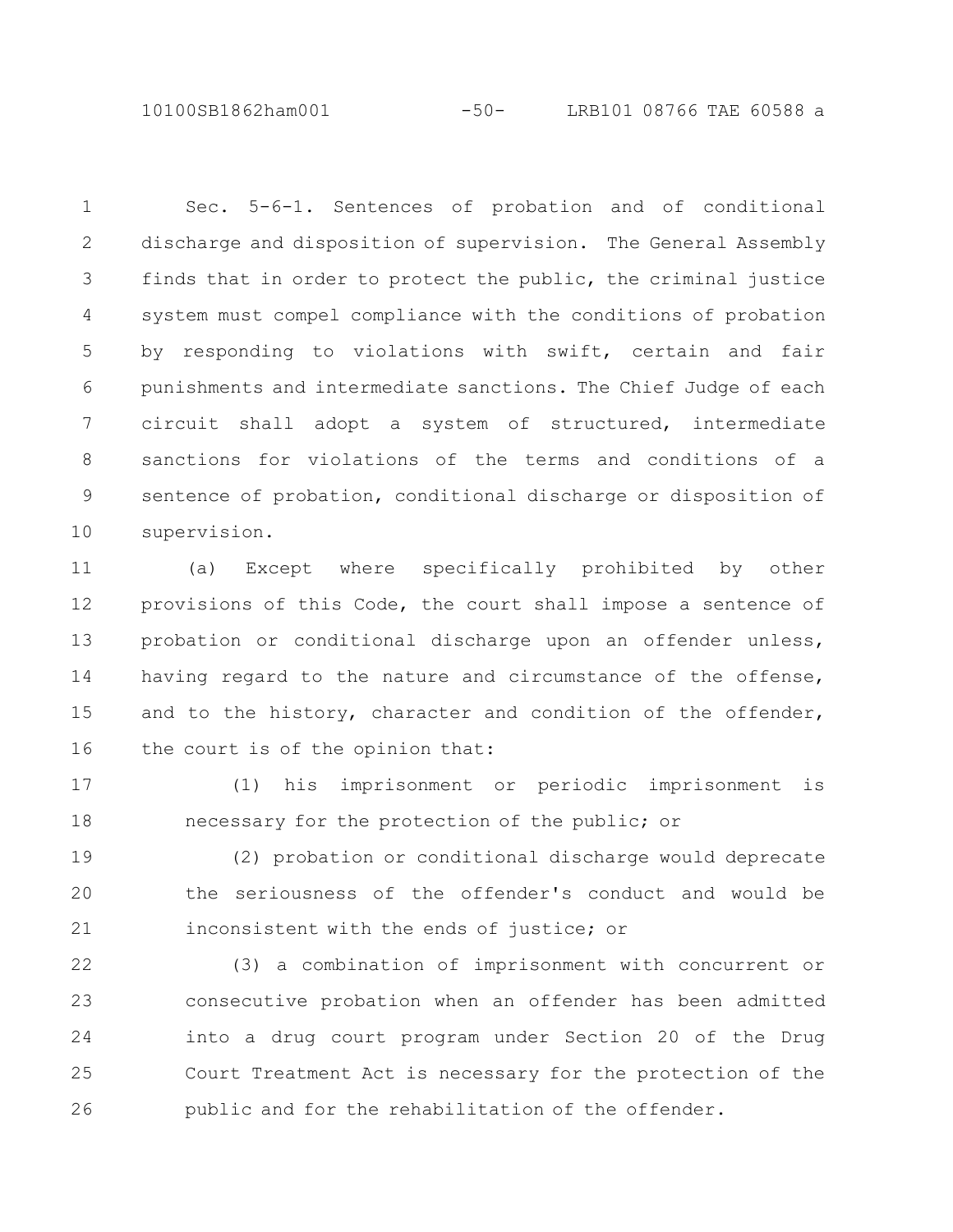10100SB1862ham001 -51- LRB101 08766 TAE 60588 a

The court shall impose as a condition of a sentence of probation, conditional discharge, or supervision, that the probation agency may invoke any sanction from the list of intermediate sanctions adopted by the chief judge of the circuit court for violations of the terms and conditions of the sentence of probation, conditional discharge, or supervision, subject to the provisions of Section 5-6-4 of this Act. 1 2 3 4 5 6 7

(b) The court may impose a sentence of conditional discharge for an offense if the court is of the opinion that neither a sentence of imprisonment nor of periodic imprisonment nor of probation supervision is appropriate. 8 9 10 11

(b-1) Subsections (a) and (b) of this Section do not apply to a defendant charged with a misdemeanor or felony under the Illinois Vehicle Code or reckless homicide under Section 9-3 of the Criminal Code of 1961 or the Criminal Code of 2012 if the defendant within the past 12 months has been convicted of or pleaded guilty to a misdemeanor or felony under the Illinois Vehicle Code or reckless homicide under Section 9-3 of the Criminal Code of 1961 or the Criminal Code of 2012. 12 13 14 15 16 17 18 19

(c) The court may, upon a plea of guilty or a stipulation by the defendant of the facts supporting the charge or a finding of guilt, defer further proceedings and the imposition of a sentence, and enter an order for supervision of the defendant, if the defendant is not charged with: (i) a Class A misdemeanor, as defined by the following provisions of the Criminal Code of 1961 or the Criminal Code of 2012: Sections 20 21 22 23 24 25 26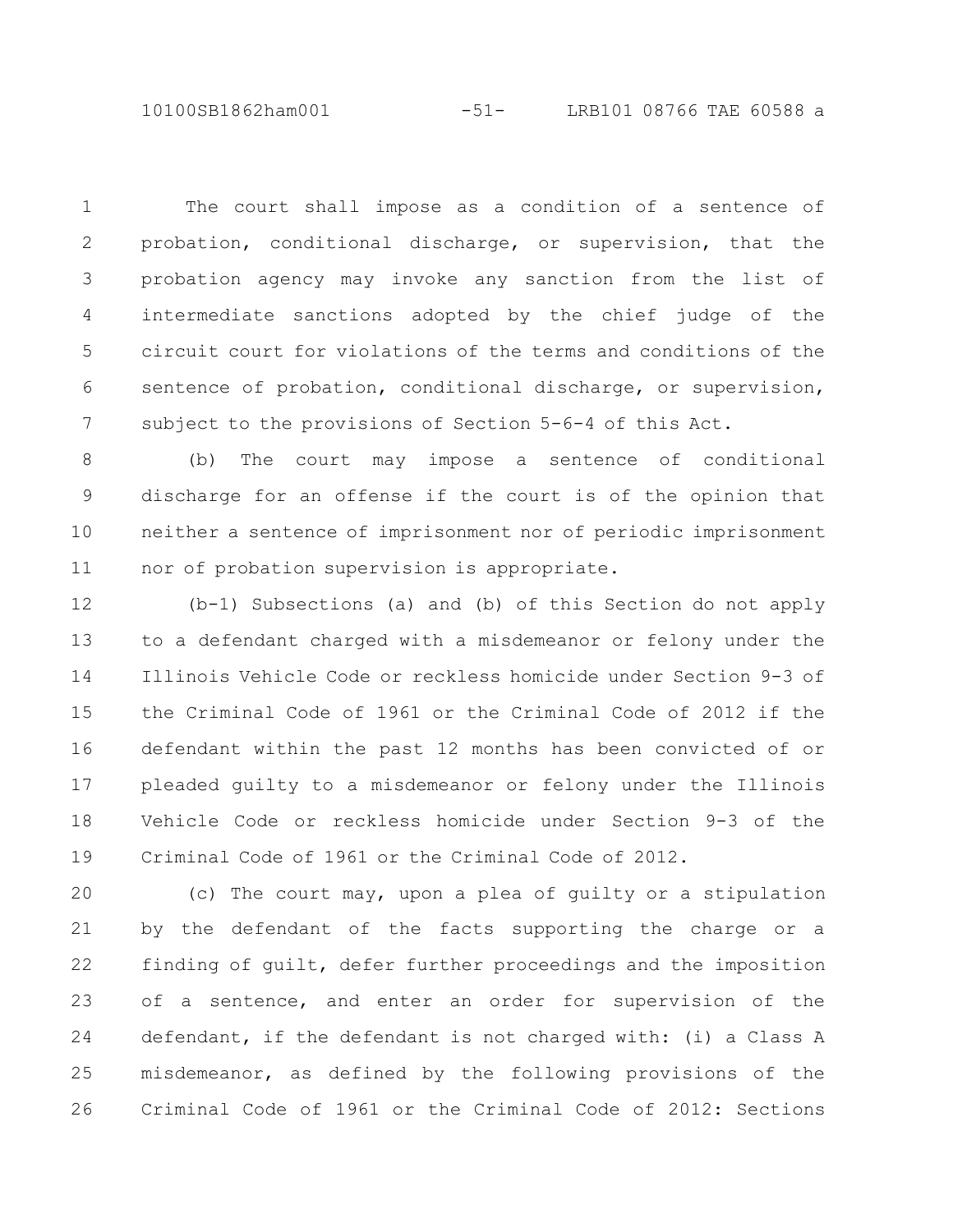10100SB1862ham001 -52- LRB101 08766 TAE 60588 a

11-9.1; 12-3.2; 11-1.50 or 12-15; 26-5 or 48-1; 31-1; 31-6; 31-7; paragraphs (2) and (3) of subsection (a) of Section 21-1; paragraph  $(1)$  through  $(5)$ ,  $(8)$ ,  $(10)$ , and  $(11)$  of subsection (a) of Section 24-1; (ii) a Class A misdemeanor violation of Section 3.01, 3.03-1, or 4.01 of the Humane Care for Animals Act; or (iii) a felony. If the defendant is not barred from receiving an order for supervision as provided in this subsection, the court may enter an order for supervision after considering the circumstances of the offense, and the history, character and condition of the offender, if the court is of the opinion that: 1 2 3 4 5 6 7 8 9 10 11

(1) the offender is not likely to commit further crimes; 12 13

(2) the defendant and the public would be best served if the defendant were not to receive a criminal record; and (3) in the best interests of justice an order of supervision is more appropriate than a sentence otherwise permitted under this Code. 14 15 16 17 18

 $(c-5)$  Subsections (a), (b), and (c) of this Section do not apply to a defendant charged with a second or subsequent violation of Section 6-303 of the Illinois Vehicle Code committed while his or her driver's license, permit or privileges were revoked because of a violation of Section 9-3 of the Criminal Code of 1961 or the Criminal Code of 2012, relating to the offense of reckless homicide, or a similar provision of a law of another state. 19 20 21 22 23 24 25 26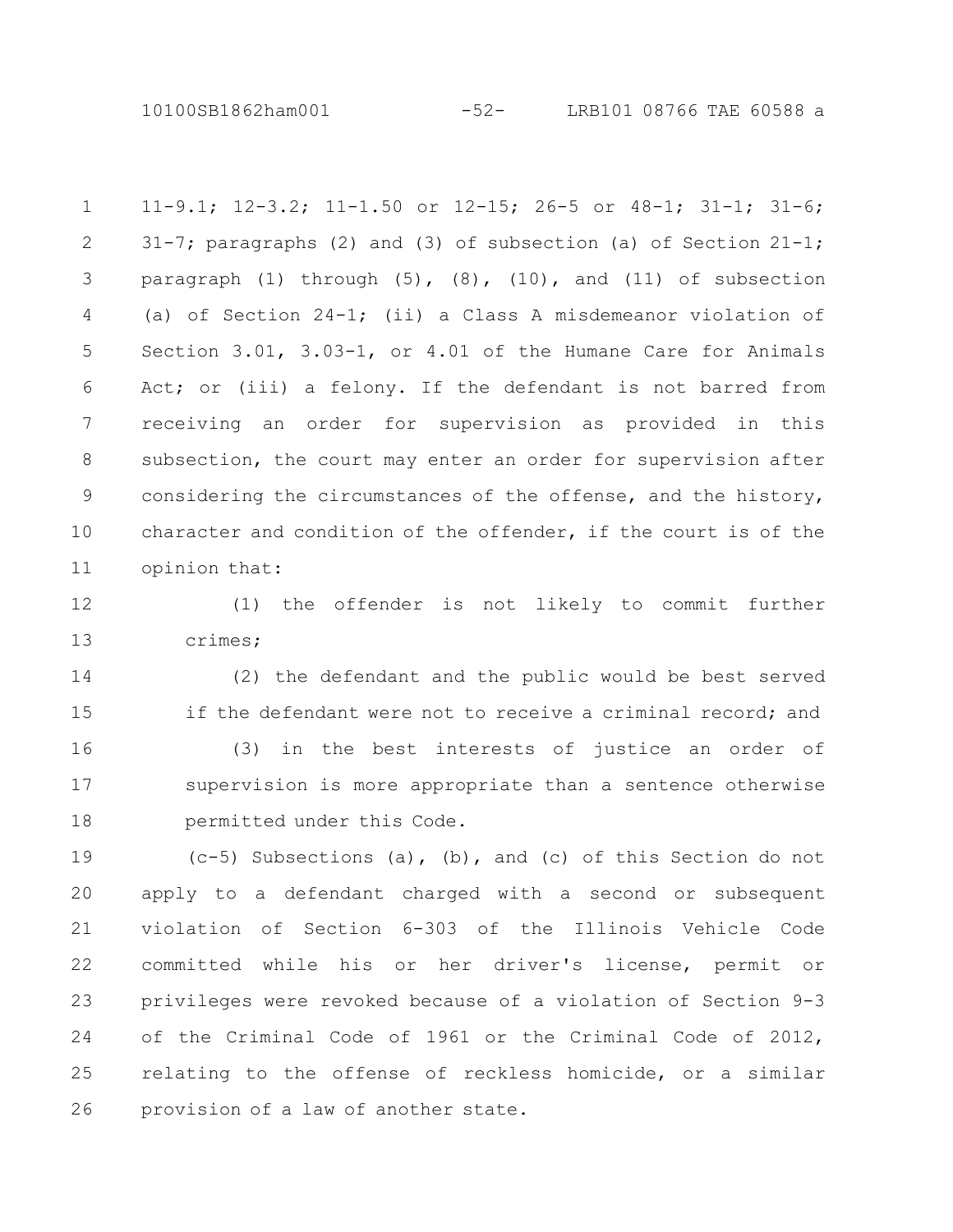10100SB1862ham001 -53- LRB101 08766 TAE 60588 a

(d) The provisions of paragraph (c) shall not apply to a defendant charged with violating Section 11-501 of the Illinois Vehicle Code or a similar provision of a local ordinance when the defendant has previously been: 1 2 3 4

(1) convicted for a violation of Section 11-501 of the Illinois Vehicle Code or a similar provision of a local ordinance or any similar law or ordinance of another state; or 5 6 7 8

(2) assigned supervision for a violation of Section 11-501 of the Illinois Vehicle Code or a similar provision of a local ordinance or any similar law or ordinance of another state; or 9 10 11 12

(3) pleaded guilty to or stipulated to the facts supporting a charge or a finding of guilty to a violation of Section 11-503 of the Illinois Vehicle Code or a similar provision of a local ordinance or any similar law or ordinance of another state, and the plea or stipulation was the result of a plea agreement. 13 14 15 16 17 18

The court shall consider the statement of the prosecuting authority with regard to the standards set forth in this Section. 19 20 21

(e) The provisions of paragraph (c) shall not apply to a defendant charged with violating Section 16-25 or 16A-3 of the Criminal Code of 1961 or the Criminal Code of 2012 if said defendant has within the last 5 years been: 22 23 24 25

26

(1) convicted for a violation of Section 16-25 or 16A-3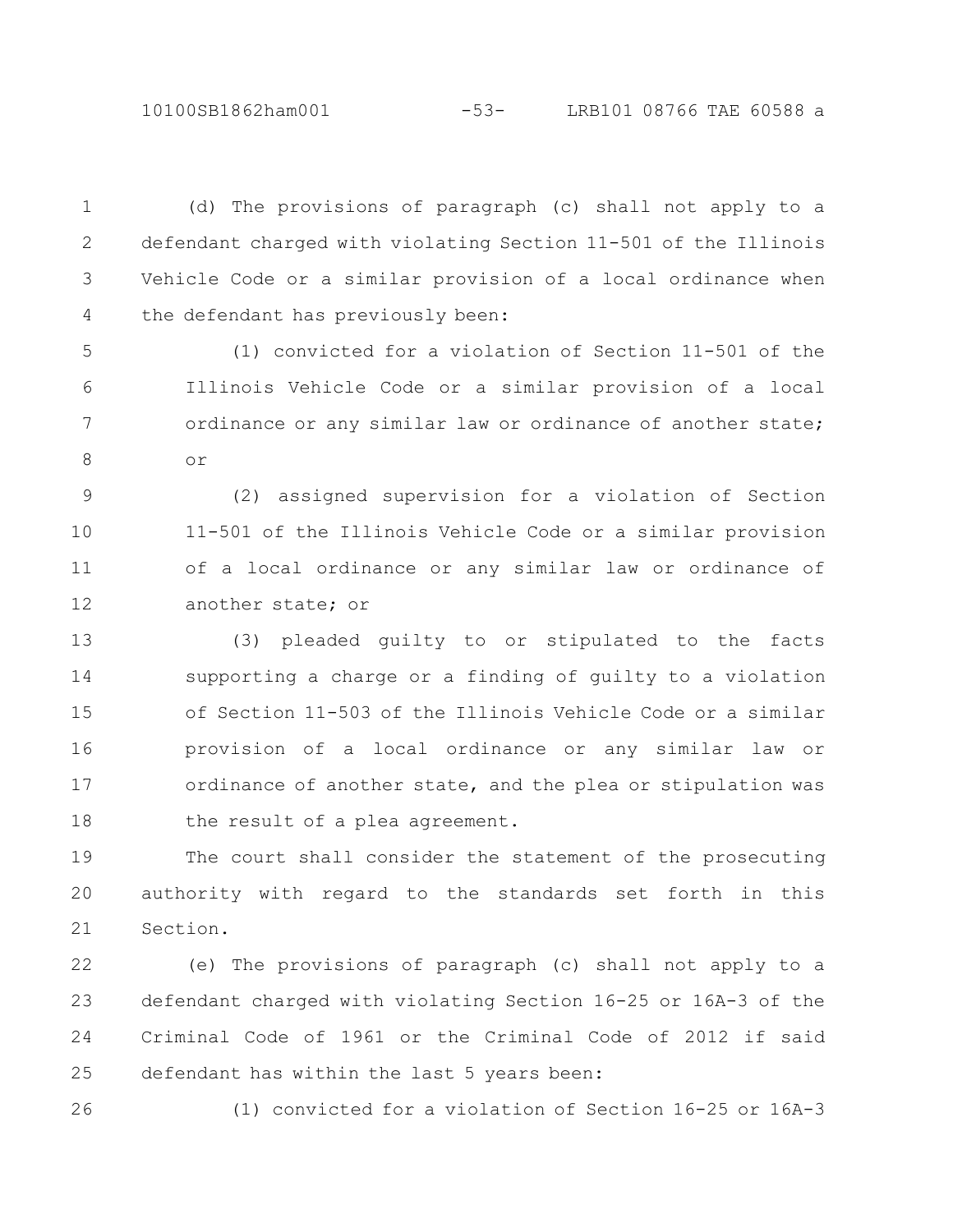of the Criminal Code of 1961 or the Criminal Code of 2012; or 1 2

(2) assigned supervision for a violation of Section 16-25 or 16A-3 of the Criminal Code of 1961 or the Criminal Code of 2012. 3 4 5

The court shall consider the statement of the prosecuting authority with regard to the standards set forth in this Section. 6 7 8

(f) The provisions of paragraph (c) shall not apply to a defendant charged with: (1) violating Sections 15-111, 15-112, 15-301, paragraph (b) of Section 6-104, Section 11-605, paragraph (d-5) of Section 11-605.1, Section 11-1002.5, or Section 11-1414 of the Illinois Vehicle Code or a similar provision of a local ordinance; or (2) committing a Class A misdemeanor under subsection (c) of Section 11-907 of the Illinois Vehicle Code or a similar provision of a local ordinance. 9 10 11 12 13 14 15 16 17

(g) Except as otherwise provided in paragraph (i) of this Section, the provisions of paragraph (c) shall not apply to a defendant charged with violating Section 3-707, 3-708, 3-710, or 5-401.3 of the Illinois Vehicle Code or a similar provision of a local ordinance if the defendant has within the last 5 years been: 18 19 20 21 22 23

(1) convicted for a violation of Section 3-707, 3-708, 3-710, or 5-401.3 of the Illinois Vehicle Code or a similar provision of a local ordinance; or 24 25 26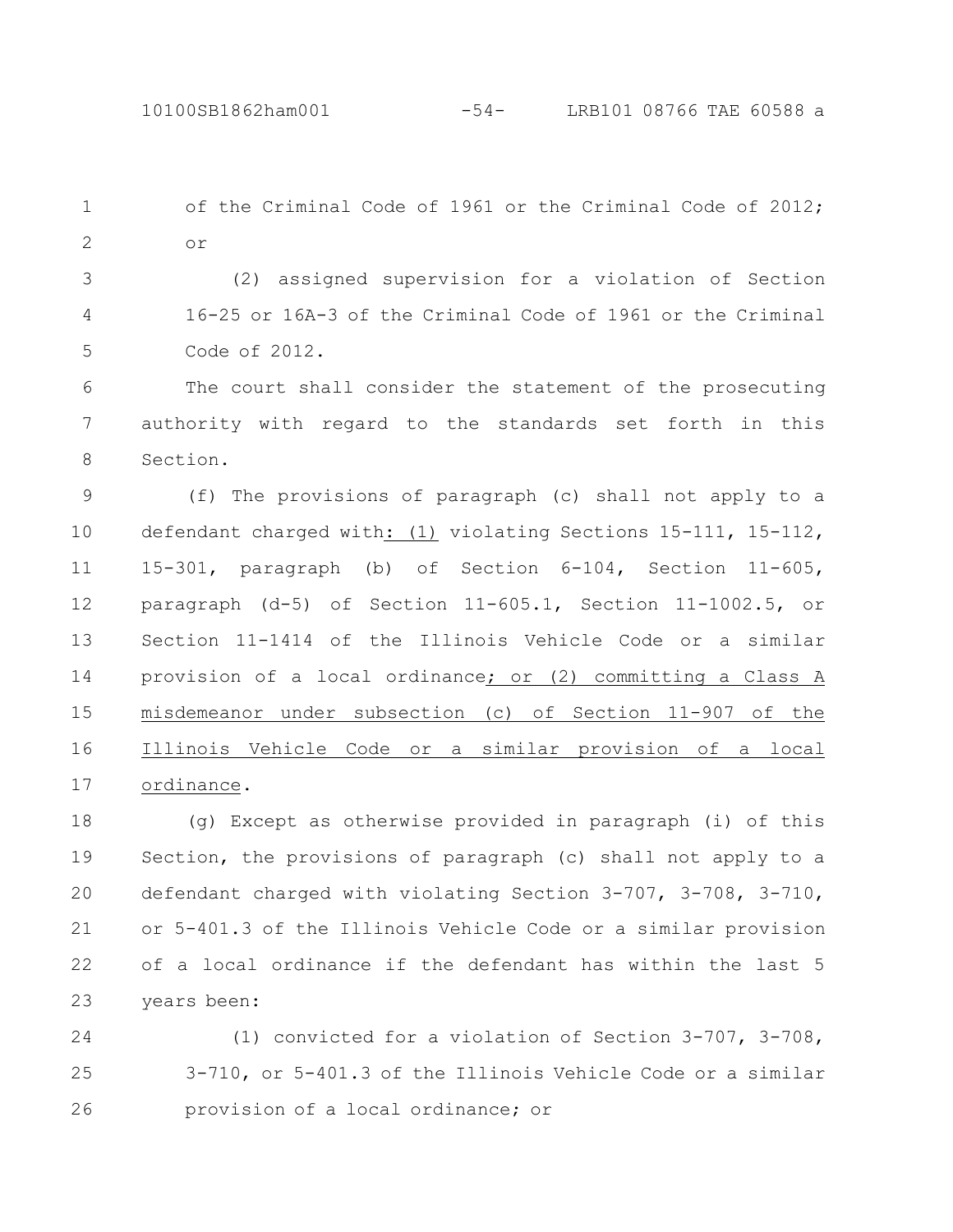(2) assigned supervision for a violation of Section 3-707, 3-708, 3-710, or 5-401.3 of the Illinois Vehicle Code or a similar provision of a local ordinance. 2 3

The court shall consider the statement of the prosecuting authority with regard to the standards set forth in this Section. 4 5 6

(h) The provisions of paragraph (c) shall not apply to a defendant under the age of 21 years charged with violating a serious traffic offense as defined in Section 1-187.001 of the Illinois Vehicle Code: 7 8 9 10

(1) unless the defendant, upon payment of the fines, penalties, and costs provided by law, agrees to attend and successfully complete a traffic safety program approved by the court under standards set by the Conference of Chief Circuit Judges. The accused shall be responsible for payment of any traffic safety program fees. If the accused fails to file a certificate of successful completion on or before the termination date of the supervision order, the supervision shall be summarily revoked and conviction entered. The provisions of Supreme Court Rule 402 relating to pleas of guilty do not apply in cases when a defendant enters a guilty plea under this provision; or 11 12 13 14 15 16 17 18 19 20 21 22

(2) if the defendant has previously been sentenced under the provisions of paragraph (c) on or after January 1, 1998 for any serious traffic offense as defined in Section 1-187.001 of the Illinois Vehicle Code. 23 24 25 26

## 1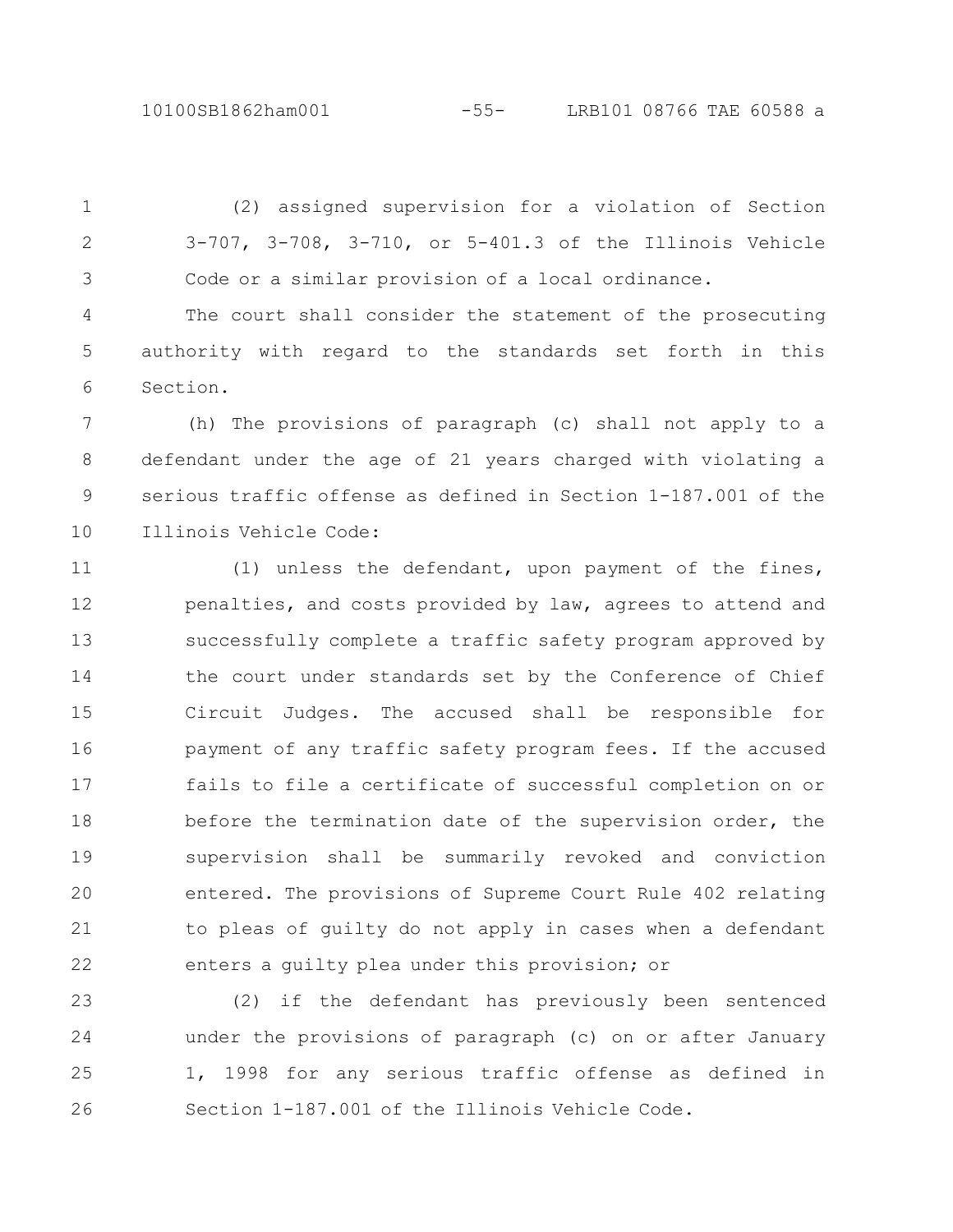10100SB1862ham001 -56- LRB101 08766 TAE 60588 a

(h-1) The provisions of paragraph (c) shall not apply to a defendant under the age of 21 years charged with an offense against traffic regulations governing the movement of vehicles or any violation of Section 6-107 or Section 12-603.1 of the Illinois Vehicle Code, unless the defendant, upon payment of the fines, penalties, and costs provided by law, agrees to attend and successfully complete a traffic safety program approved by the court under standards set by the Conference of Chief Circuit Judges. The accused shall be responsible for payment of any traffic safety program fees. If the accused fails to file a certificate of successful completion on or before the termination date of the supervision order, the supervision shall be summarily revoked and conviction entered. The provisions of Supreme Court Rule 402 relating to pleas of guilty do not apply in cases when a defendant enters a guilty plea under this provision. 1 2 3 4 5 6 7 8 9 10 11 12 13 14 15 16

(i) The provisions of paragraph (c) shall not apply to a defendant charged with violating Section 3-707 of the Illinois Vehicle Code or a similar provision of a local ordinance if the defendant has been assigned supervision for a violation of Section 3-707 of the Illinois Vehicle Code or a similar provision of a local ordinance. 17 18 19 20 21 22

(j) The provisions of paragraph (c) shall not apply to a defendant charged with violating Section 6-303 of the Illinois Vehicle Code or a similar provision of a local ordinance when the revocation or suspension was for a violation of Section 23 24 25 26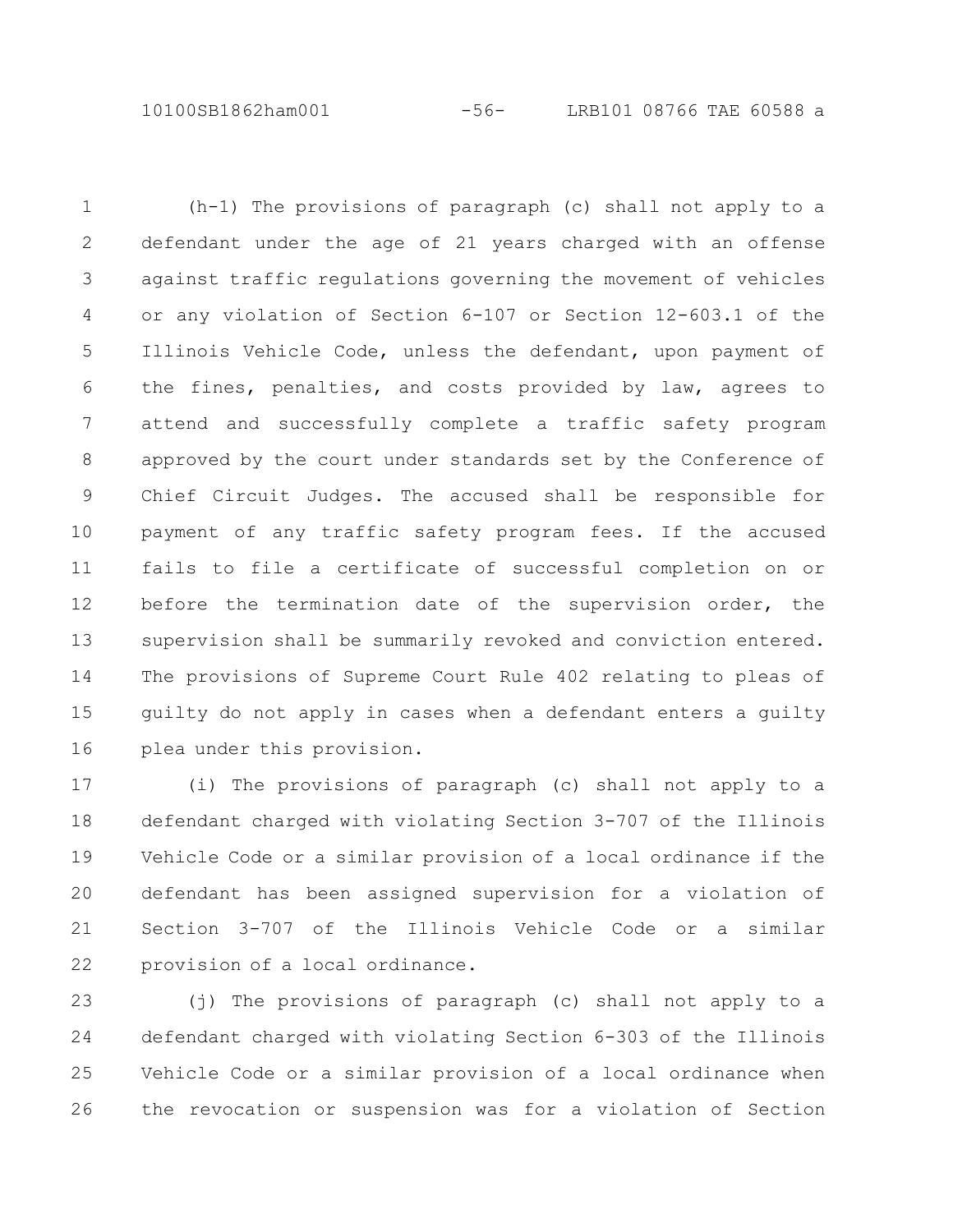10100SB1862ham001 -57- LRB101 08766 TAE 60588 a

11-501 or a similar provision of a local ordinance or a violation of Section 11-501.1 or paragraph (b) of Section 11-401 of the Illinois Vehicle Code if the defendant has within the last 10 years been: 1 2 3 4

(1) convicted for a violation of Section 6-303 of the Illinois Vehicle Code or a similar provision of a local ordinance; or 5 6 7

(2) assigned supervision for a violation of Section 6-303 of the Illinois Vehicle Code or a similar provision of a local ordinance. 8 9 10

(k) The provisions of paragraph (c) shall not apply to a defendant charged with violating any provision of the Illinois Vehicle Code or a similar provision of a local ordinance that governs the movement of vehicles if, within the 12 months preceding the date of the defendant's arrest, the defendant has been assigned court supervision on 2 occasions for a violation that governs the movement of vehicles under the Illinois Vehicle Code or a similar provision of a local ordinance. The provisions of this paragraph (k) do not apply to a defendant charged with violating Section 11-501 of the Illinois Vehicle Code or a similar provision of a local ordinance. 11 12 13 14 15 16 17 18 19 20 21

(l) (Blank). 22

(m) (Blank). 23

(n) The provisions of paragraph (c) shall not apply to any person under the age of 18 who commits an offense against traffic regulations governing the movement of vehicles or any 24 25 26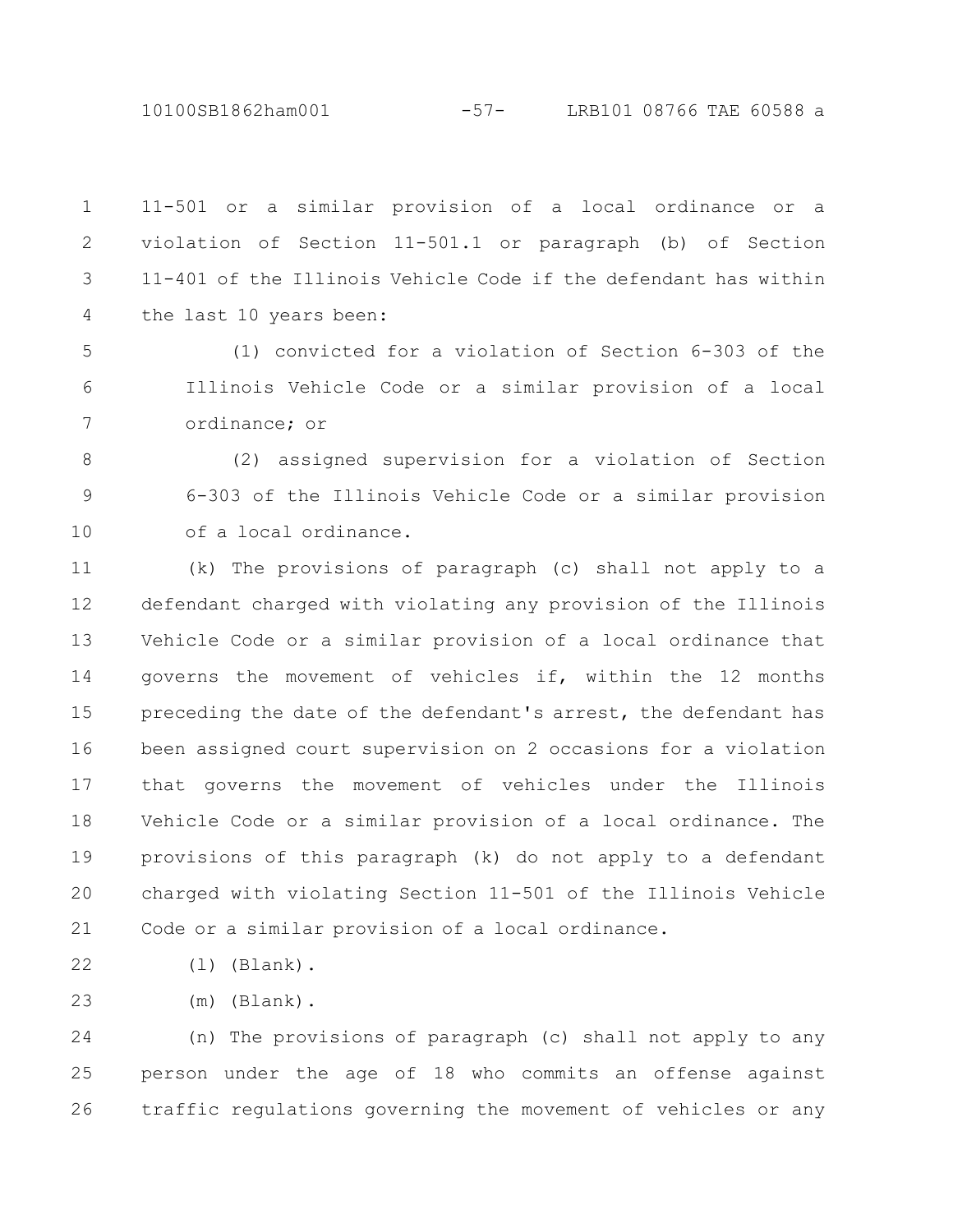violation of Section 6-107 or Section 12-603.1 of the Illinois Vehicle Code, except upon personal appearance of the defendant in court and upon the written consent of the defendant's parent or legal guardian, executed before the presiding judge. The presiding judge shall have the authority to waive this requirement upon the showing of good cause by the defendant. 1 2 3 4 5 6

(o) The provisions of paragraph (c) shall not apply to a defendant charged with violating Section 6-303 of the Illinois Vehicle Code or a similar provision of a local ordinance when the suspension was for a violation of Section 11-501.1 of the Illinois Vehicle Code and when: 7 8 9 10 11

(1) at the time of the violation of Section 11-501.1 of the Illinois Vehicle Code, the defendant was a first offender pursuant to Section 11-500 of the Illinois Vehicle Code and the defendant failed to obtain a monitoring device driving permit; or 12 13 14 15 16

(2) at the time of the violation of Section 11-501.1 of the Illinois Vehicle Code, the defendant was a first offender pursuant to Section 11-500 of the Illinois Vehicle Code, had subsequently obtained a monitoring device driving permit, but was driving a vehicle not equipped with a breath alcohol ignition interlock device as defined in Section 1-129.1 of the Illinois Vehicle Code. 17 18 19 20 21 22 23

(p) The provisions of paragraph (c) shall not apply to a defendant charged with violating Section 11-601.5 of the Illinois Vehicle Code or a similar provision of a local 24 25 26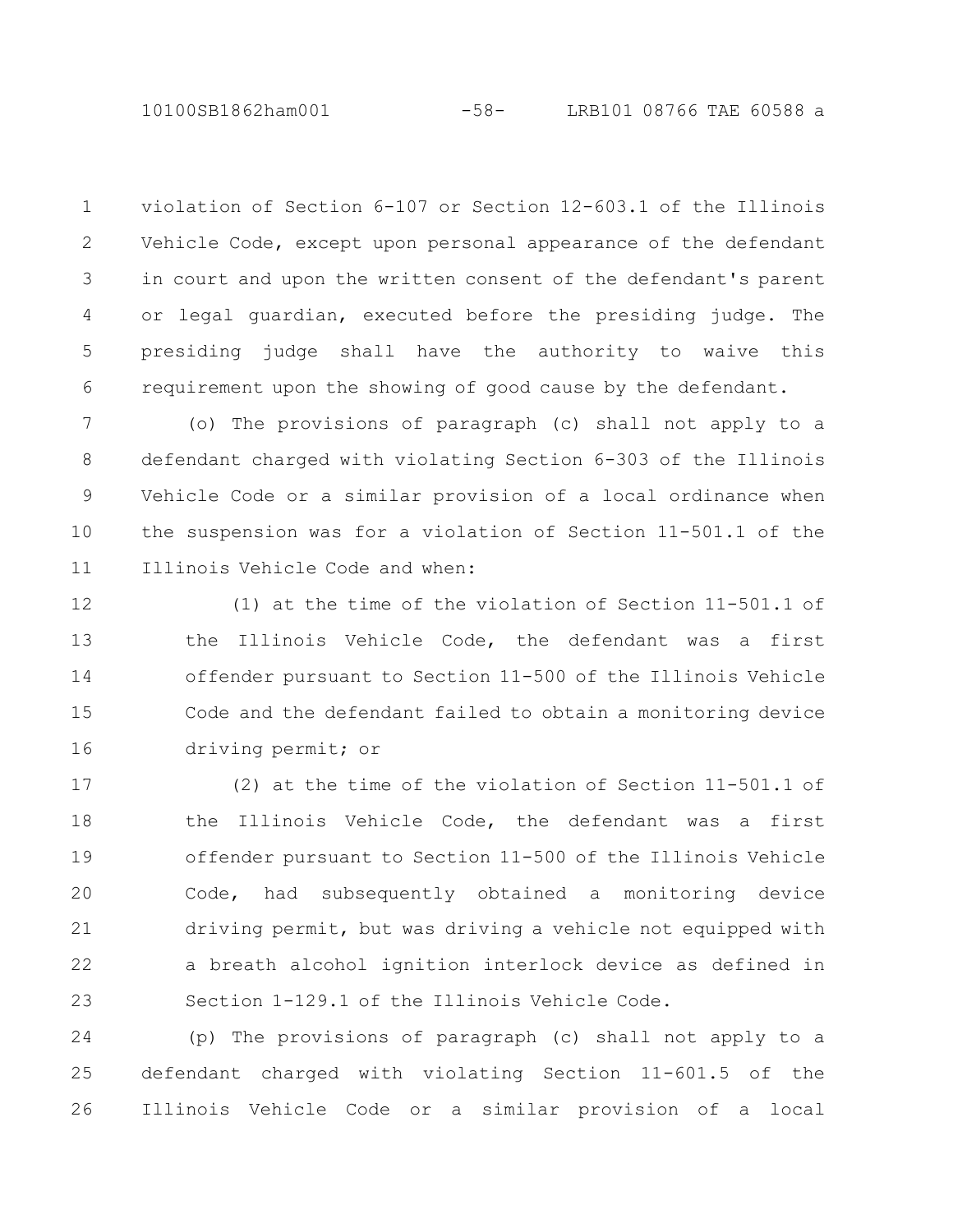1

ordinance when the defendant has previously been:

(1) convicted for a violation of Section 11-601.5 of the Illinois Vehicle Code or a similar provision of a local ordinance or any similar law or ordinance of another state; or 2 3 4 5

(2) assigned supervision for a violation of Section 11-601.5 of the Illinois Vehicle Code or a similar provision of a local ordinance or any similar law or ordinance of another state. 6 7 8 9

(q) The provisions of paragraph (c) shall not apply to a defendant charged with violating subsection (b) of Section 11-601 or Section 11-601.5 of the Illinois Vehicle Code when the defendant was operating a vehicle, in an urban district, at a speed that is 26 miles per hour or more in excess of the applicable maximum speed limit established under Chapter 11 of the Illinois Vehicle Code. 10 11 12 13 14 15 16

(r) The provisions of paragraph (c) shall not apply to a defendant charged with violating any provision of the Illinois Vehicle Code or a similar provision of a local ordinance if the violation was the proximate cause of the death of another and the defendant's driving abstract contains a prior conviction or disposition of court supervision for any violation of the Illinois Vehicle Code, other than an equipment violation, or a suspension, revocation, or cancellation of the driver's license. 17 18 19 20 21 22 23 24 25

26

(s) The provisions of paragraph (c) shall not apply to a